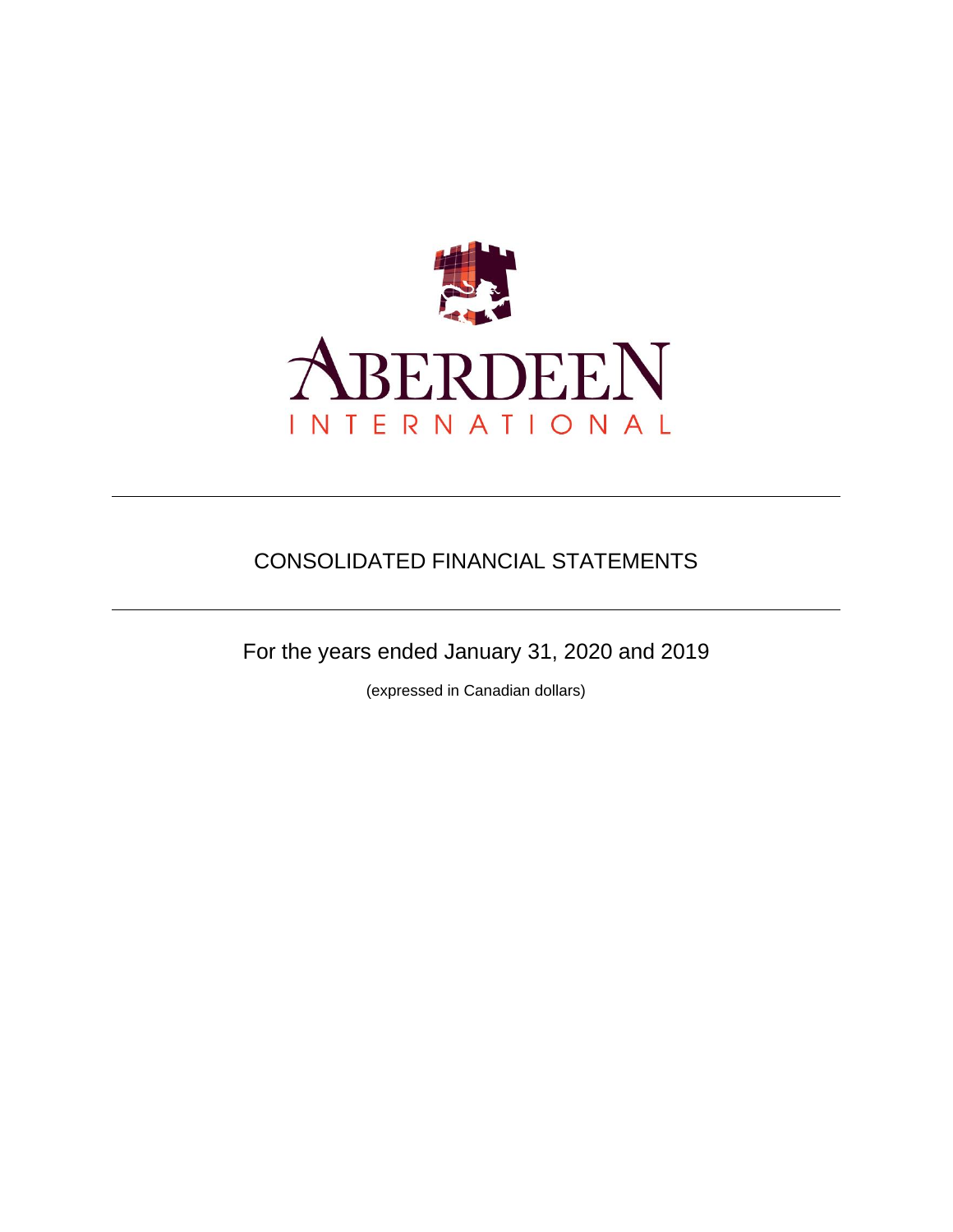# McGovern **Hurley**

Audit. Tax. Advisory.

## **Independent Auditor's Report**

To the Shareholders of Aberdeen International Inc.

## **Opinion**

We have audited the consolidated financial statements of Aberdeen International Inc. and its subsidiary (the "Company"), which comprise the consolidated statements of financial position as at January 31, 2020 and 2019, and the consolidated statements of income (loss) and comprehensive income (loss), consolidated statements of cash flows and consolidated statements of changes in equity for the years then ended, and notes to the consolidated financial statements, including a summary of significant accounting policies.

In our opinion, the accompanying consolidated financial statements present fairly, in all material respects, the consolidated financial position of the Company as at January 31, 2020 and 2019, and its consolidated financial performance and its consolidated cash flows for the years then ended in accordance with International Financial Reporting Standards ("IFRS").

## **Basis for opinion**

We conducted our audit in accordance with Canadian generally accepted auditing standards. Our responsibilities under those standards are further described in the Auditor's responsibilities for the audit of the consolidated financial statements section of our report. We are independent of the Company in accordance with the ethical requirements that are relevant to our audit of the consolidated financial statements in Canada. We have fulfilled our other ethical responsibilities in accordance with these requirements. We believe that the audit evidence we have obtained is sufficient and appropriate to provide a basis for our opinion.

## **Other information**

Management is responsible for the other information. The other information comprises Management's Discussion and Analysis.

Our opinion on the consolidated financial statements does not cover the other information and we do not express any form of assurance conclusion thereon.

In connection with our audit of the consolidated financial statements, our responsibility is to read the other information and, in doing so, consider whether the other information is materially inconsistent with the consolidated financial statements or our knowledge obtained in the audit or otherwise appears to be materially misstated.

We obtained Management's Discussion and Analysis prior to the date of this auditor's report. If, based on the work we have performed, we conclude that there is a material misstatement of this other information, we are required to report that fact. We have nothing to report in this regard.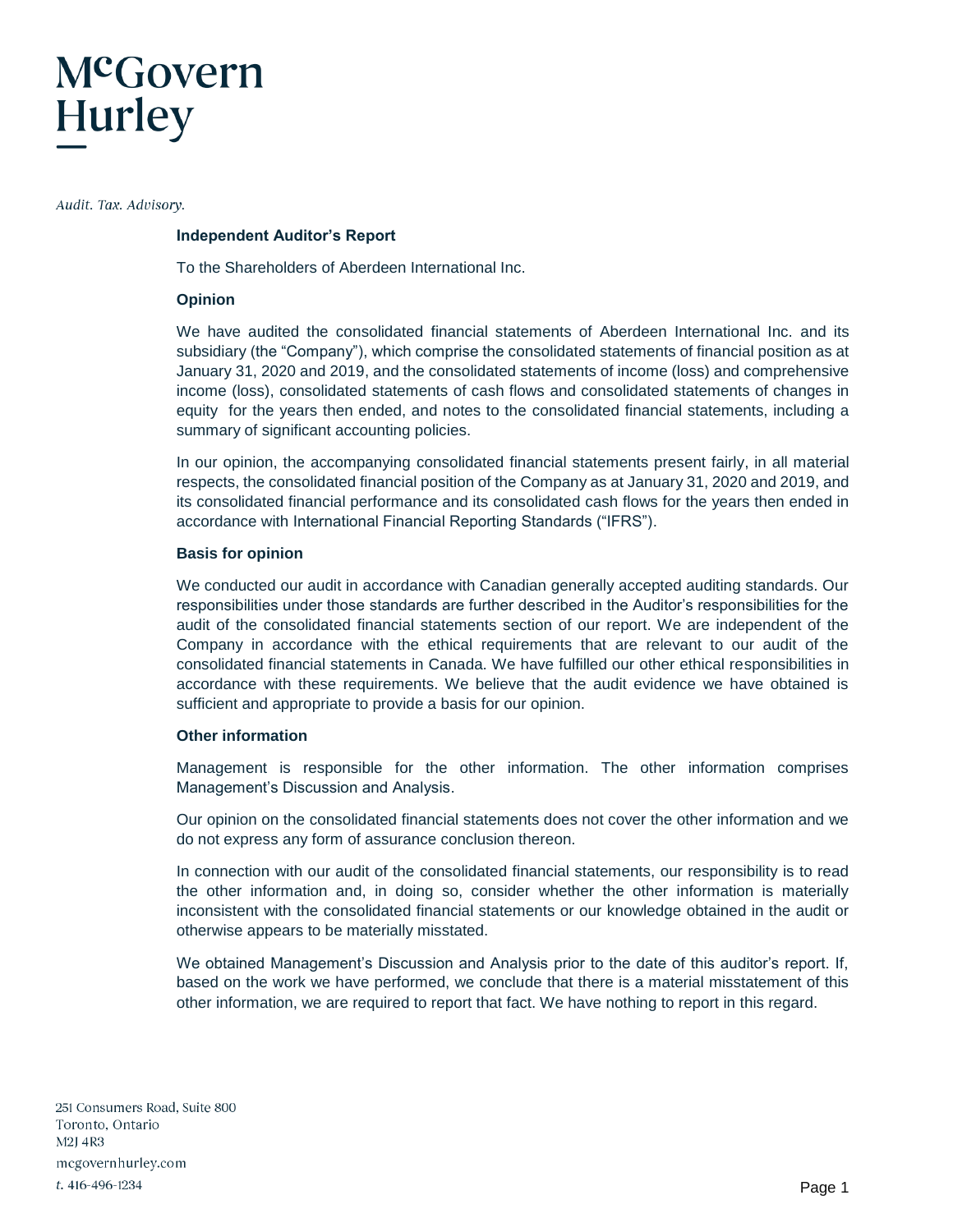# McGovern Hurley

## **Responsibilities of management and those charged with governance for the consolidated financial statements**

Management is responsible for the preparation and fair presentation of the consolidated financial statements in accordance with IFRS, and for such internal control as management determines is necessary to enable the preparation of consolidated financial statements that are free from material misstatement, whether due to fraud or error.

In preparing the consolidated financial statements, management is responsible for assessing the Company's ability to continue as a going concern, disclosing, as applicable, matters related to going concern and using the going concern basis of accounting unless management either intends to liquidate the Company or cease operations, or has no realistic alternative but to do so.

Those charged with governance are responsible for overseeing the Company's financial reporting process.

## **Auditor's responsibilities for the audit of the consolidated financial statements**

Our objectives are to obtain reasonable assurance about whether the consolidated financial statements as a whole are free from material misstatement, whether due to fraud or error, and to issue an auditor's report that includes our opinion. Reasonable assurance is a high level of assurance, but is not a guarantee that an audit conducted in accordance with Canadian generally accepted auditing standards will always detect a material misstatement when it exists. Misstatements can arise from fraud or error and are considered material if, individually or in aggregate, they could reasonably be expected to influence the economic decisions of users taken on the basis of these consolidated financial statements.

As part of an audit in accordance with Canadian generally accepted auditing standards, we exercise professional judgement and maintain professional skepticism throughout the audit. We also:

- Identify and assess the risks of material misstatement of the consolidated financial statements, whether due to fraud or error, design and perform audit procedures responsive to those risks, and obtain audit evidence that is sufficient and appropriate to provide a basis for our opinion. The risks of not detecting a material misstatement resulting from fraud is higher than for one resulting from error, as fraud may involve collusion, forgery, intentional omissions, misrepresentations, or the override of internal control.
- Obtain an understanding of internal control relevant to the audit in order to design audit procedures that are appropriate in the circumstances, but not for the purpose of expressing an opinion on the effectiveness of the Company's internal control.
- Evaluate the appropriateness of accounting policies used and the reasonableness of accounting estimates and related disclosures made by management.
- Conclude on the appropriateness of management's use of the going concern basis of accounting and, based on the audit evidence obtained, whether a material uncertainty exists related to events or conditions that may cast significant doubt on the Company's ability to continue as a going concern. If we conclude that a material uncertainty exists, we are required to draw attention in our auditor's report to the related disclosures in the consolidated financial statements or, if such disclosures are inadequate, to modify our opinion. Our conclusions are based on the audit evidence obtained up to the date of our auditor's report. However, future events or conditions may cause the Company to cease to continue as a going concern.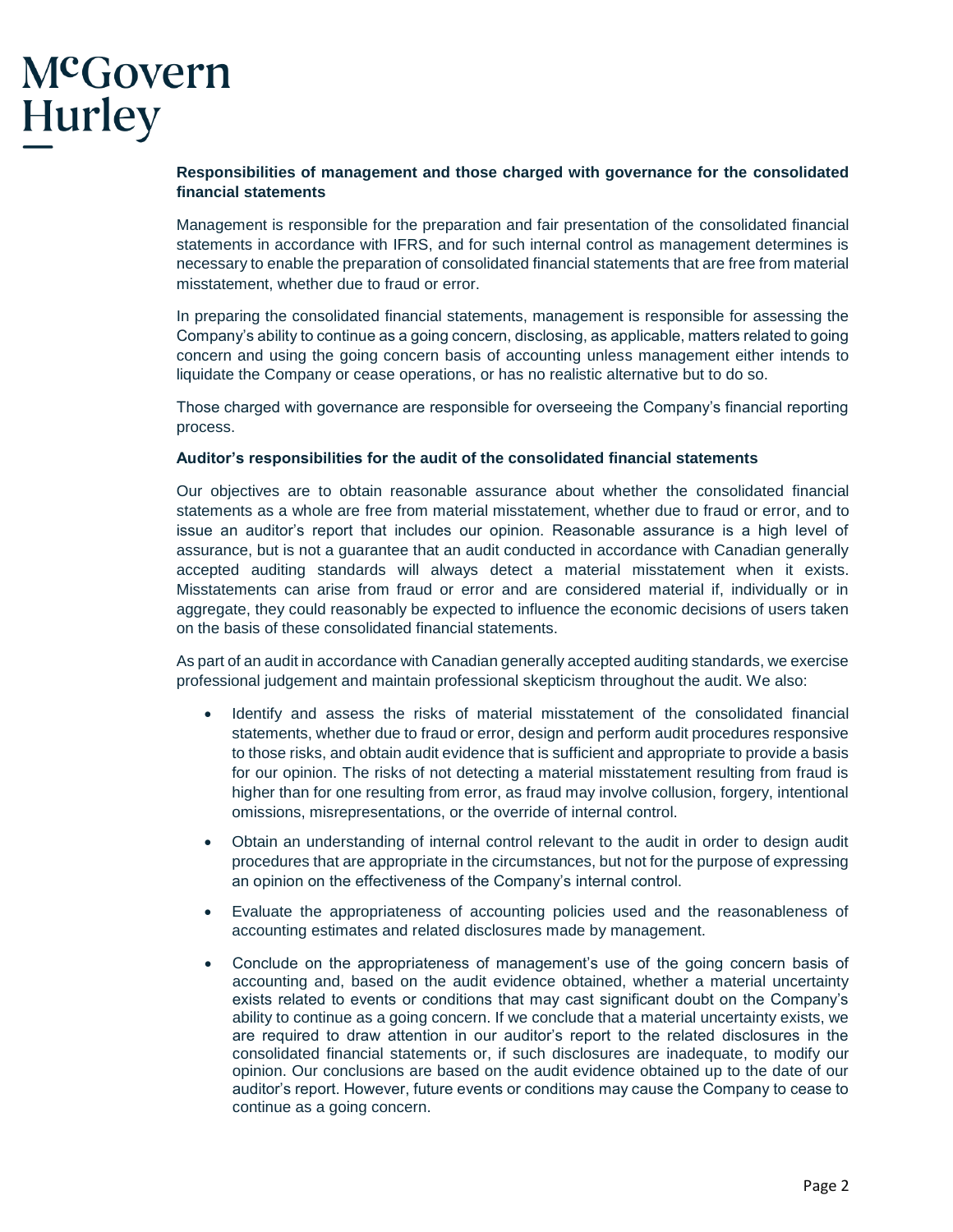# McGovern **Hurley**

 Evaluate the overall presentation, structure and content of the consolidated financial statements, including the disclosures, and whether the consolidated financial statements represent the underlying transactions and events in a manner that achieves fair presentation.

We communicate with those charged with governance regarding, among other matters, the planned scope and timing of the audit and significant audit findings, including any significant deficiencies in internal control that we identify during our audit.

We also provide those charged with governance with a statement that we have complied with relevant ethical requirements regarding independence, and to communicate with them all relationships and other matters that may reasonably be thought to bear on our independence, and where applicable, related safeguards.

The engagement partner of the audit resulting in this independent auditor's report is Glen McFarland.

## **McGovern Hurley LLP**

M<sup>e</sup>taven Hwluj WP

**Chartered Professional Accountants Licensed Public Accountants**

Toronto, Ontario April 30, 2020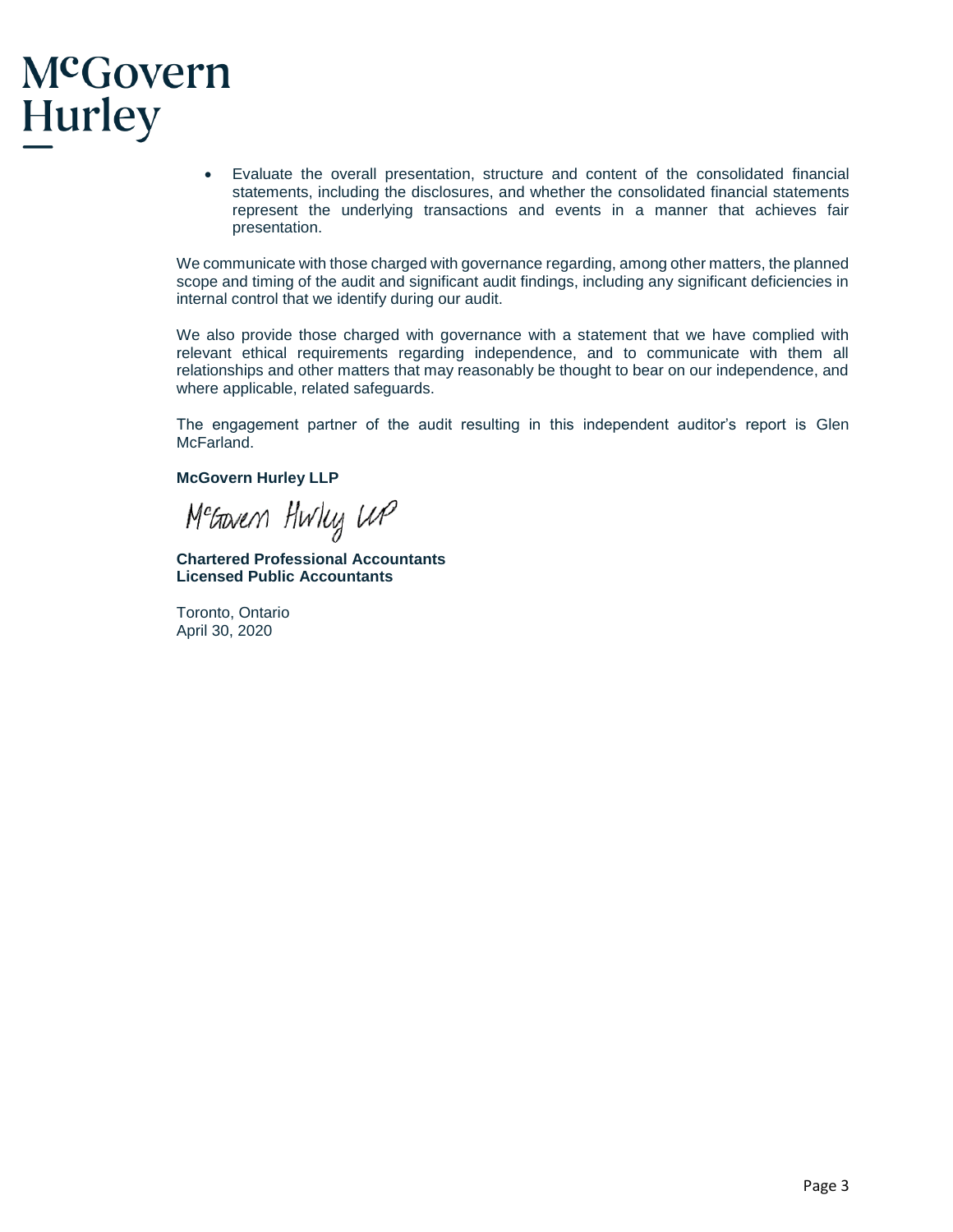## **Consolidated Statements of Financial Position**

**As at**

*(In Canadian dollars)*

|                                                            | <b>Notes</b> | <b>January 31, 2020</b> | <b>January 31, 2019</b> |
|------------------------------------------------------------|--------------|-------------------------|-------------------------|
|                                                            |              | \$                      | \$                      |
| <b>Assets</b>                                              |              |                         |                         |
| Cash                                                       | 15           | 176,973                 | 128,134                 |
| Public investments, at fair value through profit and loss  | 3,15,16      | 6,590,346               | 12,779,879              |
| Amounts receivable                                         | 4,15,16      | 1,164,700               | 756,890                 |
| Loans receivable                                           | 5,15,16      | 3,563,300               | 2,959,400               |
| Prepaid expenses                                           | 6            | 139,448                 | 93,200                  |
| Private investments, at fair value through profit and loss | 3,15,16      | 16,734,684              | 8,977,285               |
| Royalty interest                                           | 7            | 1,928,200               | 1,928,200               |
| <b>Total assets</b>                                        |              | 30,297,651              | 27,622,988              |
| <b>Liabilities</b>                                         |              |                         |                         |
| Accounts payable and accrued liabilities                   | 8,15,16      | 1,129,754               | 820,501                 |
| Loan payable                                               | 9            | 496,887                 |                         |
| <b>Total liabilities</b>                                   |              | 1,626,641               | 820,501                 |
|                                                            |              |                         |                         |
| <b>Shareholders' equity</b>                                | 10           |                         |                         |
| Share capital                                              | 11           | 41,646,105              | 41,646,105              |
| Equity reserve and treasury shares<br>(Deficit)            |              | 6,464,120               | 6,860,652               |
|                                                            |              | (19, 439, 215)          | (21, 704, 270)          |
| Total shareholders' equity                                 |              | 28,671,010              | 26,802,487              |
| Total liabilities and shareholders' equity                 |              | 30,297,651              | 27,622,988              |
| Commitments and contingencies                              | 17           |                         |                         |
| Subsequent event                                           | 18           |                         |                         |

Approved on behalf of the Board of Directors:

*"Bernard Wilson" (signed) "Maurice Colson" (signed)* Bernard Wilson, Director **Maurice Colson, Director**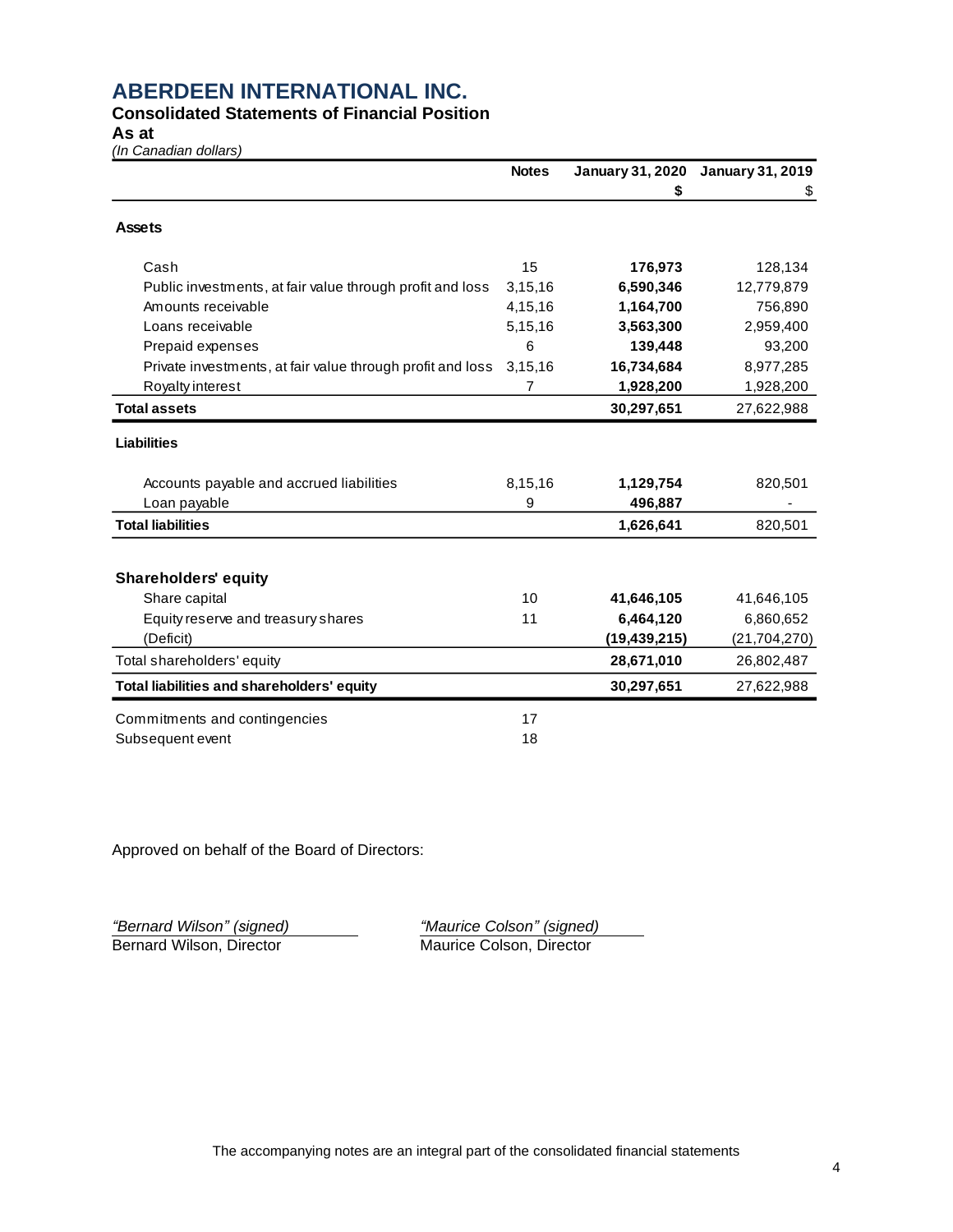## **Consolidated Statements of Income (Loss) and Comprehensive Income (Loss)**

*(In Canadian dollars)*

|                                                                        | <b>Notes</b> |             | Years ended January 31, |  |
|------------------------------------------------------------------------|--------------|-------------|-------------------------|--|
|                                                                        |              | 2020        | 2019                    |  |
|                                                                        |              | \$          | \$                      |  |
| Net investment gain (loss)                                             |              |             |                         |  |
| Realized (loss) on investments, net                                    |              | (4,624,750) | (1,472,031)             |  |
| Unrealized gain (loss) on investments, net                             |              | 7,943,504   | (23, 441, 909)          |  |
| Total investment gain (loss)                                           |              | 3,318,754   | (24, 913, 940)          |  |
| Other revenue                                                          |              |             |                         |  |
| Interest income                                                        | 5,16         | 407,679     | 358,292                 |  |
| <b>Advisory fees</b>                                                   | 16           | 48,450      | 263,257                 |  |
| <b>Total other revenue</b>                                             |              | 456,129     | 621,549                 |  |
| <b>Expenses</b>                                                        |              |             |                         |  |
| Operating, general and administration                                  | 12           | 1,839,042   | 1,786,102               |  |
| <b>Transaction costs</b>                                               |              | 46.237      | 20,423                  |  |
| Interest expense                                                       |              | 27,352      | 278                     |  |
| <b>Total expenses</b>                                                  |              | 1,912,631   | 1,806,803               |  |
| Income (loss) before other items                                       |              | 1,862,252   | (26,099,194)            |  |
| Foreign exchange gain                                                  |              | 6,271       | 145,517                 |  |
| Net income (loss) and comprehensive income (loss)                      |              |             |                         |  |
| for the year                                                           |              | 1,868,523   | (25,953,677)            |  |
| Income (loss) per common share based on net income (loss) for the year |              |             |                         |  |
| Basic and diluted                                                      |              | 0.02        | (0.27)                  |  |
| Weighted average number of common shares outstanding                   |              |             |                         |  |
| Basic and diluted                                                      |              | 96,052,282  | 96,052,282              |  |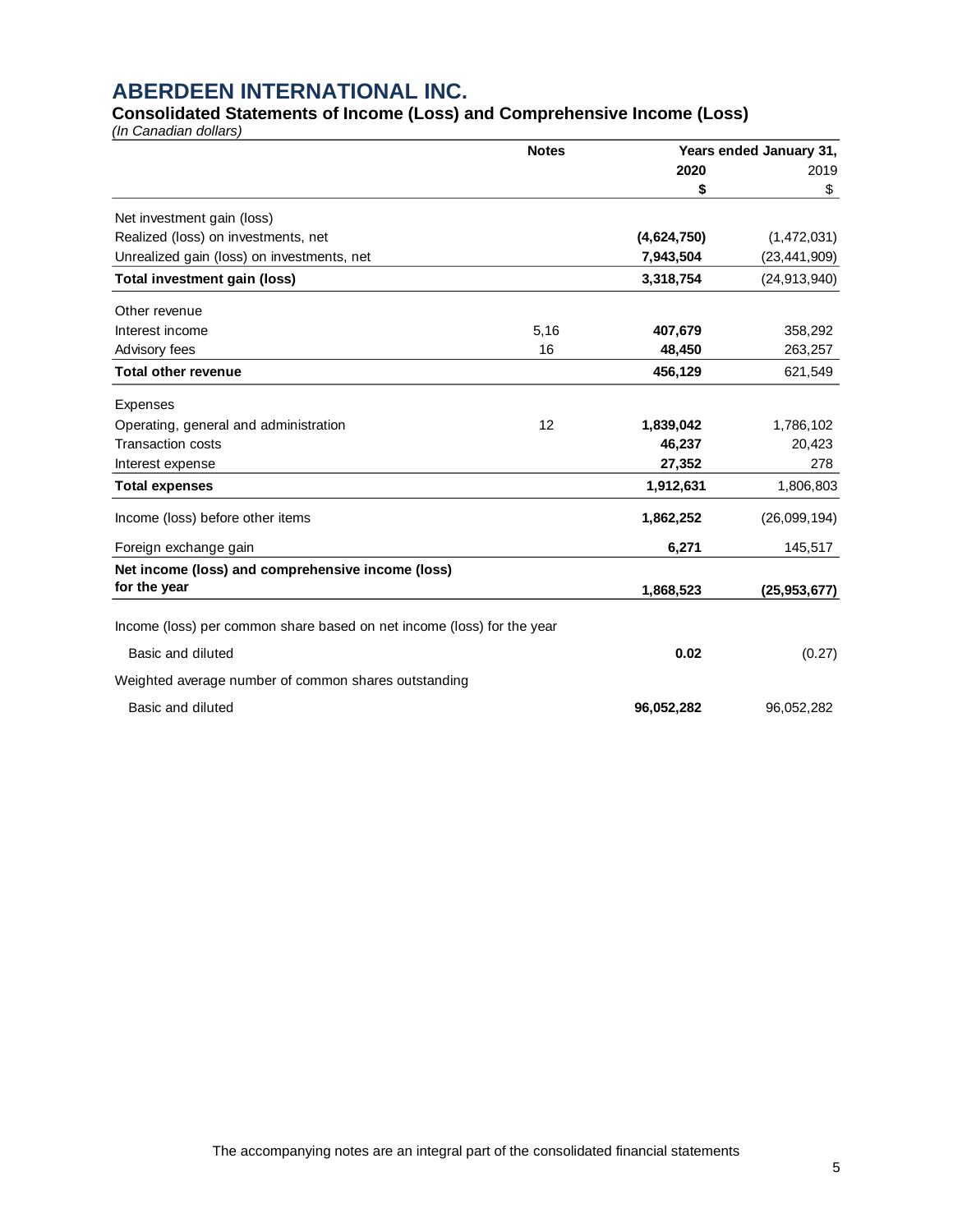## **Consolidated Statements of Cash Flows**

*(In Canadian dollars)*

|                                                     | <b>Notes</b> |               | Years ended January 31, |  |
|-----------------------------------------------------|--------------|---------------|-------------------------|--|
|                                                     |              | 2020          | 2019                    |  |
|                                                     |              | \$            | \$                      |  |
| Cash flows from operating activities                |              |               |                         |  |
| Income (loss) for the year                          |              | 1,868,523     | (25, 953, 677)          |  |
| Adjustments to reconcile net loss to cash           |              |               |                         |  |
| used in operating activities:                       |              |               |                         |  |
| Share based payments                                |              |               | 181,615                 |  |
| Realized loss on investments                        |              | 4,624,750     | 1,472,031               |  |
| Interest and advisory fees                          |              | (456, 129)    | (488, 291)              |  |
| Interest expense on loan                            |              | 26,887        |                         |  |
| Unrealized (gain) loss on investments               |              | (7,943,504)   | 23,441,909              |  |
| Unrealized foreign exchange (gain)                  |              | (6,044)       | (147, 127)              |  |
|                                                     |              | (1,885,517)   | (1,493,540)             |  |
| Adjustments for:                                    |              |               |                         |  |
| Purchase of investments                             |              | (3, 155, 444) | (3,413,516)             |  |
| Disposal of investments                             |              | 3,435,562     | 9,742,253               |  |
| Short-term loans provided                           |              | (384, 798)    | (2,698,200)             |  |
| Short-term loans repaid                             |              | 120,000       | 590,899                 |  |
| Return of capital on investment                     |              | 860,653       |                         |  |
| Prepaid and other amounts receivable                |              | 283,227       | 68,705                  |  |
| Accounts payable and accrued liabilities            |              | 306,954       | (2,975,665)             |  |
| Net cash (used in) operating activities             |              | (419, 363)    | (179,064)               |  |
| Cash flows from financing activities                |              |               |                         |  |
| Loan payable                                        |              | 470,000       |                         |  |
| Net cash provided from financing activities         |              | 470,000       | $\blacksquare$          |  |
| Change in cash for the year                         |              | 50,637        | (179,064)               |  |
| Cash, beginning of year                             |              | 128,134       | 306,086                 |  |
| Effect of exchange rate on cash held                |              | (1,798)       | 1,112                   |  |
| Cash, end of year                                   |              | 176,973       | 128,134                 |  |
| Supplemental cash flow information                  |              |               |                         |  |
| Interest paid                                       |              | 465           | 184                     |  |
| Taxes paid                                          |              | 277           | 219                     |  |
| Shares received on conversion of loans and          |              |               |                         |  |
| amount receivable                                   | 5            | 397,088       | 2,665,333               |  |
| Shares and warrants received on conversion of loans | 5            | 285,000       |                         |  |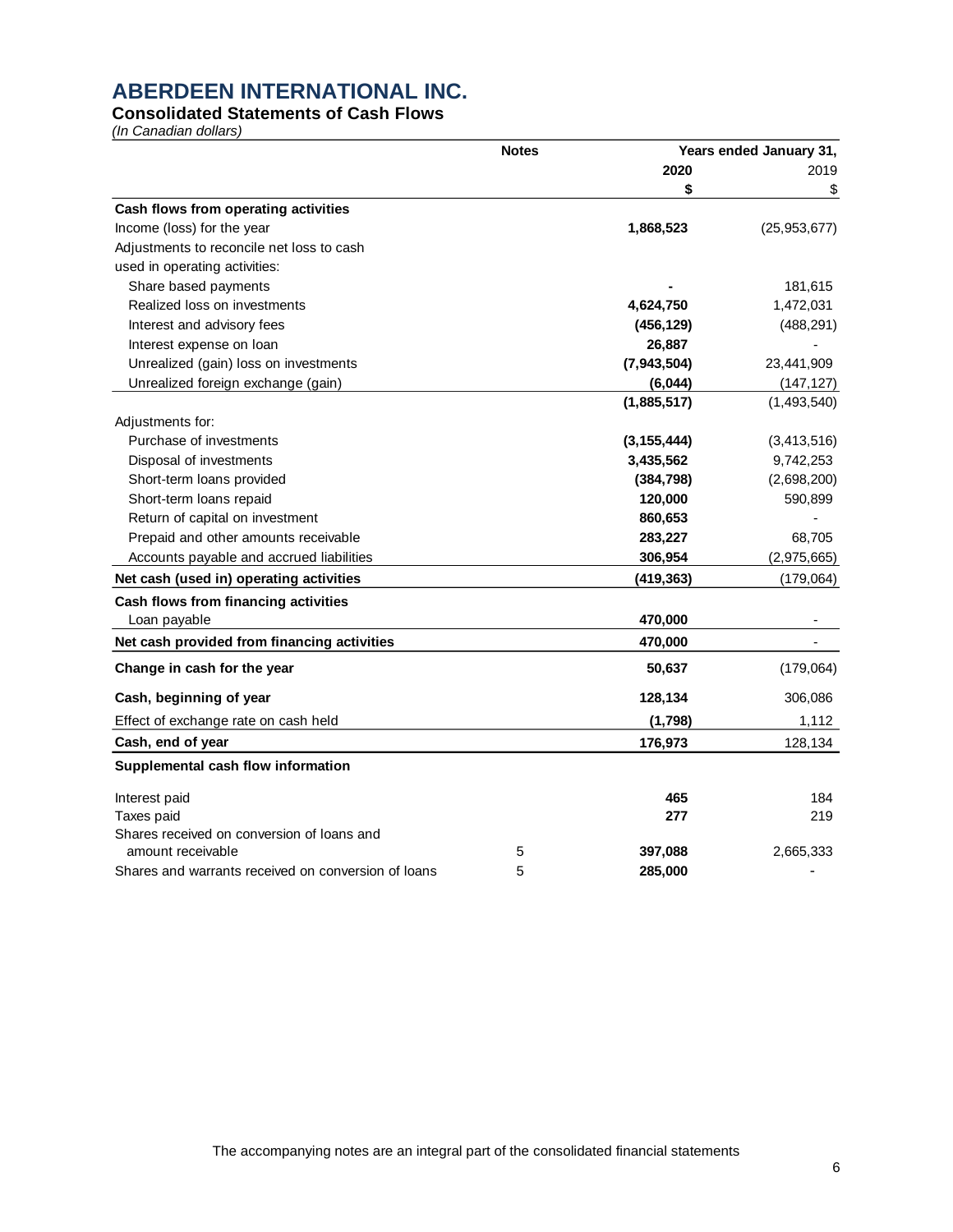## **Consolidated Statements of Changes in Equity**

*(In Canadian dollars)*

|                                                         | Number of<br>common shares<br># | Share<br>capital<br>\$ | Equity reserve and<br>treasury shares<br>\$ | Retained earnings<br>' (Deficit)<br>\$ | Total<br>shareholders'<br>equity<br>\$ |
|---------------------------------------------------------|---------------------------------|------------------------|---------------------------------------------|----------------------------------------|----------------------------------------|
| Balance - January 31, 2018                              | 96,052,282                      | 41,646,105             | 6,679,037                                   | 4,249,407                              | 52,574,549                             |
| Restricted share units<br>Net loss for the year         |                                 | ٠                      | 181,615                                     | (25, 953, 677)                         | 181,615<br>(25, 953, 677)              |
| Balance - January 31, 2019                              | 96,052,282                      | 41,646,105             | 6,860,652                                   | (21, 704, 270)                         | 26,802,487                             |
| Warrants expired unexercised<br>Net income for the year |                                 |                        | (396, 532)                                  | 396,532<br>1,868,523                   | 1,868,523                              |
| Balance - January 31, 2020                              | 96,052,282                      | 41,646,105             | 6,464,120                                   | (19, 439, 215)                         | 28,671,010                             |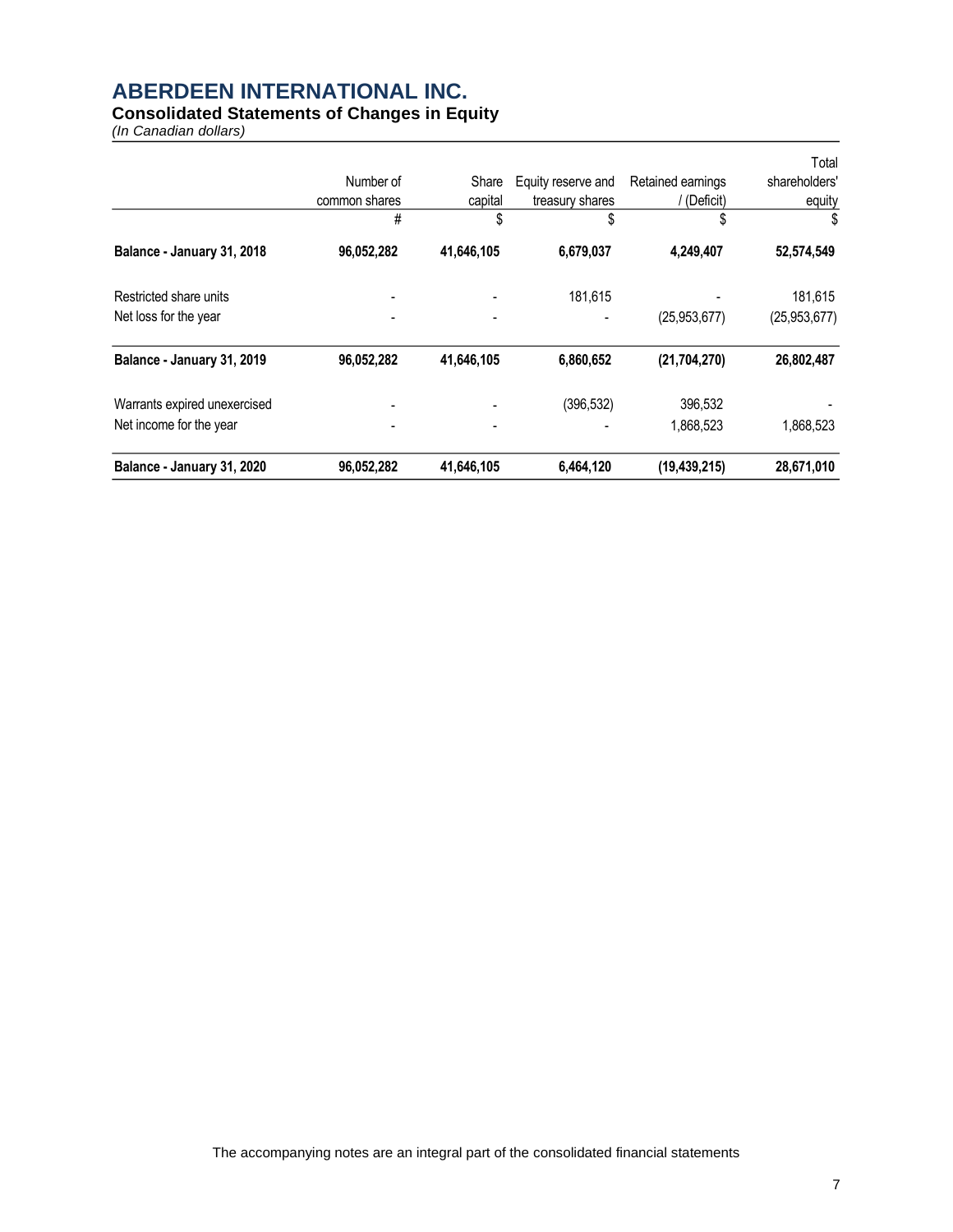**ABERDEEN INTERNATIONAL INC. Notes to the Consolidated Financial Statements January 31, 2020 and 2019 (Expressed in Canadian dollars unless otherwise noted)**

## **1. Nature of operations**

Aberdeen International Inc. ("Aberdeen", or the "Company") and its subsidiaries operate as a publicly traded global resource investment company and merchant bank focused on small capitalization companies in the metals and mining sector. Aberdeen seeks to acquire equity participation in pre-IPO and early stage public resource companies with undeveloped or undervalued high-quality resources. Aberdeen focuses on companies that: (i) are in need of managerial, technical and financial resources to realize their full potential; (ii) are undervalued in capital markets; or, (iii) operate in jurisdictions with low to moderate local political risk. The Company is a publicly listed company incorporated in the Province of Ontario. The Company's shares are listed on the Toronto Stock Exchange ("TSX"). The Company's head office is located at 65 Queen Street West, Suite 815, Toronto, Ontario M5H 2M5.

## **2. Significant accounting policies**

## *Statement of compliance*

The consolidated financial statements of the Company have been prepared in accordance with the International Financial Reporting Standards (IFRS") as issued by the International Accounting Standard Board ("IASB") and interpretations of the International Financial Reporting Interpretations Committee ("IFRIC"). The policies as set out below were consistently applied to all the periods presented unless otherwise noted.

The consolidated financial statements of the Company were approved by the Board of Directors on April 30, 2020.

## *Basis of preparation*

The consolidated financial statements have been prepared using the historical cost convention except for certain financial instruments, which have been measured at fair value. All monetary references expressed in these notes are references to Canadian dollar amounts ("\$"). In addition, these consolidated financial statements have been prepared using the accrual basis of accounting except for cash flow information. The Company has determined itself to be an investment entity in accordance with IFRS10.

## *Basis of consolidation*

Subsidiaries consist of entities over which the Company is exposed to, or has rights to, variable returns as well as the ability to affect these returns through the power to direct the relevant activities of the entity. To the extent that subsidiaries provide services that relate to the Company's investment activities, they are fully consolidated from the date control is transferred to the Company and are deconsolidated from the date control ceases. The consolidated financial statements include all the assets, liabilities, revenues, expenses and cash flows of the Company and its subsidiaries after eliminating inter-entity balances and transactions. All other investments in subsidiaries are not consolidated but are measured at fair value through profit or loss in accordance with IFRS 9.

During fiscal 2019, the Company filed an article of dissolution dissolving the operation of its subsidiary Great Lake Capital Management Inc. As such the consolidated financial statements, subsequent to the date of dissolution, comprise the financial statements of the Company and its wholly owned subsidiary Aberdeen (Barbados) Inc. ("ABI"), incorporated on March 6, 2015. All material intercompany transactions and balances between the Company and its subsidiaries have been eliminated on consolidation. Intercompany balances and any unrealized gains and losses or income and expenses arising from intercompany transactions are eliminated in preparing the consolidated financial statements.

## *Significant accounting judgments, estimates and assumptions*

The preparation of these annual consolidated financial statements in conformity with IFRS requires management to make judgments, estimates and assumptions that affect the reported amounts of assets, liabilities and disclosure of contingent assets and liabilities at the date of the financial statements and reported amounts of revenues and expenses during the reporting period. Such estimates and assumptions are continuously evaluated and are based on management's experience and other factors, including expectations of future events that are believed to be reasonable under the circumstances. Actual outcomes can differ from these estimates. The impacts of such estimates are pervasive throughout the annual consolidated financial statements and may require accounting adjustments based on future occurrences. Revisions to accounting estimates are recognized in the period in which the estimate is revised, and the revision affects both current and future periods.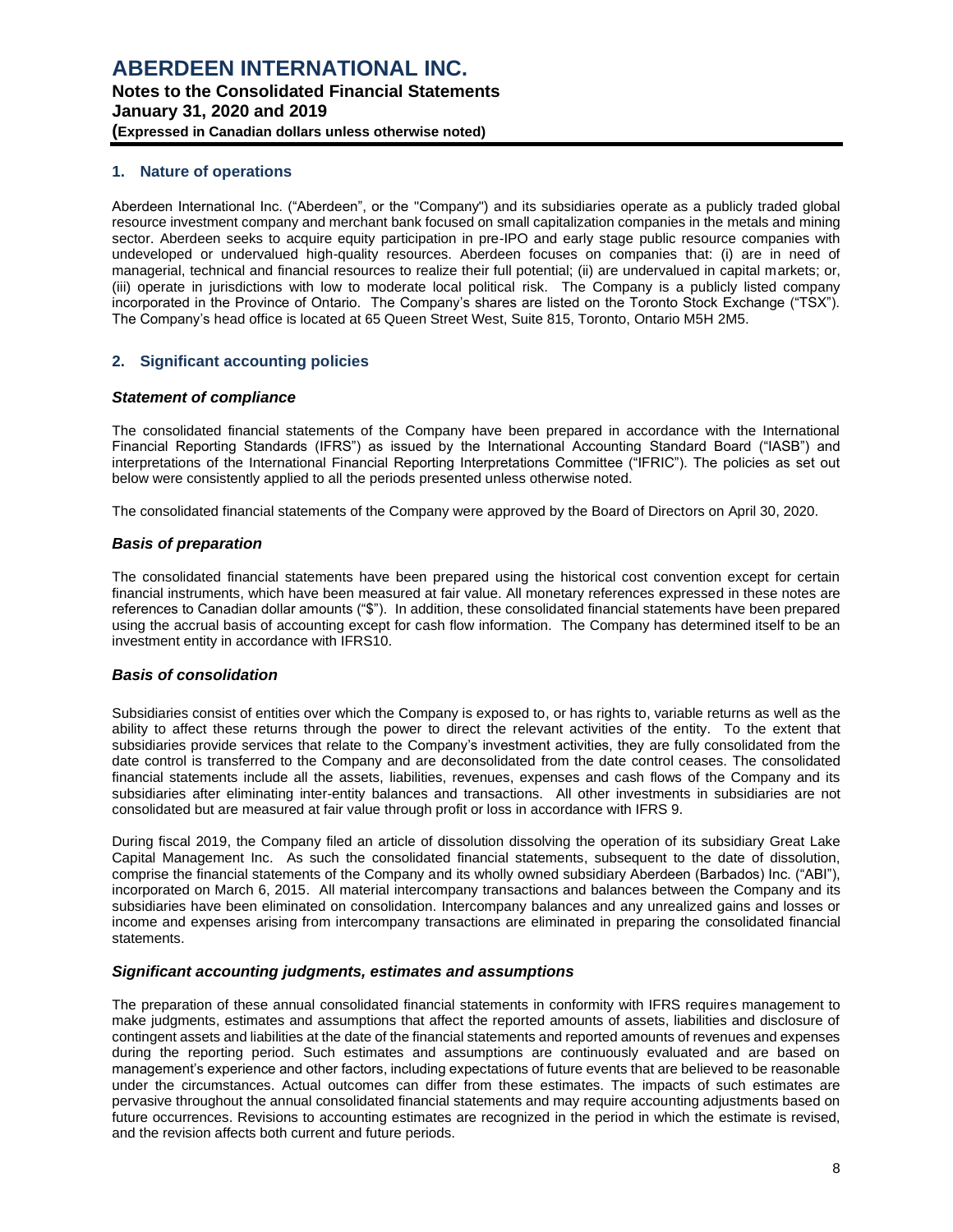## *Significant accounting judgments, estimates and assumptions (continued)*

Information about critical judgments and estimates in applying accounting policies that have the most significant effect on the amounts recognized in the annual consolidated financial statements are as follows:

(i) Fair value of investment in securities not quoted in an active market or private company investments

Where the fair values of financial assets and financial liabilities recorded on the consolidated statement of financial position cannot be derived from active markets, they are determined using a variety of valuation techniques. The inputs to these models are derived from observable market data where possible, but where observable market data are not available, judgment is required to establish fair values. Refer to notes 3 and 15 for further details.

(ii) Fair value of financial derivatives

Investments in options and warrants which are not traded on a recognized securities exchange do not have a readily available market value. When there are sufficient and reliable observable market inputs, a valuation technique is used; if no such market inputs are available, the warrants and options are valued at intrinsic value. Refer to notes 3 and 15 for further details.

#### (iii) Impairment of financial assets at amortized cost and determining expected credit losses

The Company recognizes a loss allowance for expected credit losses on amounts receivable and loans receivable. The amount of expected credit losses is updated at each reporting date to reflect changes in credit risk since initial recognition of the respective financial instrument. The Company recognises lifetime ECLs for amounts receivable and loans receivable. The expected credit losses on these financial assets are estimated using a provision matrix based on the Company's historical credit loss experience, adjusted for factors that are specific to the debtors, general economic conditions and an assessment of both the current as well as the forecast direction of conditions at the reporting date, including time value of money where appropriate. For all other financial instruments, the Company recognizes lifetime ECLs when there has been a significant increase in credit risk since initial recognition. However, if the credit risk on the financial instrument has not increased significantly since initial recognition, the Company measures the loss allowance for that financial instrument at an amount equal to 12-month ECLs. Lifetime ECLs represent the expected credit losses that will result from all possible default events over the expected life of a financial instrument. In contrast, 12-month ECLs represents the portion of lifetime ECL that is expected to result from default events on a financial instrument that are possible within 12 months after the reporting date.

Determining an allowance for expected credit losses ("ECLs") requires management to make assumptions about the historical patterns for the probability of default, the timing of collection and the amount of incurred credit losses, which are adjusted based on management's judgment about whether economic conditions and credit terms are such that actual losses may be higher or lower than what the historical patterns suggest. Financial assets in this category include amounts receivable and loans receivables.

#### (iv) Share-based payments

The Company uses the Black-Scholes option pricing model to fair value options in order to calculate share-based compensation expense. The Black-Scholes model involves six key inputs to determine fair value of an option: risk-free interest rate, exercise price, market price of the Company's shares at date of issue, expected dividend yield, expected life, and expected volatility. Certain of the inputs are estimates that involve considerable judgment and are, or could be, affected by significant factors that are out of the Company's control. The Company is also required to estimate the future forfeiture rate of options based on historical information in its calculation of share based compensation expense. Refer to note 11 for further details.

## (v) Recognition of deferred taxes

Deferred tax assets are recognized in respect of tax losses and other temporary differences to the extent that it is probable that taxable profit will be available against which the losses can be utilized. Judgment is required to determine the amount of deferred tax assets that can be recognized, based upon the likely timing and level of future taxable profits, together with future tax planning strategies. Refer to note 13 for further details.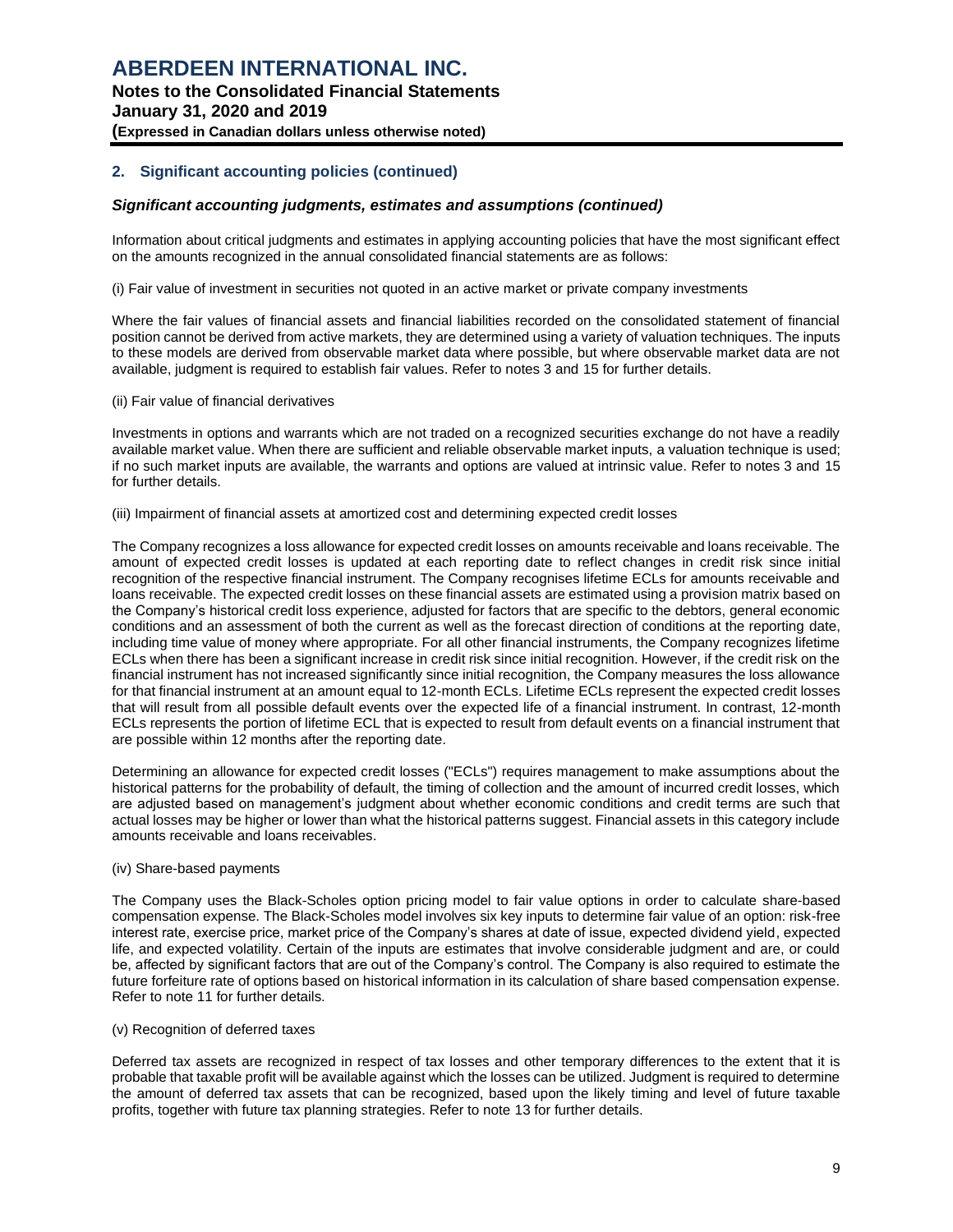## *Significant accounting judgments, estimates and assumptions (continued)*

(vi) Income, value added, withholding and other taxes

The Company is subject to income, value added, withholding and other taxes. Significant judgment is required in determining the Company's provisions for taxes. There are many transactions and calculations for which the ultimate tax determination is uncertain during the ordinary course of business. The Company recognizes liabilities for anticipated tax audit issues based on estimates of whether additional taxes will be due. The determination of the Company's income, value added, withholding and other tax liabilities requires interpretation of complex laws and regulations. The Company's interpretation of taxation law as applied to transactions and activities may not coincide with the interpretation of the tax authorities. All tax related filings are subject to government audit and potential reassessment subsequent to the financial statement reporting period. Where the final tax outcome of these matters is different from the amounts that were initially recorded, such differences will impact the tax related accruals and deferred income tax provisions in the period in which such determination is made.

#### (vii) Investment entity

The Company applies the exception to consolidation of particular subsidiaries available to investment entities with the exception of ABI as this subsidiary provides services related to the Company's investment activities. Management has determined that the Company qualifies for the exemption from consolidation given that the Company has the following typical characteristics of an investment entity:

- (a) obtains funds from one or more investors for the purpose of providing those investor(s) with investment management services;
- (b) commits to its investor(s) that its business purpose is to invest funds solely for returns from capital appreciation, investment income, or both; and
- (c) measures and evaluates the performance of substantially all of its investments on a fair value basis.
- (viii) Contingencies

See note 17 for details.

(ix) Fair value of royalty interests

The Company holds royalty interests in exploration stage mineral properties. Royalty interests are recorded at cost and capitalized as tangible assets with finite lives. The carrying value of royalty interests are depleted using the unit-ofproduction method over the life of the property to which the royalty interest relates, which is estimated using available estimates of proven and probable reserves specifically associated with the mineral properties. Royalty interest on exploration stage mineral properties, where there are no estimated reserves, are not amortized.

## *Functional and presentation currency*

The functional currency for each subsidiary within the Company is the currency of the primary economic environment in which it operates. The Company's consolidated financial statements are presented in Canadian dollars. The Canadian dollar is the functional currency of the Company and its wholly owned subsidiary ABI.

## *Foreign currency translation*

Monetary assets and liabilities denominated in other than the functional currency are translated at the exchange rate in effect at the statement of financial position date. Non-monetary assets and liabilities are translated using historical rates. Revenues and expenses denominated in other than the functional currency are translated at rates of exchange in effect at the time of the transaction. Gains and losses on translation are included in profit (loss).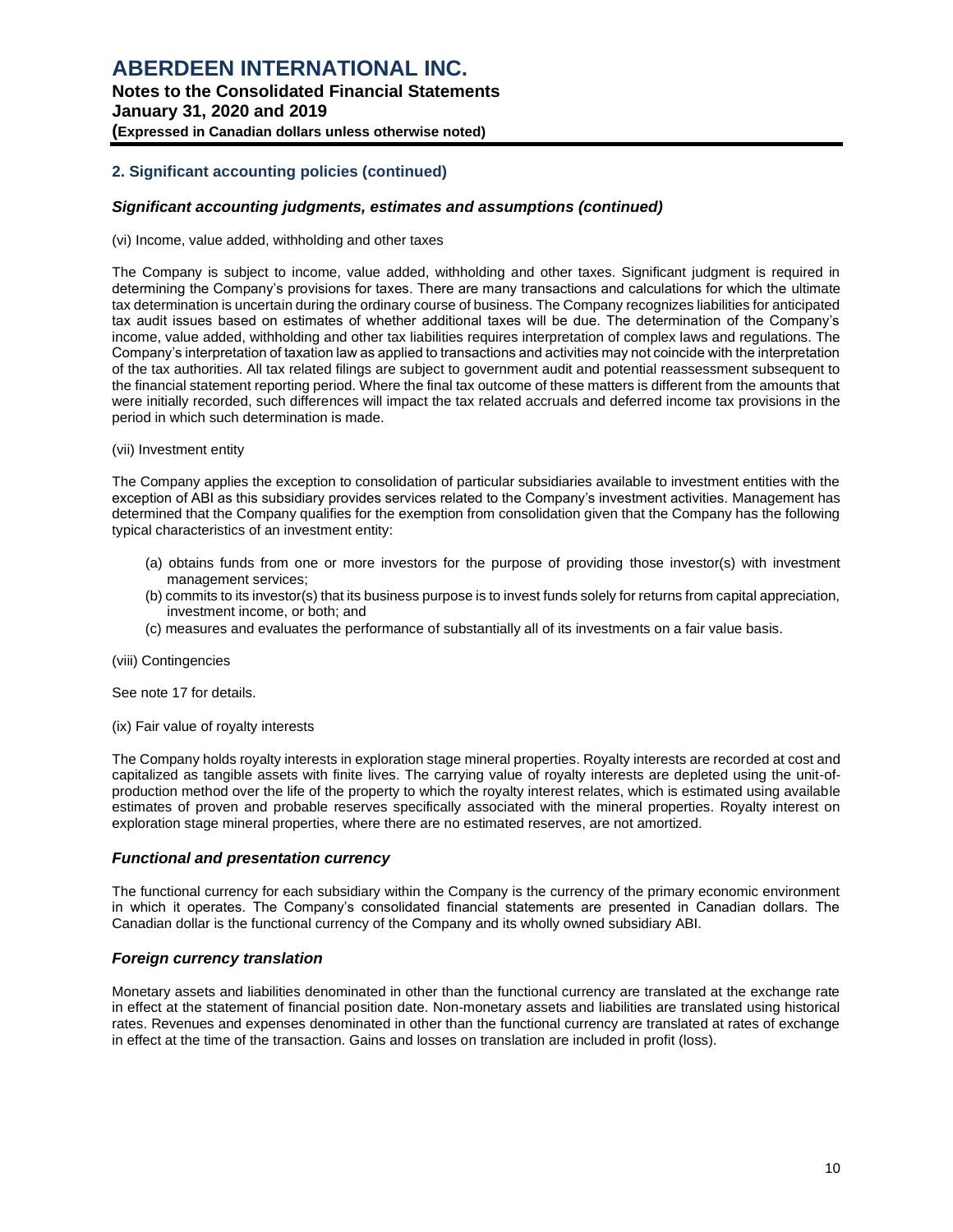## *Financial instruments*

Financial assets and financial liabilities are recognized on the Company's consolidated statement of financial position when the Company has become a party to the contractual provisions of the instrument. Financial assets are derecognized when the rights to receive cash flows from the assets have expired or have been transferred and the Company has transferred substantially all risks and rewards of ownership. The Company's financial instruments consist of cash, amounts receivable, public and private investments, loans receivable, accounts payable and accrued liabilities and loans payable.

#### (i) Investments

Purchases and sales of investments are recognized on a trade date basis. Public and private investments at fair value through profit or loss are initially recognized at fair value, with changes in fair value reported in profit (loss).

At each financial reporting period, the Company's management estimates the fair value of its investments based on the criteria below and reflects such valuations in the financial statements.

Transaction costs are expensed as incurred in profit (loss). The determination of fair value requires judgment and is based on market information where available and appropriate. At the end of each financial reporting period, the Company's management estimates the fair value of investments based on the criteria below and reflects such changes in valuations in the statements of comprehensive loss. The Company is also required to present its investments (and other financial assets and liabilities reported at fair value) into three hierarchy levels (Level 1, 2, or 3) based on the transparency of inputs used in measuring the fair value, and to provide additional disclosure in connection therewith (see note 15, "Financial instruments"). The three levels are defined as follows:

Level 1 – investment with quoted market price; Level 2 – investment which valuation technique is based on observable market inputs; and Level 3 – investment which valuation technique is based on non-observable market inputs.

#### Publicly-traded investments:

1. Securities, including shares, options, and warrants that are traded on a recognized securities exchange and for which no sales restrictions apply are recorded at fair values based on quoted closing prices at the reporting date or the closing price on the last day the security traded if there were no trades at the reporting date. These are included in Level 1 as disclosed in note 15.

2. Securities that are traded on a recognized securities exchange but which are escrowed or otherwise restricted as to sale or transfer are recorded at amounts discounted from market value. Shares that are received as part of a private placement that are subject to a standard four-month hold period are not discounted. In determining the discount for such investments, the Company considers the nature and length of the restriction, business risk of the investee corporation, relative trading volume and price volatility and any other factors that may be relevant to the ongoing and realizable value of the investments. These are included in Level 2 in note 15.

3. Warrants or options of publicly-traded securities which do not have a quoted price are carried at an estimated fair value calculated using the Black-Scholes option pricing model if sufficient and reliable observable market inputs are available. If no such market inputs are available or reliable, the warrants and options are valued at intrinsic value. These are included in Level 2 as disclosed in note 15.

4. Performance shares are convertible into common shares if or when the investee companies meet certain milestones. Performance shares are recorded at fair value when the certainty of meeting these milestones is reasonably assured. These are included in Level 3 as disclosed in note 15.

The amounts at which the Company's publicly-traded investments could be disposed of may differ from carrying values based on market quotes, as the value at which significant ownership positions are sold is often different than the quoted market price due to a variety of factors such as premiums paid for large blocks or discounts due to illiquidity. Such differences could be material.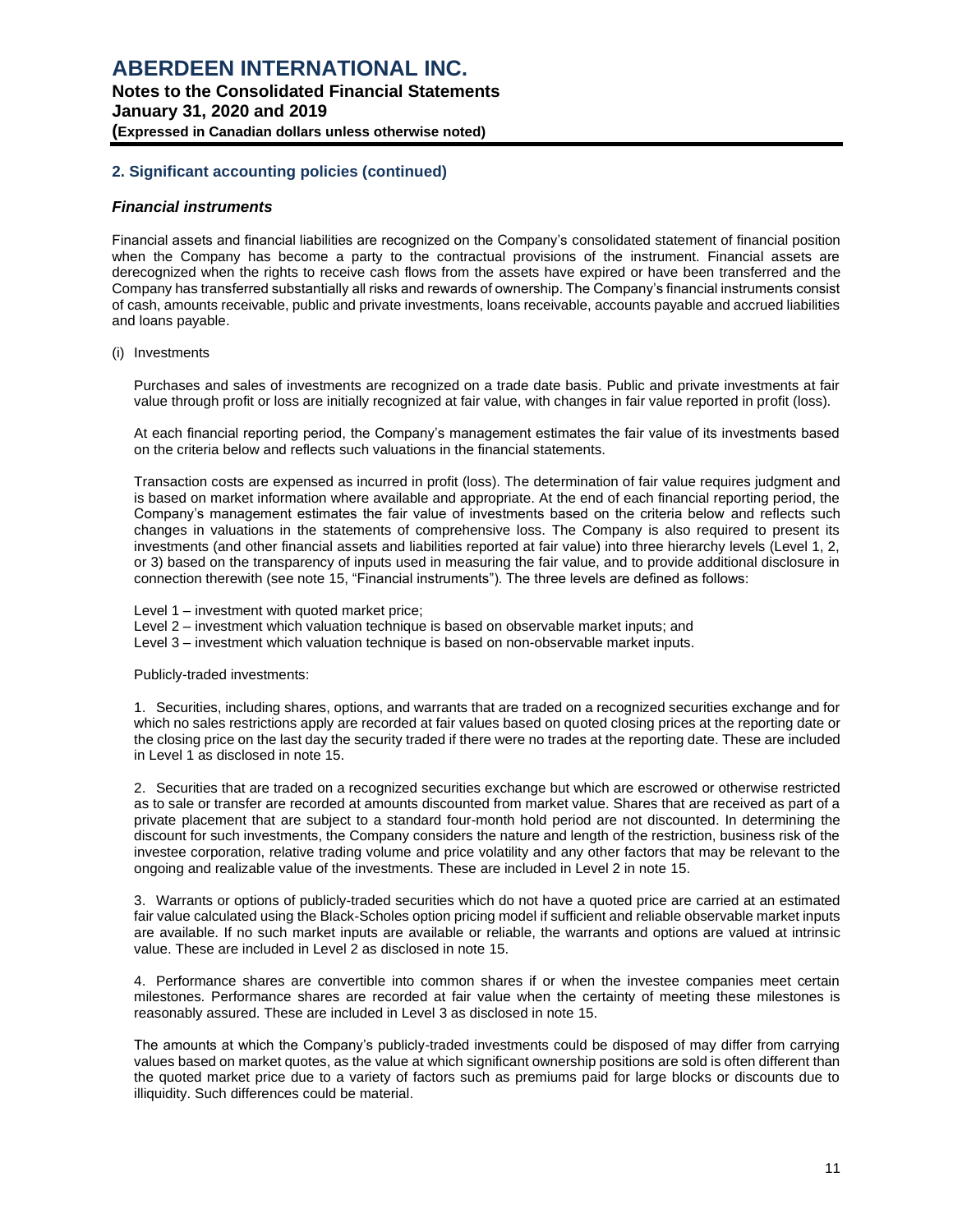## *Financial instruments (continued)*

Privately-held investments:

1. Securities in privately-held companies (other than options and warrants) are initially recorded at cost, being the fair value at the time of acquisition. At the end of each financial reporting period, the Company's management estimates the fair value of investments based on the criteria below and reflects such valuations in the financial statements. These are included in Level 3 as disclosed in note 15. Options and warrants of private companies are carried at their intrinsic value.

With respect to valuation, the financial information of private companies in which the Company has investments may not always be available, or such information may be limited and/or unreliable. Use of the valuation approach described below may involve uncertainties and determinations based on the Company's judgment and any value estimated from these may not be realized or realizable. In addition to the events described below, which may affect a specific investment, the Company will take into account general market conditions when valuing the privately-held investments in its portfolio. In the absence of occurrence of any of these events or any significant change in general market conditions indicates generally that the fair value of the investment has not materially changed.

2. An upward adjustment is considered appropriate and supported by pervasive and objective evidence such as a significant subsequent equity financing by an unrelated investor at a transaction price higher than the Company's carrying value; or if there have been significant corporate, political or operating events affecting the investee company that, in management's opinion, have a positive impact on the investee company's prospects and therefore its fair value. In these circumstances, the adjustment to the fair value of the investment will be based on management's judgment and any value estimated may not be realized or realizable. Such events include, without limitation:

- political changes in a country in which the investee company operates that, for example, reduce the corporate tax burden, permit mining where, or to an extent that, it was not previously allowed, or reduce or eliminate the need for permitting or approvals;
- receipt by the investee company of environmental, mining, aboriginal or similar approvals, which allow the investee company to proceed with its project(s);
- filing by the investee company of a National Instrument 43-101 technical report in respect of a previously noncompliant resource;
- release by the investee company of positive exploration results, which either proves or expands their resource prospects; and
- important positive management changes by the investee company that the Company's management believes will have a very positive impact on the investee company's ability to achieve its objectives and build value for shareholders.

3. Downward adjustments to carrying values are made when there is evidence of a decline in value as indicated by the assessment of the financial condition of the investment based on third party financing, operational results, forecasts, and other developments since acquisition, or if there have been significant corporate, political or operating events affecting the investee company that, in management's opinion, have a negative impact on the investee company's prospects and therefore its fair value. The amount of the change to the fair value of the investment is based on management's judgment and any value estimated may not be realized or realizable. Such events include, without limitation:

- political changes in a country in which the investee company operates that increases the tax burden on companies, that prohibit mining where it was previously allowed, that increases the need for permitting or approvals, etc.;
- denial of the investee company's application for environmental, mining, aboriginal or similar approvals that prohibit the investee company from proceeding with its projects;
- the investee company releases negative exploration results;
- changes to the management of the investee company take place that the Company believes will have a negative impact on the investee company's ability to achieve its objectives and build value for shareholders;
- the investee company is placed into receivership or bankruptcy; and
- based on financial information received from the investee company, it is apparent to the Company that the investee company is unlikely to be able to continue as a going concern.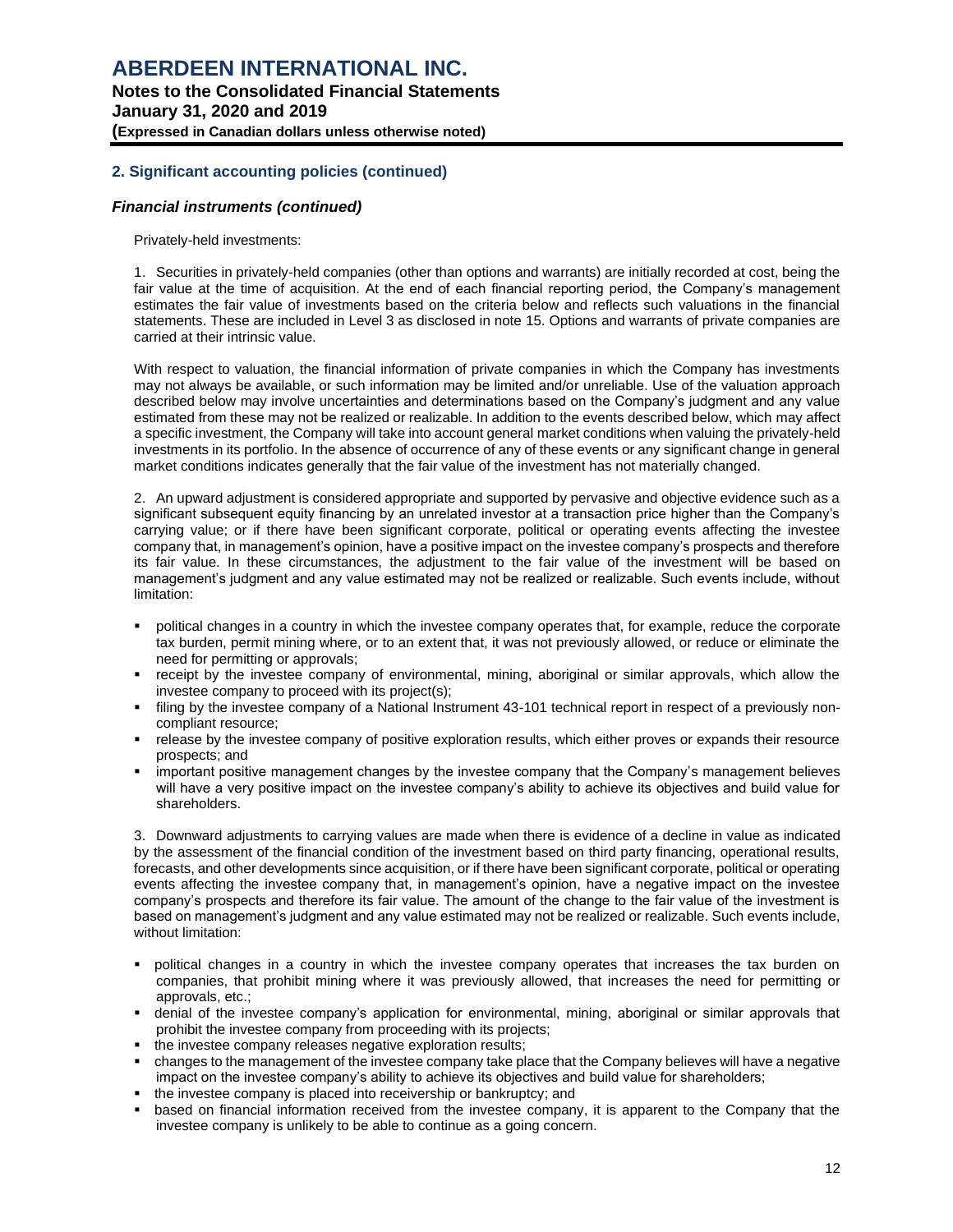## *Financial instruments (continued)*

#### (i) Investments (continued)

Privately-held investments: (continued)

The resulting values may differ from values that would be realized had a ready market existed. The amounts at which the Company's privately-held investments could be disposed of may differ from the carrying value assigned. Such differences could be material.

#### Investments in associates:

Investments in associates are those entities over which the Company has or is deemed to have significant influence, but not control over, the financial and operating policies. Investments in associates are held as part of the Company's investment portfolio and carried in the statement of financial position at fair value even though the Company may have significant influence over the companies. This treatment is permitted by IAS 28, Investments in Associates and Joint Ventures ("IAS 28"), which allows investments held by venture capital or similar organizations to be excluded from its scope where those investments are measured at fair value through profit or loss in accordance with IFRS 9, with changes in fair value recognized in the profit (loss) within unrealized gains or losses on investments.

## Investments in subsidiaries:

As an investment entity, the Company does not consolidate its investments in subsidiaries, except for those subsidiaries providing services that relate to the Company's investment activities. Instead, the investment in a subsidiary is measured at fair value through profit or loss. This treatment is permitted by IFRS 10, consolidated financial statements ("IFRS 10"), which allows investments held by venture capital or similar organizations to be excluded from its scope where those investments are measured at fair value through profit or loss in accordance with IFRS 9, with changes in fair value recognized in profit (loss) within unrealized gains or losses on investments.

#### Loans receivable:

Financial assets that are managed to collect contractual cash flows made up of principal and interest are designated as at amortized cost. All other financial assets are designated as at fair value through profit or loss. All financial assets are recognized initially at fair value plus, in the case of financial assets designated at amortized cost, directly attributable transaction costs. Financial assets at amortized cost are measured at initial cost plus interest calculated using the effective interest rate method less cumulative repayments and cumulative impairment losses.

A financial asset is derecognized when the rights to receive cash flows from the asset have expired or the Company has transferred substantially all the risks and rewards of the asset. The Company assesses at each reporting date whether there is any objective evidence that a financial asset is impaired. For amounts deemed to be impaired, the impairment provision is based upon the expected loss.

1. Secured debentures are carried at amortized cost. The recoverability of the secured debentures is assessed when events occur indicating impairment. Recoverability is based on factors such as failure to pay interest on time and failure to pay the principal. An impairment loss is recognized in the period when it is determined that the carrying amount of the assets will not be recoverable. At that time the carrying amount is written down to fair value. Secured debentures are financial instruments classified at amortized cost and are adjusted for expected credit losses.

2. Convertible debentures and convertible notes issued from publicly traded companies are carried at the higher of the value of the loan or the fair value of the common shares or units receivable from the conversion assuming the conversion can be done at the Company's option. The conversion feature of convertible debentures and convertible notes issued from private companies are carried at nominal value.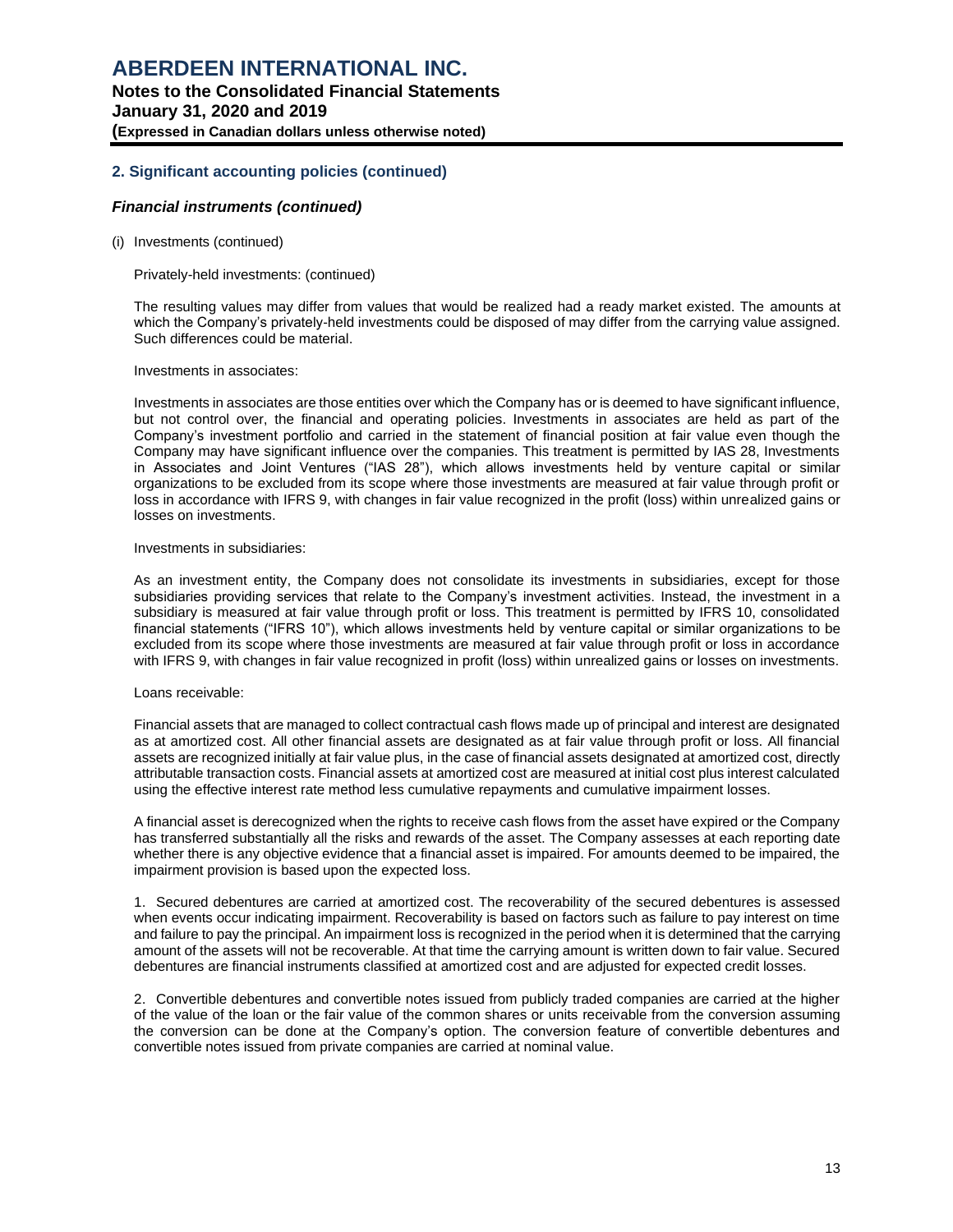## *Financial instruments (continued)*

(ii) Amounts receivable

Receivables are classified at amortized cost and are initially recorded at the fair value of the amount expected to be received and subsequently measured at amortized cost less any adjustment for expected credit losses. Individual significant receivables are considered for expected credit losses, including when they are past due or when other objective evidence is received that a specific counterparty will default.

(iii) Financial liabilities

All financial liabilities are classified as at amortized cost except for financial derivatives and any financial liabilities from inception classified as at fair value through profit or loss. All financial liabilities are recognized initially at fair value plus directly attributable transaction costs except for those designated at fair value through profit and loss.

Financial liabilities at fair value through profit or loss are carried in the statement of financial position at fair value with changes in fair value recognized in profit (loss). Financial liabilities at amortized cost are measured at initial cost plus interest calculated using the effective interest rate method. The effective interest method is a method of calculating the amortized cost of a financial asset or financial liability and of allocating the interest income or interest expense over the relevant period.

(iv) Offsetting of financial instruments

Financial assets and financial liabilities are offset and the net amount reported in the statement of financial position if, and only if, there is a currently enforceable legal right to offset the recognized amounts and there is an intention to settle on a net basis, or to realize the assets and settle the liabilities simultaneously.

## *Cash*

Cash is comprised of cash on hand and deposits that generally mature within 90 days from the date of acquisition. Deposits are held in Canadian chartered banks or in a financial institution controlled by a Canadian chartered bank.

## *Revenue recognition*

Revenue is recognized only when it is probable that the economic benefits associated with the transaction will flow to the entity. However, when an uncertainty arises about the collectability of an amount already included in revenue, the uncollectible amount, or the amount in respect of which recovery has ceased to be probable, is recognized as an expense, rather than as an adjustment of the amount of revenue originally recognized.

Realized gains and losses on the disposal of investments and unrealized gains and losses in the value of investments are reflected in profit (loss) on a trade date basis. Upon disposal of an investment, previously recognized unrealized gains or losses are reversed, so as to recognize the full realized gain or loss in the period of disposition. All transaction costs are expensed as incurred. Dividend income is recorded on the ex-dividend date. Interest income and other income are recorded on an accrual basis. Deferred revenue is recognized over the period for which the revenue is earned. Management fees and advisory and other fees are recorded as income on an accrual basis when earned.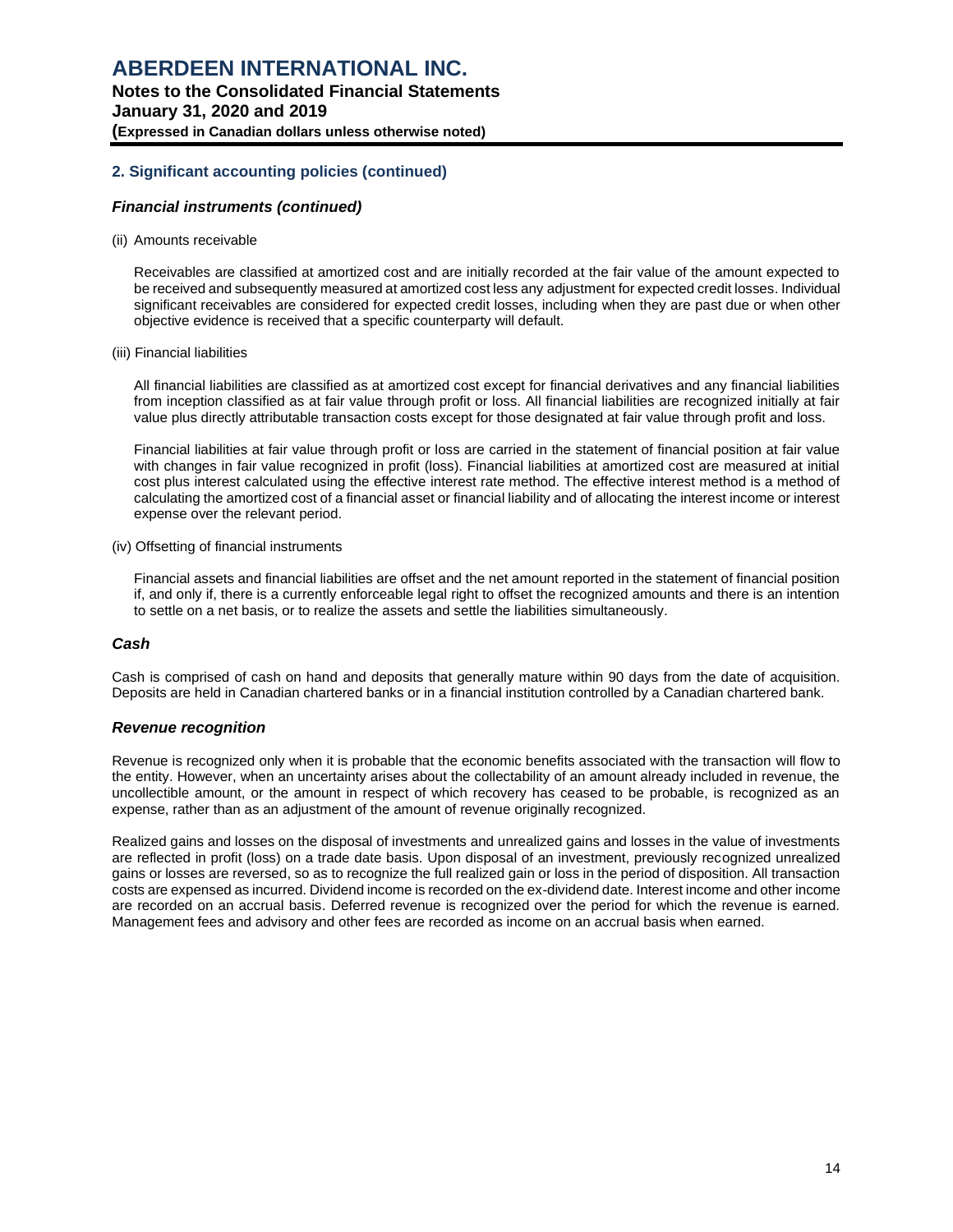## **ABERDEEN INTERNATIONAL INC. Notes to the Consolidated Financial Statements January 31, 2020 and 2019 (Expressed in Canadian dollars unless otherwise noted)**

## **2. Significant accounting policies (continued)**

## *Royalty interests on mineral properties*

The Company holds royalty interests in exploration stage mineral properties. Royalty interests are recorded at cost and capitalized as tangible assets with finite lives. The carrying value of royalty interests are depleted using the unit-ofproduction method over the life of the property to which the royalty interest relates, which is estimated using available estimates of proven and probable reserves specifically associated with the mineral properties. Royalty interests on exploration stage mineral properties, where there are no estimated reserves, are not amortized.

The Company evaluates its royalty interests on mineral properties for impairment whenever events or changes in circumstances, which may include significant changes in commodity prices and publicly available information from operators of the assets, indicate that the related carrying value of the royalty interests may not be recoverable. The recoverability of royalty interests is evaluated based upon estimated future undiscounted net cash flows from each royalty interest property using estimates of proven and probable reserves. Impairments in the carrying value of each property are measured and recorded to the extent that the carrying value of each property exceeds its recoverable amount, which is the higher of fair value less costs to sell or value in use, which is generally calculated using estimated discounted future cash flows.

If, in a subsequent period, the amount of the impairment loss decreases and the decrease can be related objectively to an event occurring after the impairment was recognized, the previously recognized impairment loss is reversed in profit (loss) to the extent that the carrying amount of the financial asset at the date the impairment is reversed does not exceed what the amortized cost would have been had the impairment not been recognized. Estimates of lithium prices, operator's estimates of proven and probable reserves related to the royalty properties, and the operator's production profile are subject to certain risks and uncertainties which may affect the recoverability of the Company's investment in these royalty interests in mineral properties. Although the Company has made its best assessment of these factors based on current conditions, it is possible that changes could occur, which could adversely affect the net cash flows expected to be generated from these royalty interests.

## *Income (Loss) per share*

Basic income (loss) per share is calculated by dividing the net income by the weighted-average number of the Company's common shares outstanding during the period. Diluted income (loss) per share is calculated by dividing the applicable net income (loss) by the sum of the weighted-average number of common shares outstanding if dilutive common shares had been issued during the period. The calculation of diluted income (loss) per share assumes that outstanding stock options and warrants with an average exercise price below market price of the underlying shares are exercised and the assumed proceeds are used to repurchase common shares of the Company at the average market price for the period. In the Company's case, diluted income (loss) per share is the same as basic income (loss) per share for 2020 and 2019 as the effects of including all outstanding warrants would be anti-dilutive.

## *Income taxes*

Income tax expense comprises current and deferred tax. Current tax and deferred tax are recognized in profit or loss. Current tax is the expected tax payable or receivable on the taxable income or loss for the year, using tax rates enacted or substantively enacted at the reporting date, and any adjustment to tax payable in respect of previous years.

Deferred tax is recognized in respect of temporary differences between the carrying amounts of assets and liabilities for financial reporting purposes and the amounts used for taxation purposes. Deferred tax is not recognized for the following temporary differences: the initial recognition of assets or liabilities in a transaction that is not a business combination and that affects neither accounting nor taxable profit or loss, and differences relating to investments in jointly controlled entities to the extent that it is probable that they will not reverse in the foreseeable future. Deferred tax is measured at the tax rates that are expected to be applied to temporary differences when they reverse, based on the laws that have been enacted or substantively enacted by the reporting date. Deferred tax assets and liabilities are offset if there is a legally enforceable right to offset current tax liabilities and assets, and they relate to income taxes levied by the same tax authority on the same taxable entity, or on different tax entities, but they intend to settle current tax liabilities and assets on a net basis or their tax assets and liabilities will be realized simultaneously.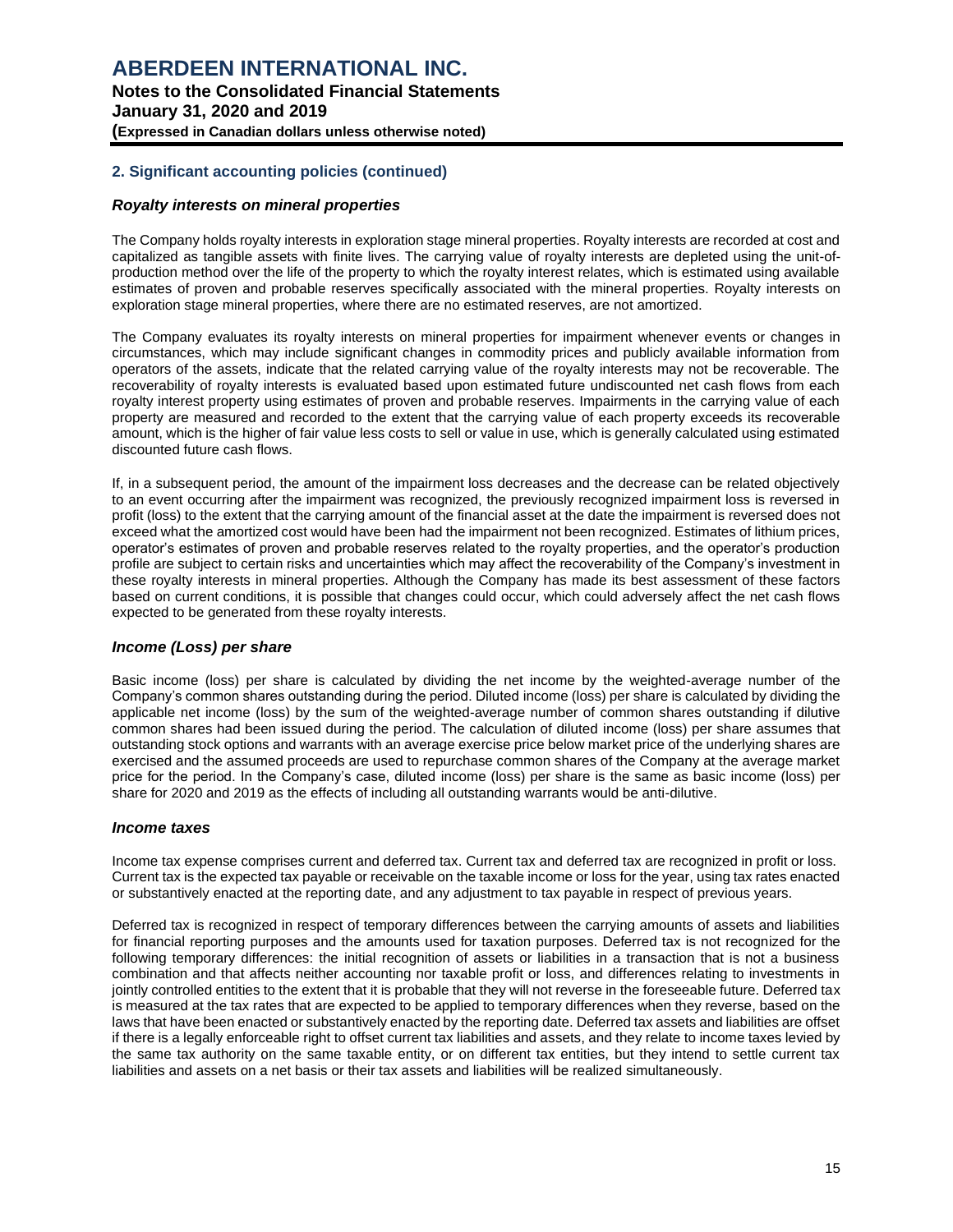## **ABERDEEN INTERNATIONAL INC. Notes to the Consolidated Financial Statements January 31, 2020 and 2019 (Expressed in Canadian dollars unless otherwise noted)**

## **2. Significant accounting policies (continued)**

## *Income taxes (continued)*

A deferred tax asset is recognized for unused tax losses, tax credits and deductible temporary differences, to the extent that it is probable that future taxable profits will be available against which they can be utilized. Deferred tax assets are reviewed at each reporting date and are reduced to the extent that it is no longer probable that the related tax benefit will be realized.

## *Share-based payments*

Equity-settled share-based payments to employees and others providing similar services are measured at the fair value of the equity instruments at the grant date. Fair value is measured at grant date and each tranche is recognized on a graded-vesting basis over the period in which options vest. At the end of each reporting period, the Company revises its estimate of the number of equity instruments expected to vest. The impact of the revision of the original estimates, if any, is recognized in profit or loss such that the cumulative expense reflects the revised estimate, with a corresponding adjustment to the equity reserve.

Equity-settled share-based payment transactions with parties other than employees are measured at the fair value of the goods or services received, except where that fair value cannot be estimated reliably, in which case they are measured at the fair value of the equity instruments granted, measured at the date the entity obtains the goods or the counterparty renders the service. For options that expire unexercised, the recorded value is transferred to deficit.

## *Deferred share unit ("DSU") incentive plan*

The initial fair value of the DSU compensation liability is calculated as of the grant date. Subsequently, the Company's DSU compensation liability is accounted for based on the number of units outstanding and the quoted market value of the Company's common shares at the statement of financial position date. The Company recognizes the compensation cost in profit (loss) on the date of grant and makes adjustment for changes in fair value until the end of the performance date.

## *Restricted share unit ("RSU") incentive plan*

The Company purchases shares of the Company from the open market to distribute to management as compensation. These shares are restricted and reserved in trust for future issuances. The RSUs vesting conditions are set by the Board at the time the RSUs are granted. The RSUs are measured at the fair value at the grant date and reflected as an equity-settled share-based payment. The Company recognizes the compensation cost in profit (loss) over the appropriate vesting periods using the graded vesting method.

## *New Accounting Policies*

During 2020, the Company adopted a number of new IFRS standards, interpretations, amendments and improvements of existing standards. These included the amendments of IFRIC 23. These new standards and changes did not have any material impact on the Company's consolidated financial statements.

## *Future accounting changes*

Certain new standards, interpretations, amendments and improvements to existing standards were issued by the IASB or IFRIC that are mandatory for accounting periods beginning on February 1, 2020 or later. Updates that are not applicable or are not consequential to the Company have been excluded. Many are not applicable or do not have a significant impact to the Company and have been excluded. The following have not been adopted and are being evaluated to determine their impact on the Company.

IAS 1 – Presentation of Financial Statements ("IAS 1") and IAS 8 – Accounting Policies, Changes in Accounting Estimates and Errors ("IAS 8") were amended in October 2018 to refine the definition of materiality and clarify its characteristics. The revised definition focuses on the idea that information is material if omitting, misstating or obscuring it could reasonably be expected to influence decisions that the primary users of general purpose financial statements make on the basis of those financial statements. The amendments are effective for annual reporting periods beginning on or after January 1, 2020.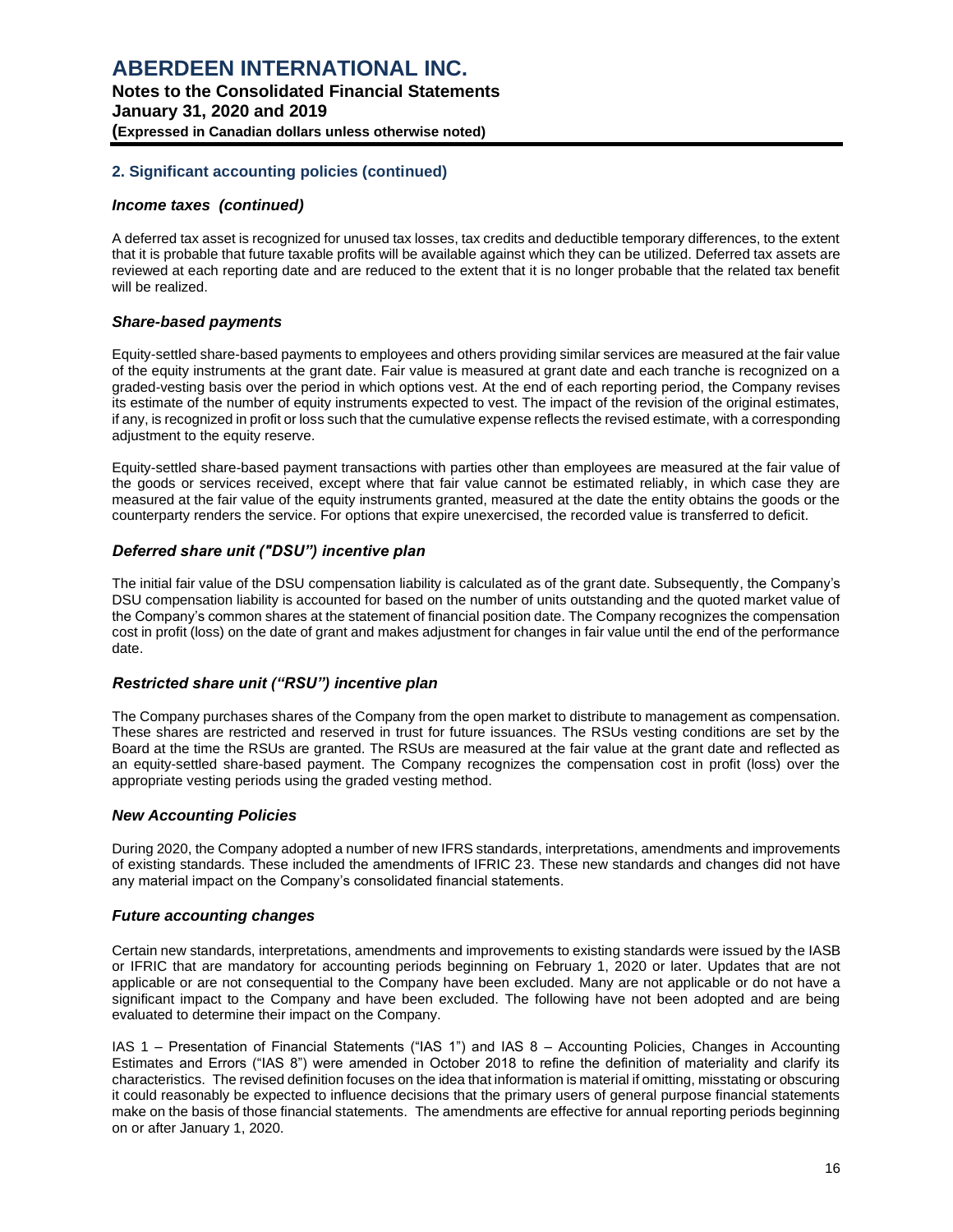## **3. Investments at fair value through profit and loss**

At January 31, 2020, the Company's investment portfolio consisted of twenty publicly-traded investments and twelve privately-held investments for a total fair value of \$23,325,030 (January 31, 2019 - \$21,757,164).

## *Public investments*

At January 31, 2020, the Company's twenty publicly-traded investments had a total fair value of \$6,590,346.

|                              |              |                                        |                  | Estimated       |         |
|------------------------------|--------------|----------------------------------------|------------------|-----------------|---------|
| Public Issuer                | Note         | Security description                   | Cost             | Fair value      | % of FV |
| African Gold Group, Inc.     | (iii)        | 2,487,143 common shares                | \$<br>749,407    | \$<br>555,307   | 8.4%    |
|                              |              | 1,357,143 warrants expire Jun 28, 2021 |                  |                 |         |
| Earthrenew Inc.              | (iii)        | 8,323,160 common shares                | 1,140,646        | 665,853         | 10.1%   |
| Blue Sky Energy Inc.         | (i, ii)      | 4,156,680 common shares                | 2,319,166        | 207,834         | 3.2%    |
| Fura Gems Inc.               | (i, iii)     | 12,538,094 common shares               | 2,957,883        | 1,808,714       | 27.5%   |
| Hornby Bay Exploration Ltd   |              | 2,000,000 common shares                | 100,000          | 167,600         | 2.5%    |
|                              |              | 1,000,000 warrants expire Nov 8, 2021  |                  |                 |         |
| Jourdan Resources Inc.       | (ii)         | 8,333,333 common shares                | 500,000          | 90,833          | 1.4%    |
|                              |              | 8,333,333 warrants expire Jun 12, 2020 |                  |                 |         |
| Magnolia Colombia Limited    | (iii)        | 1,000,000 common shares                | 70,509           | 120,000         | 1.8%    |
| Q-Gold Resources Ltd.        | (i, ii, iii) | 2,500,000 common shares                | 250,000          | 910,750         | 13.8%   |
|                              |              | 2,500,000 warrants expire Jul 4, 2020  |                  |                 |         |
| <b>QMX Gold Corporation</b>  |              | 432,500 common shares                  | 133,546          | 120,988         | 1.8%    |
|                              |              | 2,500,000 warrants expire Feb 16, 2021 |                  |                 |         |
| QuestCap Inc.                | (iii)        | 3,665,000 common shares                | 490,332          | 311,525         | 4.7%    |
| Sulliden Mining Capital Inc. | (ii,iii)     | 6,389,607 common shares                | 766,584          | 376,178         | 5.7%    |
| Trigon Metals Inc.           |              | 6,620,740 common shares                | 1,758,465        | 1,062,875       | 16.2%   |
|                              |              | 500,000 warrants expire Jul 31, 2020   |                  |                 |         |
|                              |              | 2,375,000 warrants expire Jan 8, 2023  |                  |                 |         |
| Yukoterre Resources Inc.*    | (iii)        | 980,000 common shares                  | 74,000           | 88,200          | 1.3%    |
| Total of 7 other investments | (iv)         |                                        | 932,945          | 103,689         | 1.6%    |
| Total public investments     |              |                                        | \$<br>12,243,483 | \$<br>6,590,346 | 100.0%  |

\*Formerly 2560344 Ontario Inc.

**Note**

(i) The Company has filed a Section 62-103 report pursuant to the *Securities Act (Ontario)* for this investment and has filed an early warning report on SEDAR.

(ii) The Company owns, on a partially diluted basis, at least a 10% interest in the investee as at January 31, 2020

(iii) A director and/or officer of the Company is a director and/or officer of the investee corporation as at January 31, 2020

(iv) Total other investments held by the Company are not individually listed as at January 31, 2020. Directors and officers may hold investments personally.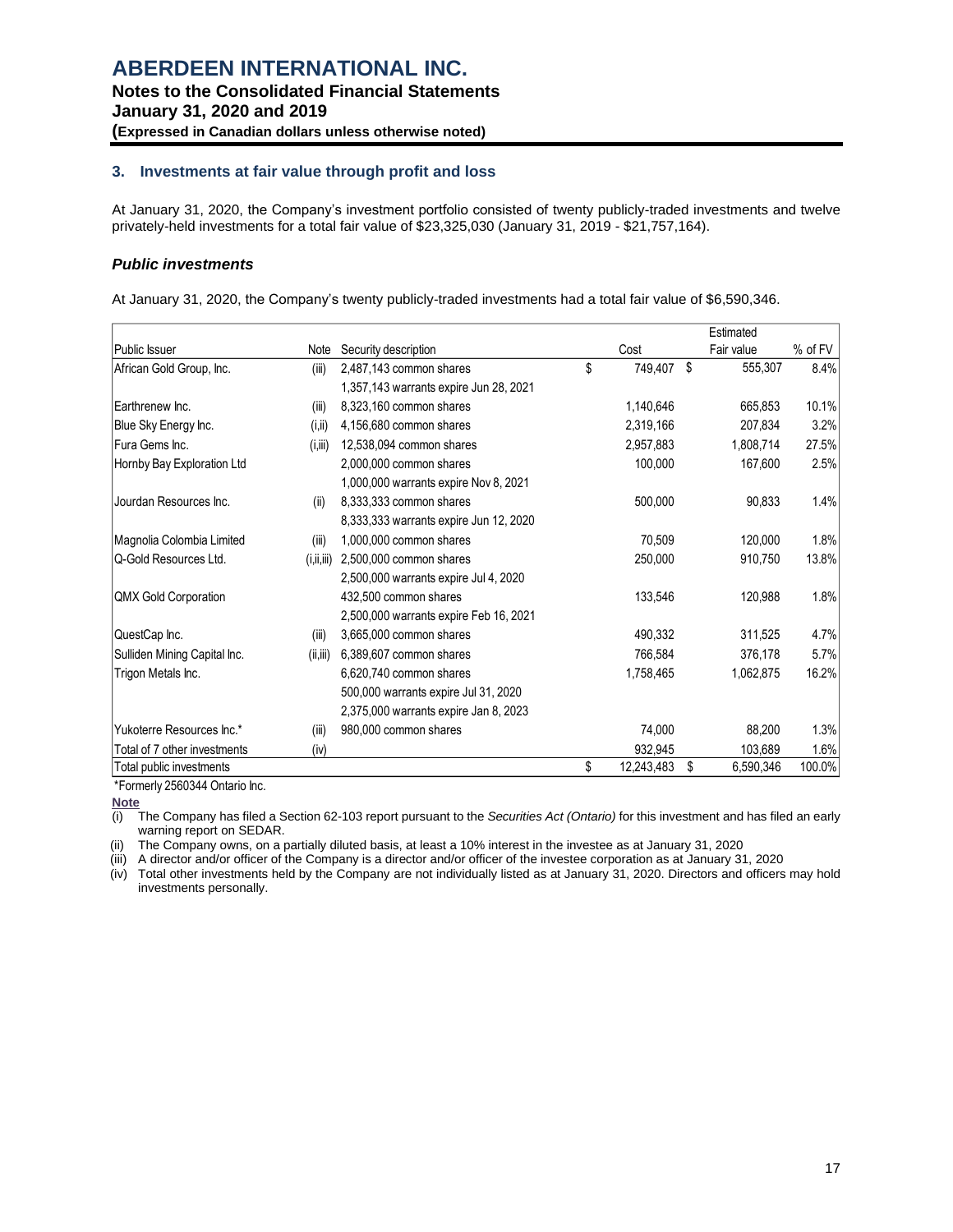## **3. Investments at fair value through profit and loss (continued)**

## *Public investments (continued)*

At January 31, 2019, the Company's nineteen publicly-traded investments had a total fair value of \$12,779,879.

|                              |              |                                        |                  | Estimated        |         |
|------------------------------|--------------|----------------------------------------|------------------|------------------|---------|
| Public Issuer                | Note         | Security description                   | Cost             | Fair value       | % of FV |
| Earthrenew Inc.*             | (iii)        | 7,398,160 common shares                | \$<br>1,724,769  | \$<br>554,862    | 4.3%    |
| Black Iron Inc.              | (iii)        | 7,430,589 common shares                | 1,611,951        | 408,682          | 3.2%    |
| Blue Sky Energy Inc.         | (i, ii, iii) | 4,156,680 common shares                | 2,319,166        | 2,078,340        | 16.3%   |
| Euro Sun Mining Inc.         | (iii)        | 774,075 common shares                  | 1,083,702        | 251,574          | $2.0\%$ |
| Fura Gems Inc.               | (i, ii, iii) | 14,538,094 common shares               | 3,566,234        | 6,396,761        | 50.0%   |
| Halo Labs Inc.               |              | 625,000 warrants expire Dec 31, 2020   | 67,268           | 123,688          | $1.0\%$ |
| Jourdan Resources Inc.       | (ii)         | 8,333,333 common shares                | 500,000          | 410,000          | 3.2%    |
|                              |              | 8,333,333 warrants expire Jun 12, 2020 |                  |                  |         |
| Magnolia Colombia Limited    | (iii)        | 1,000,000 common shares                | 100,000          | 70,300           | 0.6%    |
|                              |              | 1,000,000 warrants expire Dec 13, 2019 |                  |                  |         |
| Q-Gold Resources Ltd.        | (i, ii)      | 2,500,000 common shares                | 250,000          | 730,750          | $5.7\%$ |
|                              |              | 2,500,000 warrants expire Jul 4, 2020  |                  |                  |         |
| <b>QMX Gold Corporation</b>  |              | 14,882,500 common shares               | 2,034,304        | 1,251,869        | 9.8%    |
|                              |              | 769,250 warrants expire Oct 5, 2019    |                  |                  |         |
|                              |              | 2,500,000 warrants expire Feb 16, 2021 |                  |                  |         |
| Sulliden Mining Capital Inc. | (iii)        | 1,449,000 common shares                | 615,090          | 144,900          | 1.1%    |
| Trigon Metals Inc.           | (i, ii, iii) | 4,245,740 common shares                | 1,610,401        | 255,387          | $2.0\%$ |
|                              |              | 500,000 warrants expire Jul 31, 2020   |                  |                  |         |
|                              |              | 1,428,571 warrants expire Jan 12, 2020 |                  |                  |         |
| Total of 7 other investments | (iv)         |                                        | 1,411,172        | 102,766          | 0.8%    |
| Total public investments     |              |                                        | \$<br>16,894,057 | \$<br>12,779,879 | 100.0%  |

\*Formerly 2292055 Ontario Ltd.

**Note**

(ii) The Company has filed a Section 62-103 report pursuant to the *Securities Act (Ontario)* for this investment and has filed an early warning report on SEDAR.

(ii) The Company owns, on a partially diluted basis, at least a 10% interest in the investee as at January 31, 2019.

(iii) A director and/or officer of the Company is a director and/or officer of the investee corporation as at January 31, 2019.

(iv) Total other investments held by the Company are not individually listed as at January 31, 2019. Directors and officers may hold investments personally.

## *Private investments*

At January 31, 2020, the Company's twelve privately-held investments had a total estimated fair value of \$16,734,684.

|                                  |            |                          |   |            |   | Estimated  |         |
|----------------------------------|------------|--------------------------|---|------------|---|------------|---------|
| Private Issuer                   | Note       | Security description     |   | Cost       |   | Fair value | % of FV |
| African Thunder Platinum Limited | (i,ii,iii) | 72,440,807 common shares | S | 15,766,695 | S | 3.748.652  | 22.4%   |
|                                  | (v)        | 46,230,979 options       |   |            |   |            |         |
|                                  | (v)        | 46,230,979 options       |   |            |   |            |         |
|                                  | (v)        | 55,477,175 options       |   |            |   |            |         |
|                                  | (v)        | 64,723,371 options       |   |            |   |            |         |
| Brazil Potash Corp.              | (iii)      | 2,512,508 common shares  |   | 3,315,639  |   | 12.468.006 | 74.5%   |
| International Cobalt Inc.        | (i,ii)     | 66.67% of interest       |   | 980.000    |   | 518.026    | 3.1%    |
| Total of 9 other investments     | (iv)       |                          |   | 2,786,623  |   |            | 0.0%    |
| Total private investments        |            |                          |   | 22,848,957 |   | 16,734,684 | 100.0%  |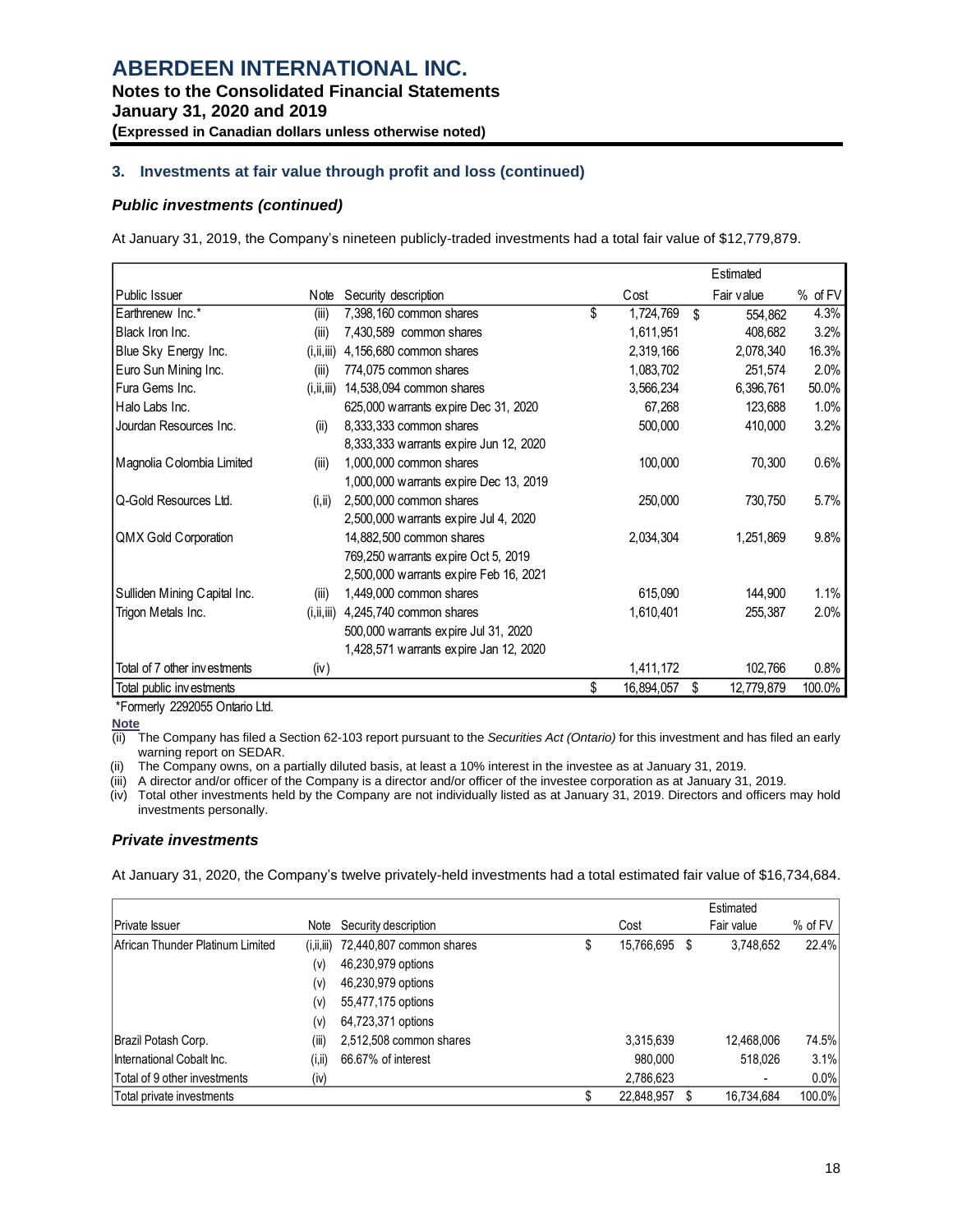## **Notes to the Consolidated Financial Statements**

**January 31, 2020 and 2019**

**(Expressed in Canadian dollars unless otherwise noted)**

## **3. Investments at fair value through profit and loss (continued)**

## *Private investments (continued)*

**Note**

- $(i)$  The Company owns 66.7% of the outstanding common shares of International Cobalt Inc. and 16.9% of the outstanding common shares and voting rights of African Thunder Platinum Limited. There are no contractual arrangements, financial support, or other restrictions with these companies. Refer to Note 2 of the Company's consolidated financial statements for details relating to the exemption to consolidating particular subsidiaries and the exemption from accounting for associates using the equity method for investment entities.
- The Company owns, on a partially diluted basis, at least a 10% interest in the investee as at January 31, 2020.
- (iii) A director and/or officer of the Company is a director and/or officer of the investee corporation as at January 31, 2020.
- (iv) Total other investments held by the Company are not individually listed as at January 31, 2020. Directors and officers may hold investments personally.
- (v) The option period is defined as the period beginning on the earlier of (i) the date upon which proceeds of sale or disposal of all, or part of ATPL assets except Kalplats project; (ii) the date upon which shareholders enter into an agreement to sell all ATPL assets to a third party, and (iii) the date upon which ATPL enters into an agreement with an arm's length third party to sell its rights to Kalplats Project, and ending on the date which is three years thereafter. As none of these conditions have been met, these options are not presently exercisable.

At January 31, 2019, the Company's thirteen privately-held investments had a total estimated fair value of \$8,977,285.

|                                  |              |                          |   |            |   | Estimated  |         |
|----------------------------------|--------------|--------------------------|---|------------|---|------------|---------|
| Private Issuer                   | Note         | Security description     |   | Cost       |   | Fair value | % of FV |
| African Thunder Platinum Limited | (i, ii, iii) | 72,440,807 common shares | S | 16,627,348 | S | 4.248.452  | 47.3%   |
|                                  | (v)          | 46,230,979 options       |   |            |   |            |         |
|                                  | (v)          | 46,230,979 options       |   |            |   |            |         |
|                                  | (v)          | 55,477,175 options       |   |            |   |            |         |
|                                  | (v)          | 64,723,371 options       |   |            |   |            |         |
| Brazil Potash Corp.              | (iii)        | 2,213,698 common shares  |   | 2,918,551  |   | 2,909,686  | 32.4%   |
| International Cobalt Inc.        | (i,ii)       | 66.67% of interest       |   | 980.000    |   | 557,648    | 6.2%    |
| Vilhelmina Minerals Inc.         | (i,ii)       | 1,237,500 common shares  |   | 1,237,500  |   | 1,237,500  | 13.8%   |
| Total of 9 other investments     | (iv)         |                          |   | 2,810,622  |   | 23,999     | 0.3%    |
| Total private investments        |              |                          |   | 24.574.021 |   | 8.977.285  | 100.0%  |

**Note**

 $(i)$  The Company owns 66.7% of the outstanding common shares of International Cobalt Inc., 33.2% of the outstanding common shares of Vilhelmina Minerals Inc. and 16.9% of the outstanding common shares and voting rights of African Thunder Platinum Limited. There are no contractual arrangements, financial support, or other restrictions with these companies. Refer to Note 2 of the Company's consolidated financial statements for details relating to the exemption to consolidating particular subsidiaries and the exemption from accounting for associates using the equity method for investment entities.

(ii) The Company owns, on a partially diluted basis, at least a 10% interest in the investee as at January 31, 2019.

(iii) A director and/or officer of the Company is a director and/or officer of the investee corporation as at January 31, 2019.

- (iv) Total other investments held by the Company are not individually listed as at January 31, 2019. Directors and officers may hold investments personally.
- (v) The option period is defined as the period beginning on the earlier of (i) the date upon which proceeds of sale or disposal of all, or part of ATPL assets except Kalplats project; (ii) the date upon which shareholders enter into an agreement to sell all ATPL assets to a third party, and (iii) the date upon which ATPL enters into an agreement with an arm's length third party to sell its rights to Kalplats Project, and ending on the date which is three years thereafter. As none of these conditions have been met, these options are not presently exercisable.

## **4. Amounts receivable**

|                                                           |     | January 31, 2020 | January 31, 2019 |
|-----------------------------------------------------------|-----|------------------|------------------|
| Trade receivable                                          | \$  | 212              | \$<br>4.402      |
| Interest and arrangement fees receivable (see notes 5.15) |     | 1,019,363        | 623,061          |
| Amounts receivable (see note 15,16)                       |     | 123,750          | 100,000          |
| Advisory fees receivable (see note 15,16)                 |     | 21.375           | 29.427           |
|                                                           | SS. | 1.164.700        | \$<br>756,890    |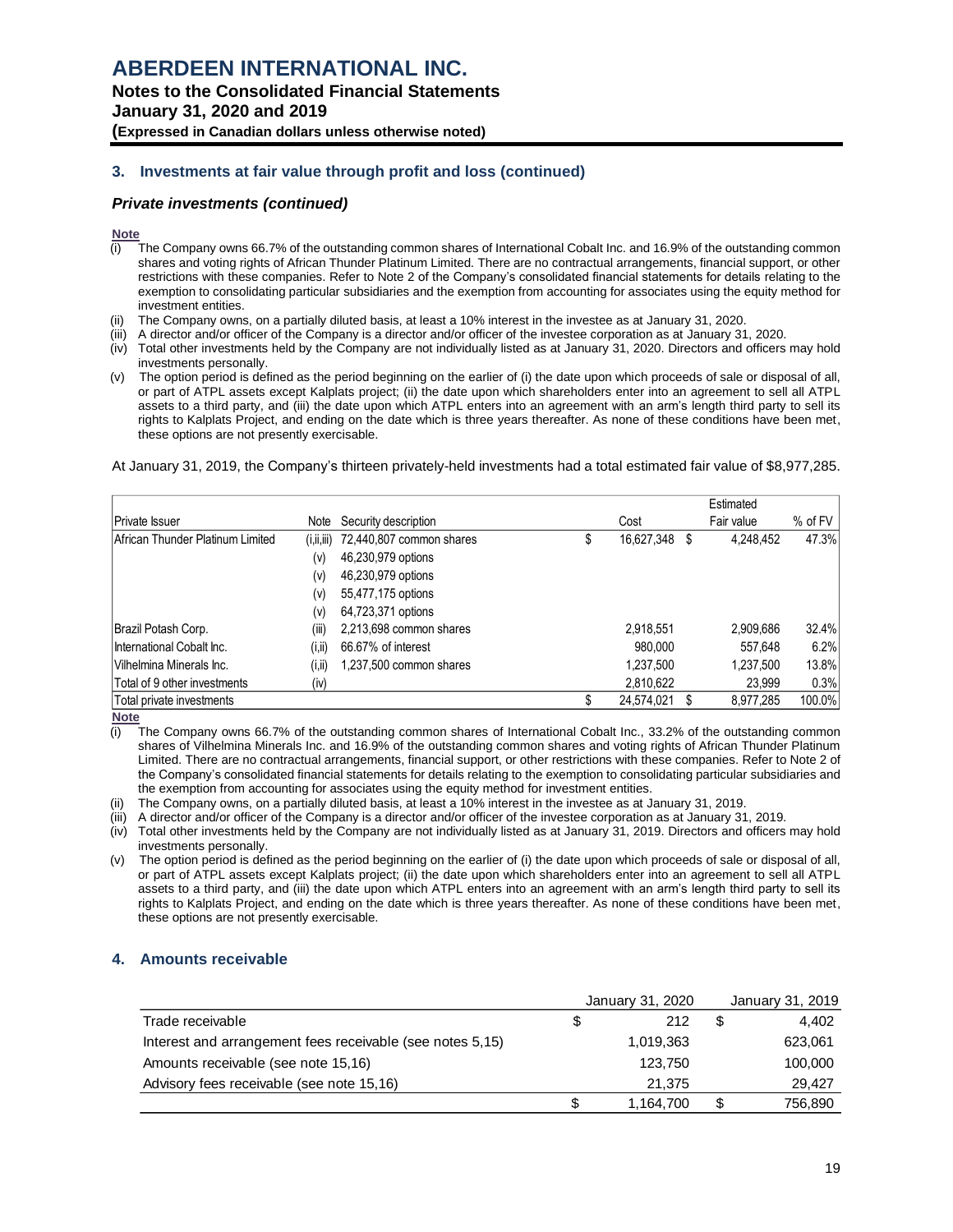## **5. Loans receivable**

|                                         |                           |   | January 31, 2020 |   | January 31, 2019 |
|-----------------------------------------|---------------------------|---|------------------|---|------------------|
| Blue Sky Energy Inc.                    | Unsecured & convertible** | S | 250.000          | S | 250,000          |
| Irati Energy Corp.                      | Unsecured & convertible** |   | 200,000          |   | 200,000          |
| Newdene Gold Inc.                       | Unsecured & convertible** |   | 500.000          |   | 500.000          |
| Siwash Holdings Inc.*                   | Unsecured & convertible** |   | 1,323,300        |   | 1,314,400        |
| Trigon Metals Inc.                      | Unsecured & convertible** |   | 290,000          |   | 695,000          |
| Greenway Investments International Ltd. | Unsecured                 |   | 1.000.000        |   |                  |
|                                         |                           | S | 3,563,300        |   | 2.959.400        |

*\* Formerly KAZ Invest AB*

 *for shares or other securities \*\* The loan agreement contemplates that the Company and the borrower could negotiate the settlement of the amounts* 

## *Blue Sky Energy Inc.*

On May 9, 2017, the Company entered into an unsecured loan agreement with Blue Sky Energy Inc. ("Blue Sky") and provided \$250,000 to Blue Sky. The loan bears interest of 12% per annum and was due and payable in full on July 5, 2017. The Company granted Blue Sky an extension to repay the loan until December 31, 2017. In consideration for the extension, Blue Sky agreed to pay an extension fee of \$12,500 on the repayment date. No further extension was made beyond December 31, 2017 as the Company planned to convert the loan into Blue Sky shares upon completion of Blue Sky's announced reverse acquisition of Irati Energy Corp. ("RTO").

On November 9, 2017, the Company signed a loan settlement agreement with Blue Sky whereby Blue Sky will settle the total debt owing at the time of settlement by issuing common shares of Blue Sky valued at \$0.50 per share to Aberdeen in full and final satisfaction of the total debt.

On December 18, 2018, Blue Sky terminated its planned RTO transaction with Irati Energy Corp. Consequently, the Company signed an acceptance of agreement with Blue Sky to settle the total debt of \$303,924 owing as of September 30, 2019 for 607,848 common shares of Blue Sky at \$0.50 per share. The proposed settlement is pending TSXV approval. As settlement has not been received as at January 31, 2020, the loan continues to accrue interest at 12% per annum.

As of January 31, 2020, loan principal of \$250,000 (January 31, 2019 - \$250,000) plus accrued interest and arrangement fee totaling \$94,034 (January 31, 2019 - \$60,500) remained outstanding. The Company is a 10% security holder of Blue Sky as of January 31, 2020.

## *Irati Energy Corp.*

On June 27, 2018, the Company entered into a loan agreement with Irati Energy Inc. ("Irati") for an unsecured loan of \$200,000 to Irati. Interest is accrued and calculated at 12% per annum. Principal plus accrued interest were due and payable on or before December 27, 2018. Irati and the Company may negotiate repayment of the loans via the transfer of securities or other investment products but any arrangement for repayment other than cash is subject to a subsequent written agreement. The Company granted Irati extension to repay the loan until June 27, 2019 and as at January 31, 2020, the loan remained outstanding and continued to accrue interest at the rate of 12% per annum.

As of January 31, 2020, the loan principal of \$200,000 (January 31, 2019 - \$200,000), plus accrued interest of \$38,334 (January 31, 2019 - \$14,334) remained outstanding. A director and officer of the Company (Stan Bharti) and an officer of the Company (Ryan Ptolemy) are a director and an officer, respectively, of Irati.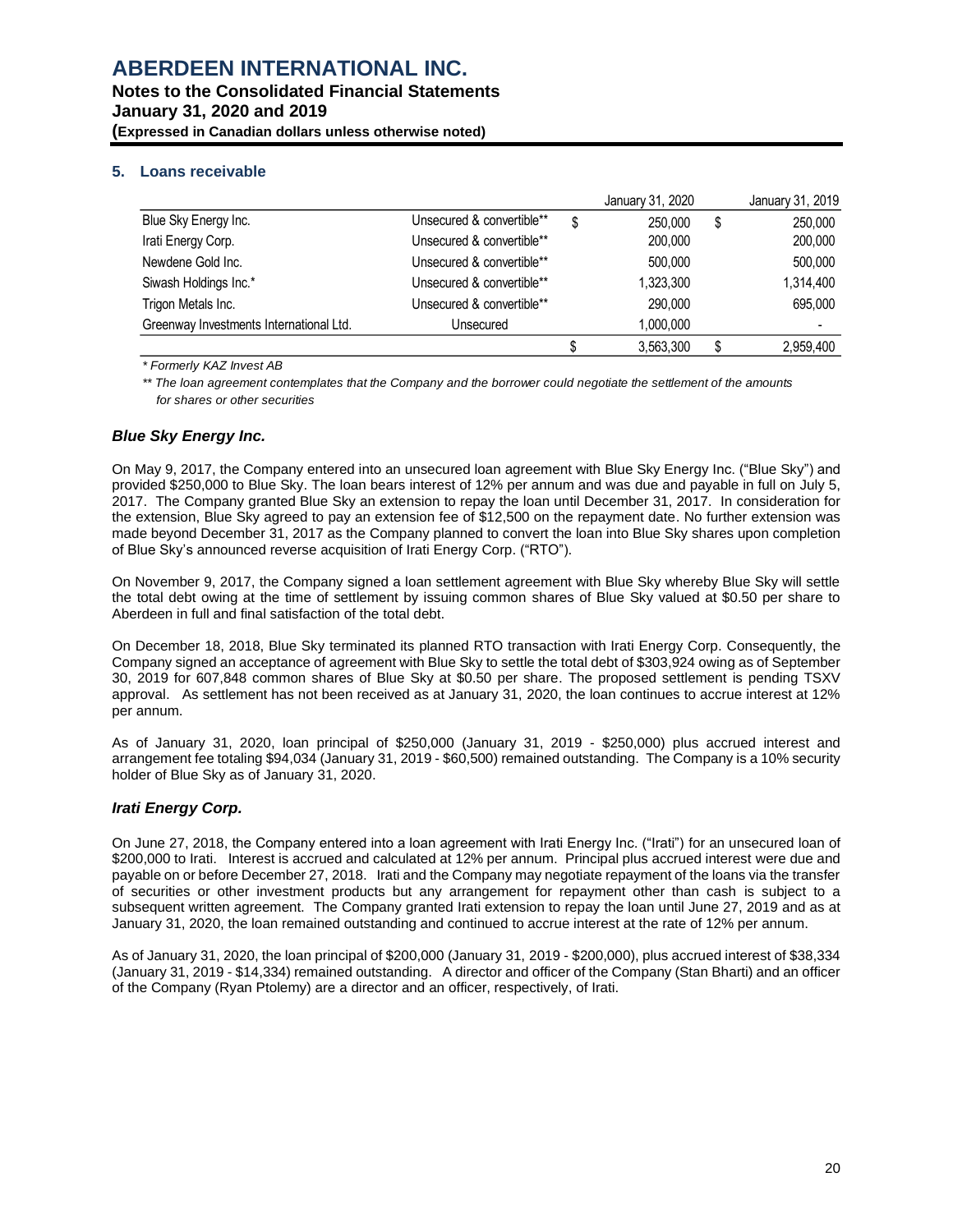## **5. Loans receivable (continued)**

## *Newdene Gold Inc.*

On May 22, 2018, the Company entered into a loan agreement with Newdene Gold Inc. ("Newdene") for an unsecured loan of \$500,000 to Newdene. Interest is accrued and calculated at 12% per annum. Principal plus accrued interest were due and payable on or before August 31, 2018. Newdene and the Company may negotiate repayment of the loan via the transfer of securities or other investment products but any arrangement for repayment other than cash is subject to a subsequent written agreement. The Company granted Newdene extensions to repay the loan until January 31, 2019, and subsequently until January 31, 2020 and further until July 31, 2020.

As of January 31, 2020, the loan principal of \$500,000 (January 31, 2019 - \$500,000) plus accrued interest of \$101,753 (January 31, 2019 - \$41,753) remained outstanding. See also Note 15.

## *Siwash Holdings Inc. and KAZ Invest AB*

On March 14, 2017, the Company entered into a loan agreement with KAZ Invest AB ("KAZ") and provided a loan of US\$1,000,000 to KAZ. This principal and accrued interest was due and payable to the Company in cash on or before September 14, 2017. KAZ and the Company may negotiate repayment of the loan via the transfer of securities or other investment products but any arrangement for repayment other than cash remains subject to a subsequent written agreement. This loan is unsecured.

The Company granted KAZ extensions to repay the loan until March 13, 2018, and subsequently until September 13, 2018. In consideration for the extensions, KAZ agreed to pay extension fees of US\$50,000 on each repayment date, respectively.

On June 5, 2018, the KAZ loan was assigned to Siwash Holdings Inc. ("Siwash"). All terms and conditions remained unchanged.

On September 13, 2018, the Company granted Siwash an extension to repay the loan until January 31, 2019. In consideration for the extension, Siwash agreed to pay an extension fee of US\$30,000 on the repayment date. On January 31, 2019, the Company granted Siwash a further extension to repay the loan until July 31, 2019, then January 31, 2020. The loan was further extended to July 31, 2020.

As of January 31, 2020, the principal balance of US\$1,000,000 (\$1,323,300) (January 31, 2019 - US\$1,000,000 (\$1,314,400)) plus accrued interest and extension fees of US\$473,890 (\$627,099) (January 31, 2019 - US\$353,890 (\$465,154)) remained outstanding.

## *Trigon Metals Inc.*

The Company entered into a loan agreement with Trigon Metals Inc. ("Trigon") on May 30, 2018 and June 26, 2018 whereby the Company provided unsecured loans of \$200,000 and \$275,000 to Trigon, respectively. Interest on these loans is accrued and calculated at 12% per annum. Principals plus accrued interest were due and payable in cash on November 30, 2018 and December 26, 2018 respectively. Trigon and the Company may negotiate repayment of the loans via the transfer of securities or other investment products but any arrangement for repayment other than cash is subject to a subsequent written agreement. On September 10, 2018, the Company amended the loan agreement signed on June 26, 2018 and loaned an additional \$80,000 to Trigon repayable on December 26, 2018.

Trigon did not repay the first and second loans in November 30, 2018 and December 26, 2018. On December 31, 2018 the Company provided a further \$140,000 to Trigon and continued to accrue interest at 12% per annum. The Company granted Trigon an extension to repay all the amounts loaned up to December 31, 2018 until January 31, 2020.

In January 2020, the Company participated in Trigon's private placement financing and received 2,375,000 units against \$285,000 of loan principal owed. The Company also received repayment of \$120,000 in cash.

As of January 31, 2020, the loan principal of \$290,000 (January 31, 2019 - \$695,000) plus accrued interest of \$122,527 (January 31, 2019 - \$41,321) remained outstanding.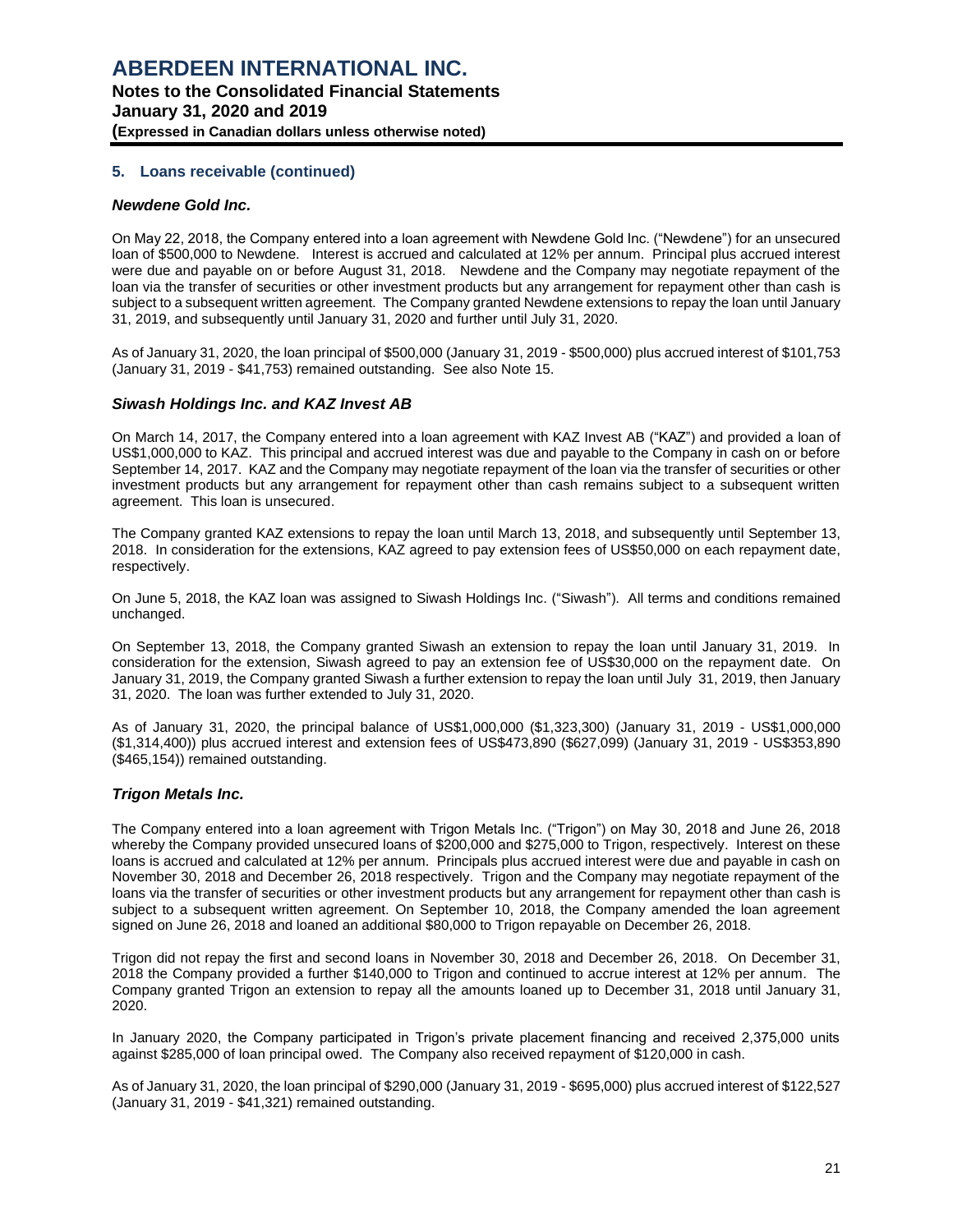## **ABERDEEN INTERNATIONAL INC. Notes to the Consolidated Financial Statements January 31, 2020 and 2019 (Expressed in Canadian dollars unless otherwise noted)**

## **5. Loans receivable (continued)**

## *Greenway Investments International Ltd.*

On September 23, 2019, the Company entered into a share purchase agreement with Greenway Investments International Ltd. ("Greenway") selling 1,237,500 common shares of Vihelmina Minerals Inc. to Greenway for cash payment of \$123,750 and a promissory note of \$1,000,000 with interest calculated at 10% per annum. The loan principal plus accrued interest will mature and be due on September 23, 2021.

As of January 31, 2020, the cash payment of \$123,750 included in amounts receivable, loan principle of \$1,000,000 plus accrued interest of \$35,616 remained outstanding.

## *Brazil Potash Corp.*

On May 24, 2018, the Company entered into a loan agreement with Brazil Potash Corp. ("BPC") for a loan of US\$1 million to BPC. The loan was due and payable no later than August 22, 2018 at an interest rate of 10% per annum. BPC prepaid interest in the amount of US\$25,000 and arrangement fees in the amount of US\$75,000. BPC extended the loan to November 22, 2018 by prepaying 10% interest of US\$25,000 and an additional arrangement fee of US\$25,000 as per the agreement.

On November 26, 2018, BPC granted an option to the Company to purchase 2 million common shares of BPC at US\$1 per share. The Company exercised the option on December 6, 2018 for US\$2,000,000 (\$2,644,577) through the conversion of loan and interest receivable of US\$1,055,513 (\$1,375,707), amounts receivable of US\$876,771 (\$1,178,103), leaving a payable balance of US\$67,717 (\$89,007 as of January 31, 2019) owing to BPC, which is included in accounts payable and accrued liabilities.

In May 2019, the Company entered into a loan agreement with Brazil Potash Corp. ("BPC") for an unsecured loan of US\$153,283 (\$206,625). Interest is accrued and calculated at 12% per annum. Principal plus accrued interest were due and payable on or before November 30, 2019. BPC and the Company may negotiate repayment of the loans via the transfer of securities or other investment products but any arrangement for repayment other than cash is subject to a subsequent written agreement. In October 2019, the Company advanced an additional US\$135,000 (\$178,173) to BPC.

In November 2019, the Company exercised an option and converted the loan principal plus accrued interest of US\$ 298,810 (\$397,088) into 298,810 shares at US\$1 per BPC share.

A director and officer of the Company (Stan Bharti) and an officer of the Company (Ryan Ptolemy) are a director and an officer, respectively, of BPC.

## **6. Prepaid expenses**

|                   | January 31, 2020 |                          |  | January 31, 2019 |
|-------------------|------------------|--------------------------|--|------------------|
| Prepaid insurance | S                | $\overline{\phantom{0}}$ |  | 16.200           |
| Prepaid expenses  |                  | 139.448                  |  | 77,000           |
|                   | S                | 139.448                  |  | 93,200           |

## **7. Royalty interest**

On July 11, 2017, the Company completed the sale to Lithium X Energy Corp. of its remaining shareholdings of Potasio y Litio de Argentina S.A. ("PLASA"), which holds a 100% interest in the Diablillos lithium-potash project located in Argentina. In consideration for acquiring the 50% of PLASA held by Aberdeen, Lithium X made a cash payment to Aberdeen of \$5,000,000 and issued 6,000,000 Lithium X common shares. The Lithium X common shares were subject to the standard statutory hold period of four months, with 3,000,000 of such shares subject to trade restrictions for a further six months.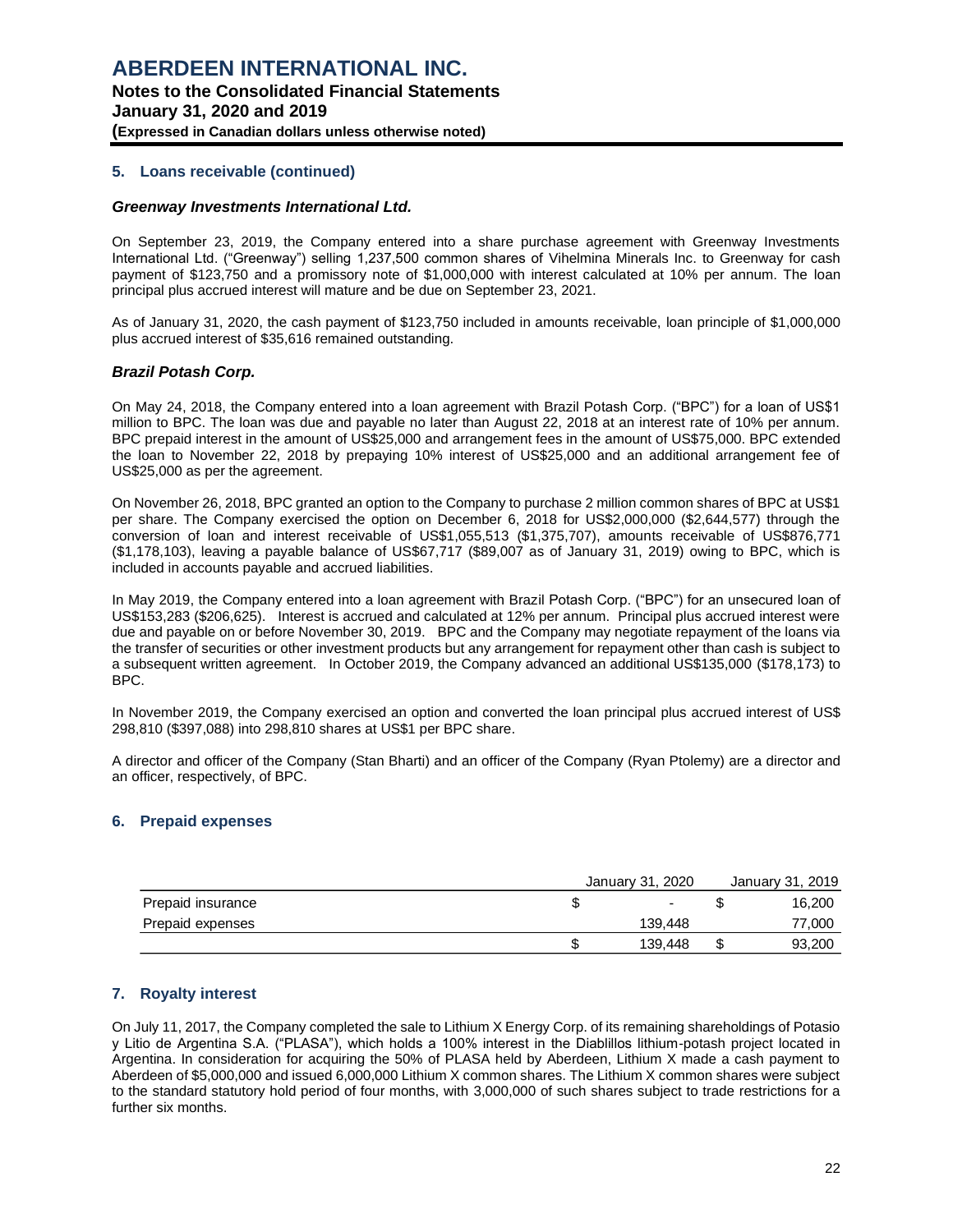## **7. Royalty interest (continued)**

On August 10, 2017, the Company exercised its pre-existing right and acquired a 1.0% net smelter return royalty in respect of the Sal de los Angeles lithium project in Argentina.

In consideration for this royalty, Aberdeen paid Routemaster Capital Inc. \$1,000,000 in cash and 7,140,000 common shares of Aberdeen. The fair value of 7,140,000 common shares was \$928,200 on the closing date of this transaction, based on the quoted market value of the common shares.

An officer of the Company, Ryan Ptolemy, is an officer of Routemaster. A director and officer of the Company, Stan Bharti is a greater than 10% security holder of Routemaster.

## **8. Accounts payable and accrued liabilities**

|                               | January 31, 2020 |                          |    | January 31, 2019 |
|-------------------------------|------------------|--------------------------|----|------------------|
| Trade payables                | \$               | 937.649                  | \$ | 560,623          |
| Accrued expenses              |                  | 140,760                  |    | 110,371          |
| Deferred share unit payable   |                  | 44.000                   |    | 60,500           |
| Investment settlement payable |                  | $\overline{\phantom{a}}$ |    | 89,007           |
| HST payable                   |                  | 7.345                    |    |                  |
|                               | S                | 1,129,754                | \$ | 820,501          |

## **9. Loan payable**

On August 7, 2019, the Company entered into a loan agreement with Sulliden Mining Capital Inc. ("Sulliden") for a loan of \$470,000 with interest calculated at 12% per annum. The principal and accrued interest were due and payable in full on or before February 7, 2020. On February 7, 2020, Sulliden extended the maturity date of the loan to July 31, 2020.

As of January 31, 2020, principal of \$470,000 and interest of \$26,887 remained outstanding. A director and officer (Stan Bharti) of Aberdeen, is also a director and officer of Sulliden.

## **10. Share Capital**

**Authorized**: Unlimited common shares with no par value

#### **Issued and outstanding:**

|                                          | Number of  |            |
|------------------------------------------|------------|------------|
| Issued and outstanding common shares     | shares     | Amount     |
| Balance, January 31, 2018, 2019 and 2020 | 96.052.282 | 41.646.105 |

## **11. Equity reserve**

|                  | Number of<br>warrants | Weighted<br>average<br>exercise<br>price |                | Value of<br>warrants | Number of<br><b>RSU</b> vested<br>(Note) | Weighted<br>average<br>exercise<br>price |           | Value of<br><b>RSU</b> |         | Treasurv<br>shares<br>adjustment |   | Total<br>Value |
|------------------|-----------------------|------------------------------------------|----------------|----------------------|------------------------------------------|------------------------------------------|-----------|------------------------|---------|----------------------------------|---|----------------|
| January 31, 2018 | 10.000.000            | \$                                       | $0.30$ \$      | 396.532              | 2,425,000                                | \$                                       | $0.16$ \$ |                        | 594.384 | \$5,688,121                      | S | 6,679,037      |
| Vested           |                       |                                          | $\blacksquare$ | ٠                    | 2.425.000                                |                                          | 0.16      |                        | 181.615 | -                                |   | 181,615        |
| January 31, 2019 | 10.000.000            | S                                        | $0.30$ \$      | 396.532              | 4.850.000                                | \$                                       | 0.16      | S                      | 775.999 | \$5.688.121                      | S | 6,860,652      |
| Expired          | (10,000,000)          |                                          | 0.30           | (396,532)            |                                          |                                          |           |                        |         |                                  |   | (396, 532)     |
| January 31, 2020 | $\blacksquare$        |                                          | ٠              |                      | 4.850.000                                | \$.                                      | 0.16      | -S                     | 775.999 | \$5,688,121                      | S | 6,464,120      |

Note: 4,850,000 RSUs are outstanding and available to be issued in common shares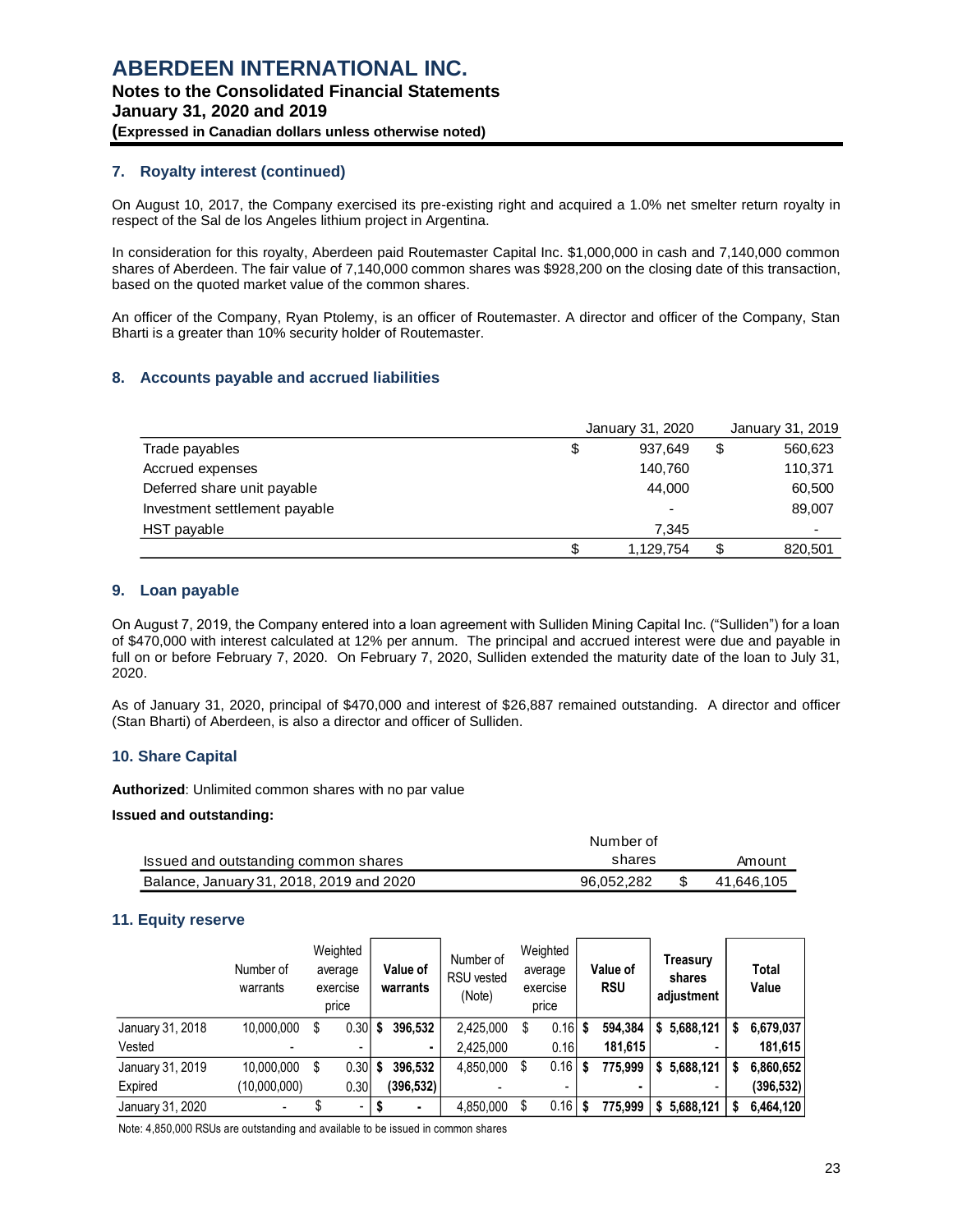## **11. Equity reserve (Continued)**

## *Employee share option plan*

The Company has adopted a stock option plan (the "Plan"). Pursuant to the Plan, the Company may grant stock options to acquire up to 10% of the number of issued and outstanding common shares of the Company. The Plan provides that the Company cannot grant stock options to any one person representing more than 5% of the outstanding common shares of the Company. Directors, officers, employees and certain consultants are eligible to receive stock options under the Plan in accordance with the terms and conditions determined by the Board, upon the recommendations of the Compensation Committee. Vesting terms will be determined at the discretion of the Board. The Board also determines the term of stock options granted under the Plan, provided that no stock option shall be outstanding for a period greater than five years.

The Company did not grant any options during the years ended January 31, 2020 and 2019. There were no options outstanding as of January 31, 2020 and 2019.

## *Warrants*

There were no warrants outstanding as of January 31, 2020 (January 31, 2019 – 10,000,000).

## *Restricted share unit incentive plan*

During fiscal 2014, the Company approved the adoption of a RSU incentive plan.

On December 8, 2016, the Company granted and issued an aggregate of 4,850,000 RSUs to officers and employees of the Company. Each RSU entitles an officer or an employee of the Company to receive one common share of the Company. These RSUs vest in two equal tranches, one-half on the first anniversary of the date of grant; and the second half on the second anniversary of the date of grant. The fair value of the RSUs has been determined to be \$0.16 per unit on the date of grant. As of January 31, 2019 and 2020, 4,850,000 RSUs were vested and the 4,850,000 RSUs remain outstanding for issuance in common shares as of January 31, 2020.

During the year ended January 31, 2020, the Company recorded \$Nil to share-based payments (January 31, 2019 - \$181,615) related to the vesting of the RSUs granted on December 8, 2016.

## *Deferred share unit incentive plan*

During fiscal 2014, the Company approved the adoption of a DSU plan. The DSUs are deferred and will be issued in the form of cash in an amount that represents the value of one common share of the Company for each DSU held on the date upon which the holder ceases to be a director of the Company. The fair value of the outstanding DSU based on the quoted market price of the Company's shares is included in accounts payable and accrued liabilities.

During fiscal 2014 and 2015, three directors resigned from the Company and received a total cash payment of \$98,000 in relation to 600,000 DSUs that vested at an average price of \$0.163. The remaining balance of 200,000 DSUs were valued at \$8,000 as of January 31, 2020 (January 31, 2019 - \$11,000) based on the quoted value of the underlying commons shares on that date and included in accounts payable and accrued liabilities.

On December 8, 2016, the Company granted and issued an aggregate of 900,000 DSUs to the Company's independent directors. The fair value of the DSUs has been determined to be \$0.16 per unit on the date of grant. During 2017, a director resigned from the Company and received cash payment of \$42,000 in relation to 300,000 DSU that vested at \$0.14. The remaining 600,000 DSUs were valued at \$24,000 as of January 31, 2020 (January 31, 2019 - \$33,000) based on the quoted market value of the underlying common shares at that date and included in accounts payable and accrued liabilities.

During fiscal 2018, the Company granted and issued 300,000 DSUs to one independent director of the Company. The fair value of the DSUs has been deemed to be \$0.125 per unit on the date of grant. These DSUs were valued at \$12,000 as of January 31, 2020 (January 31, 2019 - \$16,500) based on the quoted market value of the underlying common shares at that date and included in accounts payable and accrued liabilities.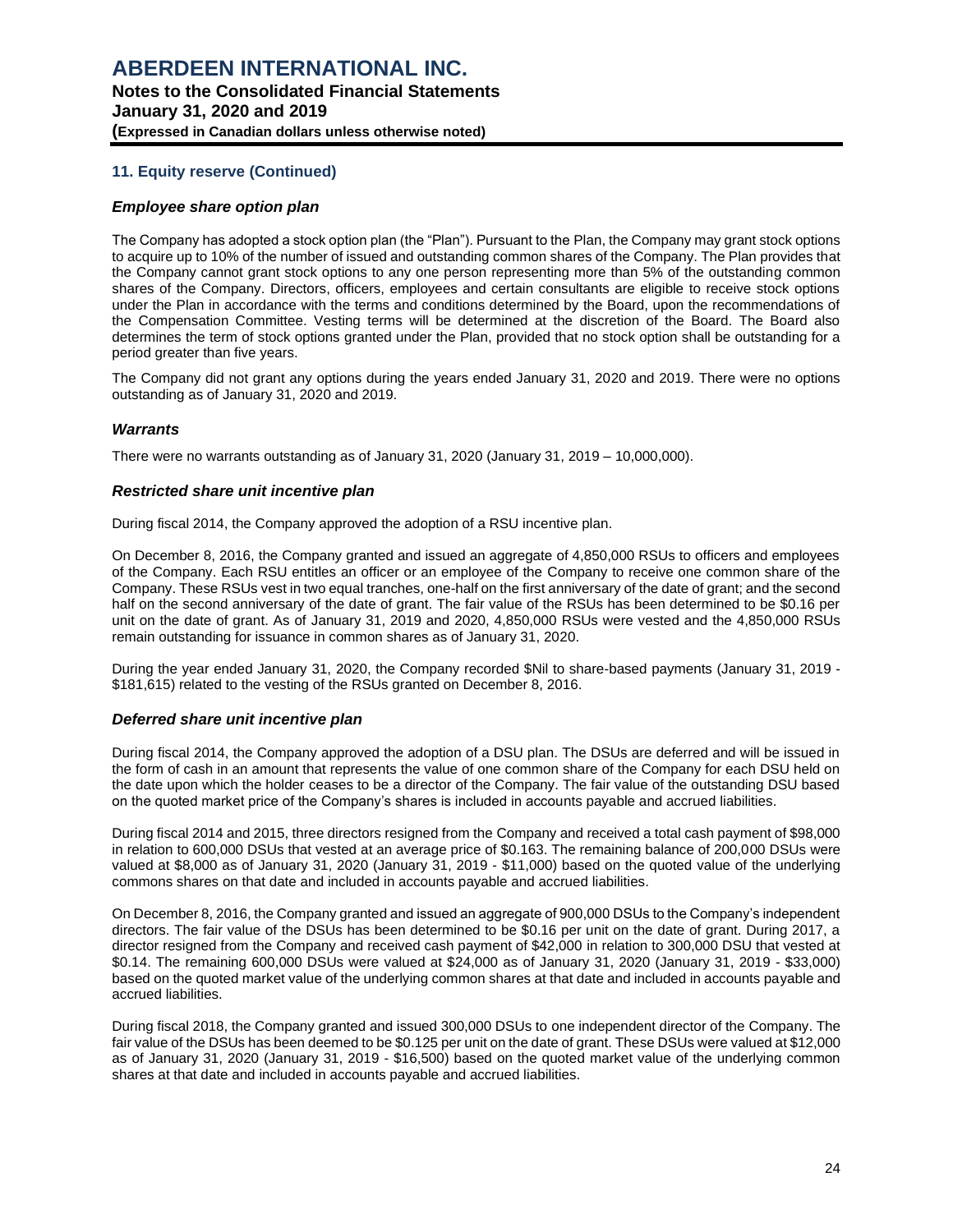## **ABERDEEN INTERNATIONAL INC. Notes to the Consolidated Financial Statements January 31, 2020 and 2019 (Expressed in Canadian dollars unless otherwise noted)**

## **12. Expenses by nature**

Details included in operating, general and administration expenses for the year ended January 31, 2020 and 2019:

|                                                    | Years ended January 31, |   |           |  |  |
|----------------------------------------------------|-------------------------|---|-----------|--|--|
|                                                    | 2020                    |   | 2019      |  |  |
| Compensation of directors, officers, employees and | \$<br>857,266           | S | 884,899   |  |  |
| consultants (including salaries, consulting fees,  |                         |   |           |  |  |
| RSUs and DSUs)                                     |                         |   |           |  |  |
| Legal, accounting and professional fees            | 324,885                 |   | 180,029   |  |  |
| Filing and transfer agent fees                     | 26,536                  |   | 21,114    |  |  |
| Shareholder communication and promotion            | 111,021                 |   | 95,578    |  |  |
| Travel                                             | 283,990                 |   | 390,090   |  |  |
| General office and administration costs            | 235,344                 |   | 214,392   |  |  |
|                                                    | \$<br>1,839,042         | S | 1,786,102 |  |  |

## **13. Income taxes**

## *Significant components of income tax recovery*

## *Provision for income taxes*

The following are major items causing the Company's income tax rate to differ from the Canadian combined federal and provincial statutory rate of approximately 26.5% (2019 – 26.5%) during the years ended:

|                                                      | 2020      | 2019         |
|------------------------------------------------------|-----------|--------------|
|                                                      | \$        | \$           |
| Income (loss) Income before income taxes             | 1,868,523 | (25,953,677) |
|                                                      |           |              |
| Expected income tax recovery based on statutory rate | 495,000   | (6,878,000)  |
| Adjustment to expected income tax benefit:           |           |              |
| Expenses not deductible for tax purposes             | 3,000     | 97,000       |
| Other                                                | 324,000   | (1,780,000)  |
| Tax benefits not realized                            | (822,000) | 8,561,000    |
| Deferred income tax provision (recovery)             |           |              |

## *Unrecognized Deferred Tax Assets*

Deferred income tax assets (liabilities) have not been recognized in respect of the following deductible temporary differences:

|                                 | 2020                     | 2019       |
|---------------------------------|--------------------------|------------|
|                                 | S                        | \$         |
| Non-capital loss carry-forwards | 36,608,000               | 31,260,000 |
| Capital loss carry-forwards     | $\overline{\phantom{0}}$ | 614,000    |
| Investments                     | 11,767,000               | 19,711,000 |
| Resource properties             | 1,568,000                | 1,742,000  |
| Other                           | 2,000                    | 3,000      |
| Total                           | 49,945,000               | 53,330,000 |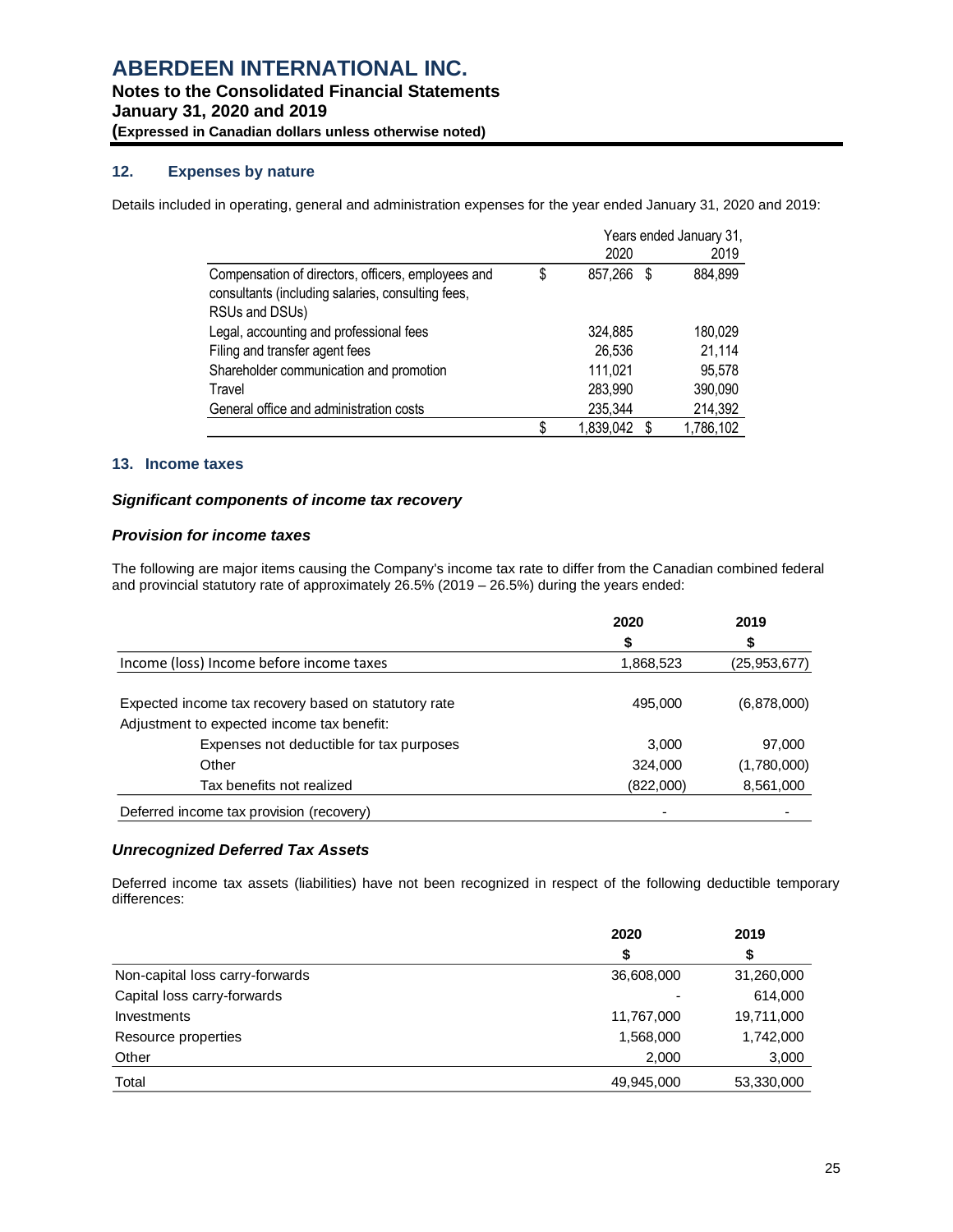## **13. Income taxes (continued)**

Deferred tax assets have not been recognized in respect of these items because it is not probable that future taxable profit will be available against which the Company can use the benefits.

The Company has approximately \$36,608,000 non-capital losses in Canada as at January 31, 2020 which under certain circumstances can be used to reduce the taxable income of future years. The non-capital losses expire 2040.

## **14. Capital disclosure**

The Company considers its capital to consist of share capital, equity reserve and treasury shares, and deficit. The Company's objectives when managing capital are:

- a) to allow the Company to respond to changes in economic and/or marketplace conditions by maintaining the Company's ability to purchase new investments;
- b) to give shareholders sustained growth in value by increasing shareholders' equity; while
- c) taking a conservative approach towards financial leverage and management of financial risks.

The Company's management reviews its capital structure on an on-going basis and makes adjustments to it in light of changes in economic conditions and the risk characteristics of its underlying investments. The Company's current capital is composed of its shareholders' equity and, to-date, has adjusted or maintained its level of capital by:

- a) raising capital through equity financings;
- b) realizing proceeds from the disposition of its investments; and
- c) repurchasing the Company's own shares for cancellation pursuant to its normal course issuer bid.

The Company may on occasion utilize leverage in the form of broker margin or bank indebtedness. There was no margin loan outstanding as at January 31, 2020. Any margin loan held would be secured against the Company's investment at rates that are based on the Investment Industry Regulatory Organization of Canada (IIROC) Policy.

The Company is not subject to any capital requirements imposed by a lending institution or regulatory body, other than those of the TSX that requires adequate working capital or financial resources such that, in the opinion of the TSX, the listed issuer will be able to continue as a going concern. The TSX will consider, among other things, the listed issuer's ability to meet its obligations as they come due, as well as its working capital position, quick asset position, total assets, capitalization, cash flow and earnings in the financial statements regarding the listed issuer's ability to continue as a going concern. There were no significant changes to the Company's capital management during the years ended January 31, 2020 and 2019. The Company expects that its capital resources will be sufficient to discharge its liabilities as of the current reporting date.

## **15. Financial instruments**

Financial assets and financial liabilities as at January 31, 2020 and 2019 are as follows:

|                                          | Assets & liabilities<br>at<br>amortized cost | Assets & liabilities<br>at fair value<br>through<br>profit and loss | TOTAL         |
|------------------------------------------|----------------------------------------------|---------------------------------------------------------------------|---------------|
| <b>January 31, 2020</b>                  |                                              |                                                                     |               |
| Cash                                     | \$<br>176,973 \$                             | ۰                                                                   | \$<br>176,973 |
| Public investments                       |                                              | 6,590,346                                                           | 6,590,346     |
| Amounts receivable                       | 1,164,700                                    |                                                                     | 1,164,700     |
| Loans receivable                         | 3,563,300                                    |                                                                     | 3,563,300     |
| Private investments                      |                                              | 16,734,684                                                          | 16,734,684    |
| Accounts payable and accrued liabilities | (1,085,754)                                  | (44,000)                                                            | (1, 129, 754) |
| Loan payable                             | (496,887)                                    | -                                                                   | (496,887)     |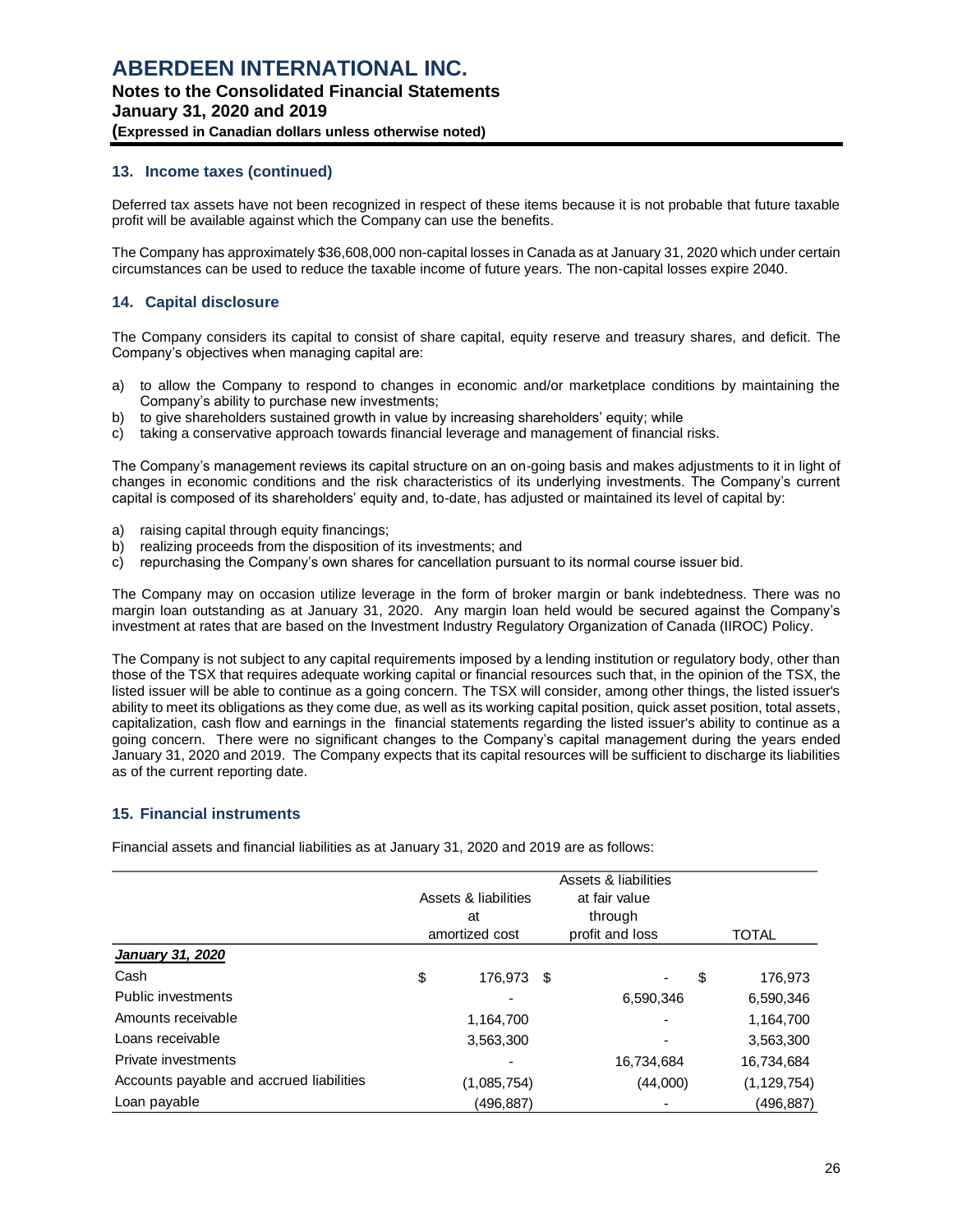## **15. Financial instruments (continued)**

|                                          | Assets & liabilities<br>at<br>amortized cost |      | Assets & liabilities<br>at fair value<br>through<br>profit and loss | <b>TOTAL</b>  |
|------------------------------------------|----------------------------------------------|------|---------------------------------------------------------------------|---------------|
| <b>January 31, 2019</b>                  |                                              |      |                                                                     |               |
| Cash                                     | \$<br>128.134                                | - \$ | ٠                                                                   | \$<br>128,134 |
| Public investments                       |                                              |      | 12,779,879                                                          | 12,779,879    |
| Amounts receivable                       | 656,890                                      |      | 100,000                                                             | 756,890       |
| Loans receivable                         | 2,959,400                                    |      |                                                                     | 2,959,400     |
| Private investments                      |                                              |      | 8,977,285                                                           | 8,977,285     |
| Accounts payable and accrued liabilities | (760,001)                                    |      | (60,500)                                                            | (820,501)     |

Aberdeen's operations involve the purchase and sale of securities and in addition, the Company may, from time to time, have loans receivable outstanding. Accordingly, the majority of the Company's assets are currently comprised of financial instruments that can expose it to several risks, including market, liquidity, credit and currency risks. There have been no significant changes in the risks, objectives, policies and procedures from the previous year.

A discussion of the Company's use of financial instruments and their associated risks is provided below:

## *Market risk*

Market risk is the risk that the fair value of, or future cash flows from, the Company's financial instruments will significantly fluctuate because of changes in market prices. The Company is exposed to market risk in trading its investments and unfavourable market conditions could result in dispositions of investments at less than favourable prices. In addition, most of the Company's investments are in the resource sector. The Company mitigates this risk by attempting to have a portfolio that is not singularly exposed to any one issuer, with exception to the Company having three positions as at January 31, 2020 that made up of approximately 41%, 12% and 6% of the total assets (January 31, 2019 - three positions that made up of approximately 23%, 15% and 11% respectively of the total assets).

For the year ended January 31, 2020, a 10% (decrease) in the closing price of these three concentrated positions would result in an estimated decrease in after-tax net income of \$1.3 million (January 31, 2019 - \$1 million) of these three concentrated positions.

For the year ended January 31, 2020, a 10% (decrease) increase in the closing prices of its portfolio investments would result in an estimated increase (decrease) in after-tax net income (loss) of \$1.7 million (January 31, 2019 - \$1.6 million). This estimated impact on the statement of comprehensive income (loss) includes the estimated value of the non-traded warrants held, as determined using the Black-Scholes option pricing model.

## *Liquidity risk*

Liquidity risk is the risk that the Company will not have sufficient cash resources to meet its financial obligations as they come due. The Company's liquidity and operating results may be adversely affected if the Company's access to the capital markets is hindered, whether as a result of a downturn in stock market conditions generally or related to matters specific to the Company, or if the value of the Company's investments decline, resulting in losses upon disposition. In addition, some of the investments the Company holds are lightly traded public corporations or not publicly traded and may not be easily liquidated. The Company generates cash flow from dividend income and proceeds from the disposition of its investments, in addition to interest income and advisory fees. Aberdeen believes that it has sufficient marketable securities that are freely tradable and relatively liquid to fund its obligations as they become due under normal operating conditions. All of the Company's liabilities and obligations are due within one year.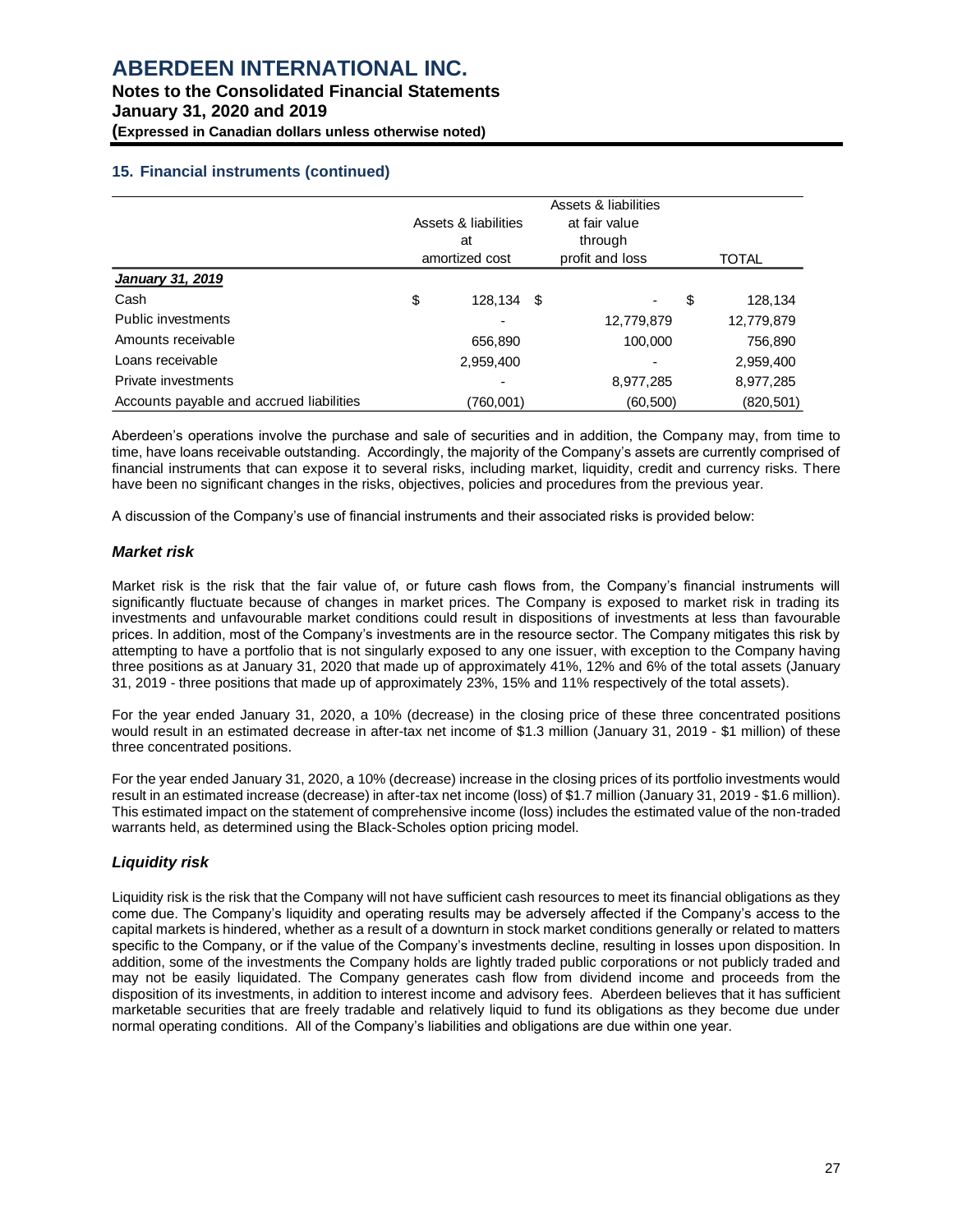## **ABERDEEN INTERNATIONAL INC. Notes to the Consolidated Financial Statements January 31, 2020 and 2019 (Expressed in Canadian dollars unless otherwise noted)**

## **15. Financial instruments (continued)**

## *Liquidity risk (continued)*

|                                 | Liquidity by period |                                         |               |                  |           |
|---------------------------------|---------------------|-----------------------------------------|---------------|------------------|-----------|
|                                 | Total               | $1 - 3$<br>Less than<br>1 year<br>vears |               | After 4          |           |
| <b>Assets</b>                   |                     |                                         |               | years            |           |
| Cash                            | \$<br>176,973       | Ŝ.                                      | 176,973       | \$               | \$        |
| Public investments              | 6,590,346           |                                         | 6,590,346     |                  |           |
| Amounts receivable              | 1,164,700           |                                         | 1,129,084     | 35,616           |           |
| Loans receivable                | 3,563,300           |                                         | 2,563,300     | 1,000,000        |           |
| Prepaid expenses                | 139,448             |                                         | 4,948         | 134,500          |           |
| Private investments             | 16,734,684          |                                         |               | 16,734,684       |           |
| Royalty interest                | 1,928,200           |                                         |               | 1,928,200        |           |
| Total assets - January 31, 2020 | \$<br>30,297,651    | S                                       | 10,464,651    | \$<br>19,833,000 | \$        |
|                                 | Liquidity by period |                                         |               |                  |           |
|                                 | Total               |                                         | Less than     | $1 - 3$          | After 4   |
| <b>Assets</b>                   |                     |                                         | 1 year        | years            | years     |
| Cash                            | \$<br>128,134       | Ŝ.                                      | 128,134       | \$               | \$        |
| Public investments              | 12,779,879          |                                         | 12,779,879    |                  |           |
| Amounts receivable              | 756,890             |                                         | 756,890       |                  |           |
| Loans receivable                | 2,959,400           |                                         | 2,959,400     |                  |           |
| Prepaid expenses                | 93,200              |                                         | 16,200        | 77,000           |           |
| Private investments             | 8,977,285           |                                         |               | 8,977,285        |           |
| Royalty interest                | 1,928,200           |                                         |               |                  | 1,928,200 |
| Total assets - January 31, 2019 | \$<br>27,622,988 \$ |                                         | 16,640,503 \$ | 9,054,285 \$     | 1,928,200 |

## *Credit risk*

Credit risk is the risk associated with the inability of a third party to fulfill its payment obligations. The Company is exposed to the risk that third parties that owe it money or securities will not perform their underlying obligations. The total carrying value of these financial instruments at January 31, 2020 was \$4,728,000 (January 31, 2019 - \$3,716,290). The Company mitigates its credit risk by only providing loans to Company's where they has detailed knowledge of the company's operations and business strategy. The Company has three concentrated loans as at January 31, 2020 that are made up of 41% Siwash, 25% Greenway and 13% Newdene.

## *Currency risk*

Currency risk is the risk that the fair value of, or future cash flows from, the Company's financial instruments will fluctuate because of changes in foreign exchange rates. The Company's operations are exposed to foreign exchange fluctuations, which could have a significant adverse effect on its results of operations from time to time. The Company currently has financial instruments denominated in U.S. dollars and British Pounds. The currency exchange rates at January 31, 2020 and January 31, 2019 are as follows:

|                                         | Currency exchange rates as at |                  |  |  |  |  |
|-----------------------------------------|-------------------------------|------------------|--|--|--|--|
|                                         | January 31, 2020              | January 31, 2019 |  |  |  |  |
| 1 US dollar to Canadian dollars         | \$1.3233                      | \$1.3144         |  |  |  |  |
| 1 British Pound to Canadian dollars     | \$1.7435                      | \$1.7244         |  |  |  |  |
| 1 Australian dollar to Canadian dollars | \$0.9072                      | \$0.9561         |  |  |  |  |

A change in the foreign exchange rate of the Canadian dollar versus another currency may change the value of its financial instruments.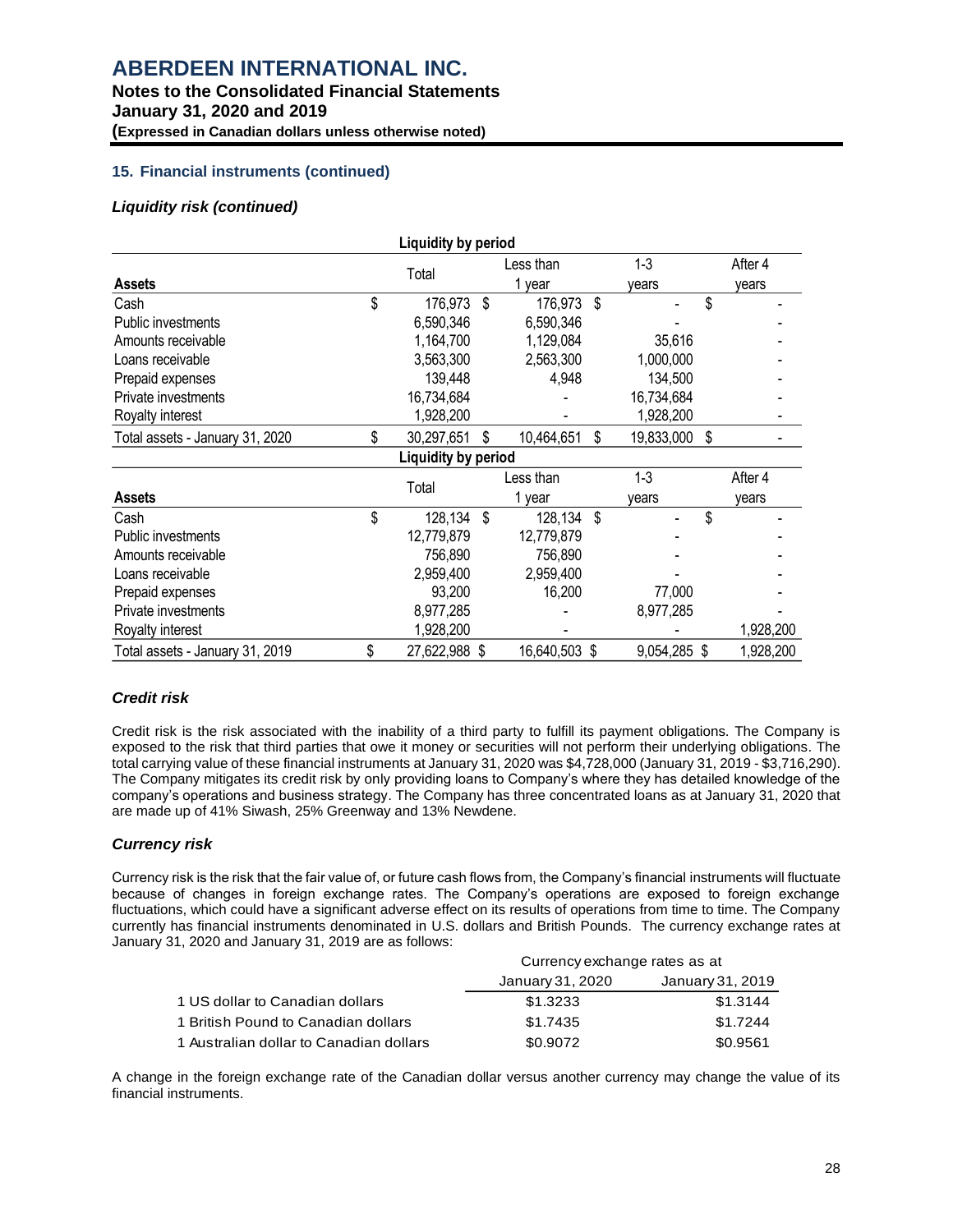## **15. Financial instruments (continued)**

## *Currency risk (continued)*

The following assets and liabilities were denominated in foreign currencies presented in Canadian dollars as of January 31, 2020 and January 31, 2019.

|                                          | <b>January 31, 2020</b> |                         |                           |                           |
|------------------------------------------|-------------------------|-------------------------|---------------------------|---------------------------|
|                                          | <b>US Dollars</b>       | <b>British</b><br>Pound | <b>Australian Dollars</b> |                           |
| Cash                                     | \$<br>35,498            | \$                      | \$                        |                           |
| Public investment                        | 33,864                  | 31,827                  |                           | 1,643                     |
| Amount receivable                        | 627,099                 |                         |                           |                           |
| Private investment                       | 16,216,658              |                         |                           |                           |
| Loans receivable                         | 1,323,300               |                         |                           |                           |
| Accounts payable and accrued liabilities | (4, 486)                |                         |                           |                           |
| Balance - January 31, 2020               | \$<br>18,231,933        | \$<br>31,827            | \$                        | 1,643                     |
|                                          | <b>January 31, 2019</b> |                         |                           |                           |
|                                          | <b>US Dollars</b>       | <b>British</b><br>Pound |                           | <b>Australian Dollars</b> |
| Cash                                     | \$<br>614               | \$                      | \$                        |                           |
| Public investment                        | 31,849                  | 16,254                  |                           |                           |
| Amount receivable                        | 465,153                 |                         |                           |                           |
| Private investment                       | 7,158,138               |                         |                           |                           |
| Loans receivable                         | 1,314,400               |                         |                           |                           |
| Accounts payable and accrued liabilities | (89,904)                |                         |                           |                           |
| Balance - January 31, 2019               | \$<br>8,880,250         | \$<br>16,254            | \$                        |                           |

A 10% increase (decrease) in the value of the Canadian dollar against all foreign currencies in which the Company held financial instruments as of January 31, 2020 would result in an estimated increase (decrease) in after-tax net loss of approximately \$1.8 million or \$0.01 per share of Aberdeen (January 31, 2019 – after-tax net loss of approximately \$0.7 million or \$0.01 per share of Aberdeen). The Company does not currently hedge its foreign currency exposure.

## *Fair value of financial instruments*

The Company has determined the carrying values of its financial instruments as follows:

- i. The carrying values of cash, amounts receivable, and accounts payable and accrual liabilities and loans payable approximate their fair values due to the short-term nature of these instruments.
- ii. Loan receivable, public investments and private investments are carried at amounts in accordance with the Company's accounting policies as set out in Note 2 of the Company's consolidated financial statements as at and for years ended January 31, 2020 and January 31, 2019.
- iii. Prior to maturity, the outstanding loans receivable are carried at their discounted value. Following their maturity, loans receivable are carried at their estimated realizable value.

The following table illustrates the classification and hierarchy of the Company's financial instruments, measured at fair value in the statements of financial position as at January 31, 2020 and January 31, 2019: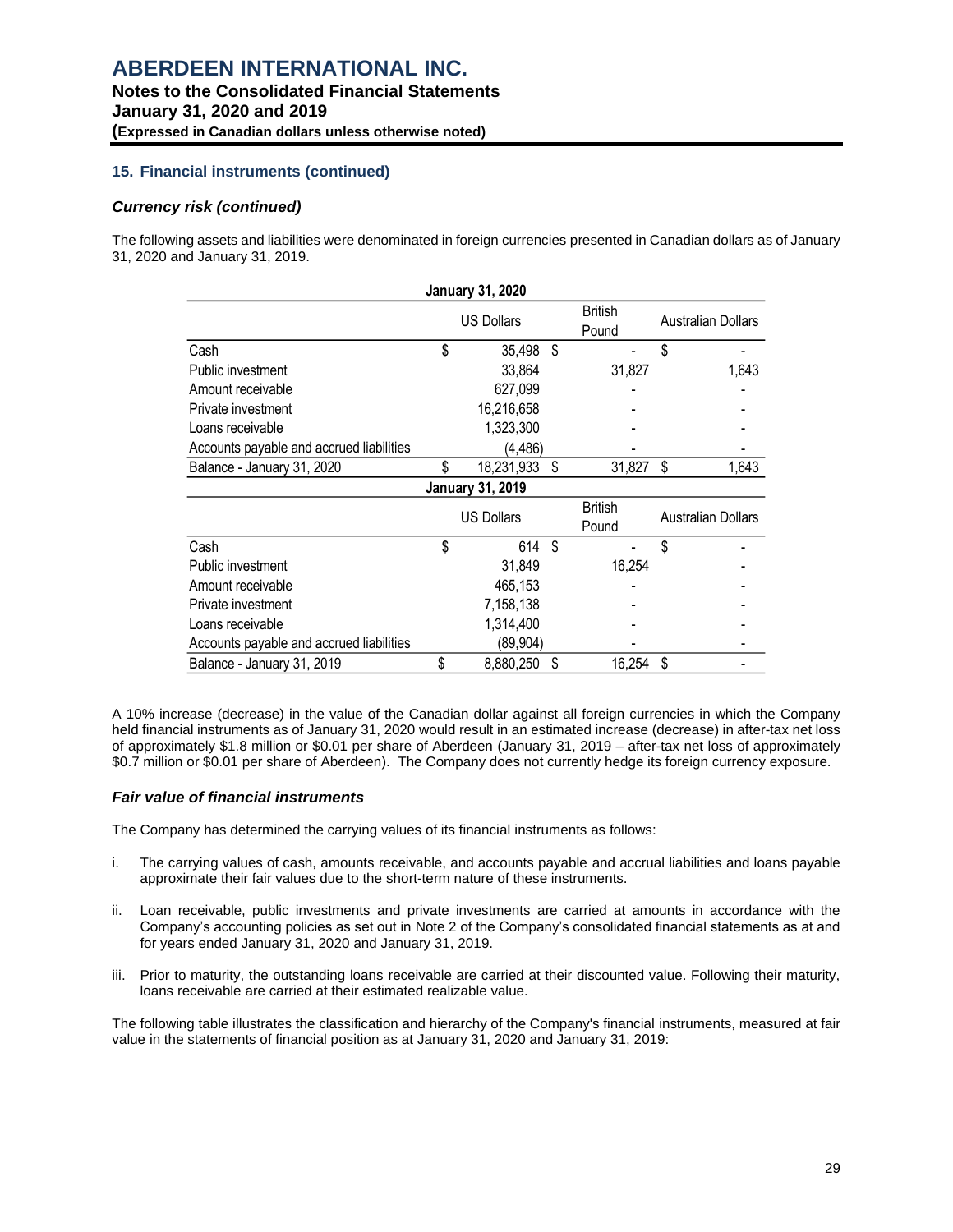## **Notes to the Consolidated Financial Statements January 31, 2020 and 2019**

**(Expressed in Canadian dollars unless otherwise noted)**

## **15. Financial instruments (continued)**

## *Fair value of financial instruments (continued)*

|                                                 |    | Level 1<br>(Quoted Market |      | Level 2<br>(Valuation<br>technique -<br>observable market |      | Level 3<br>(Valuation<br>technique -<br>non-observable |    |            |
|-------------------------------------------------|----|---------------------------|------|-----------------------------------------------------------|------|--------------------------------------------------------|----|------------|
| Financial assets (liabilities), fair value      |    | price)                    |      | <i>lnputs</i> )                                           |      | market inputs)                                         |    | Total      |
| Publicly traded investments                     | C  | 4,632,996 \$              |      | 241,698 \$                                                |      |                                                        | S  | 4,874,694  |
| Non-trading warrants on public investments      |    |                           |      | 1,715,652                                                 |      |                                                        |    | 1,715,652  |
| Private investments                             |    |                           |      |                                                           |      | 16,734,684                                             |    | 16,734,684 |
| DSU in accounts payable and accrued liabilities |    | (44,000)                  |      |                                                           |      |                                                        |    | (44,000)   |
| January 31, 2020                                |    | 4,588,996                 | - \$ | 1,957,350                                                 | - \$ | 16,734,684                                             | S  | 23,281,030 |
| Publicly traded investments                     | æ. | 10,010,576 \$             |      | 2,223,326 \$                                              |      |                                                        | S  | 12,233,902 |
| Non-trading warrants on public investments      |    |                           |      | 545,977                                                   |      |                                                        |    | 545,977    |
| Private investments                             |    |                           |      |                                                           |      | 8.977.285                                              |    | 8,977,285  |
| DSU in accounts payable and accrued liabilities |    | (60, 500)                 |      |                                                           |      |                                                        |    | (60, 500)  |
| January 31, 2019                                |    | 9,950,076                 |      | 2,769,303                                                 | S    | 8,977,285                                              | -S | 21,696,664 |

## Level 2 Hierarchy

During the year ended January 31, 2020, public investments of \$1,549,792 were purchased, \$818,441 were disposed, \$859,390 were transferred to level 1 upon the removal of restriction from this public investment. During the year ended January 31, 2019, public investments of \$2,779,950 were purchased, \$85,043 were disposed, \$111,868 were transferred from Level 3 resulting from a RTO transaction, \$2,319,166 were transferred from level 1 due to a cease trade and \$12,829,626 were transferred to Level 1 upon the removal of restriction from these public investments.

|                                          |    | Years ended      | Years ended      |
|------------------------------------------|----|------------------|------------------|
| Investments, fair value                  |    | January 31, 2020 | January 31, 2019 |
| Balance, beginning of year               | \$ | 2,769,303 \$     | 14,740,571       |
| Purchase at cost - shares and warrants   |    | 1,549,792        | 2,779,950        |
| Disposal at cost - warrants              |    | (818, 441)       | (85,043)         |
| Transferred (to) Level 1                 |    | (859, 390)       | (10,510,460)     |
| Transferred from Level 3                 |    |                  | 111,868          |
| Unrealized and realized gain (loss), net |    | (683, 914)       | (4,267,583)      |
| Balance, end of year                     | S  | 1,957,350        | 2,769,303        |

## Level 3 Hierarchy

The following table presents the changes in fair value measurements of financial instruments classified as Level 3 as at January 31, 2020 and January 31, 2019. These financial instruments are measured at fair value utilizing nonobservable market inputs. The net realized and unrealized gain (losses) are recognized in the statements of income (loss).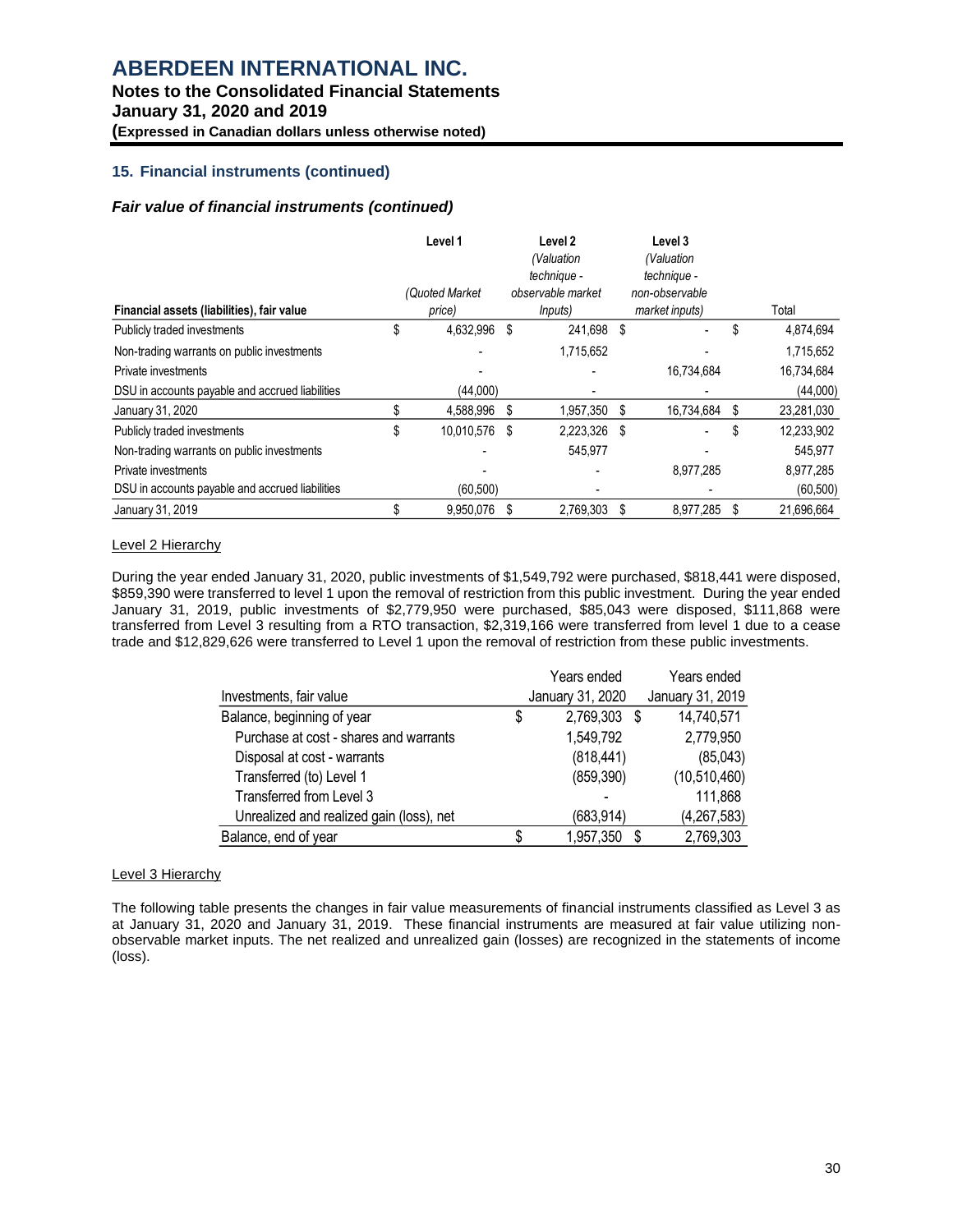## **15. Financial instruments (continued)**

## *Fair value of financial instruments (continued)*

Level 3 Hierarchy (continued)

|                                                                                                                                                                                                                                                                                                                                                                                                                                     | Years ended         | Years ended      |
|-------------------------------------------------------------------------------------------------------------------------------------------------------------------------------------------------------------------------------------------------------------------------------------------------------------------------------------------------------------------------------------------------------------------------------------|---------------------|------------------|
| Investments, fair value                                                                                                                                                                                                                                                                                                                                                                                                             | January 31, 2020    | January 31, 2019 |
| Balance, beginning of year                                                                                                                                                                                                                                                                                                                                                                                                          | \$<br>8,977,285 \$  | 16,133,095       |
| Purchase at cost - shares                                                                                                                                                                                                                                                                                                                                                                                                           |                     | 637,500          |
| Disposal at cost - shares                                                                                                                                                                                                                                                                                                                                                                                                           | (1,237,500)         |                  |
| Share for debt conversion                                                                                                                                                                                                                                                                                                                                                                                                           | 397,088             | 111,868          |
| Options exercised                                                                                                                                                                                                                                                                                                                                                                                                                   |                     | 2,644,578        |
| Transferred to public                                                                                                                                                                                                                                                                                                                                                                                                               | (23,999)            | (7,584,767)      |
| Return of capital on investments                                                                                                                                                                                                                                                                                                                                                                                                    | (860, 653)          |                  |
| Unrealized and realized gain (loss) net                                                                                                                                                                                                                                                                                                                                                                                             | 9,482,463           | (2,964,989)      |
| Balance, end of year                                                                                                                                                                                                                                                                                                                                                                                                                | \$<br>16,734,684 \$ | 8,977,285        |
| ealized and realized gain (loss) for the periods ended January 31, 2020 and January 31<br>are attributable to change in realized and unrealized gain (losses) relating to those asse<br>31, 2020 were \$9,482,463 (January 31, 2019 – (\$2,964,989)).<br>the Company includes private company investments that are not quoted on an exch<br>sed in the valuation of these instruments include (but are not limited to) the value at |                     |                  |
| lone by the investee, company-specific information, trends in general market condition<br>comparable publicly-traded companies.<br>able presents the fair value, categorized by key valuation techniques and the unobserva                                                                                                                                                                                                          |                     |                  |
| is January 31, 2020 and January 31, 2019:                                                                                                                                                                                                                                                                                                                                                                                           |                     |                  |
| January 31, 2020                                                                                                                                                                                                                                                                                                                                                                                                                    |                     |                  |

Included in unrealized and realized gain (loss) for the periods ended January 31, 2020 and January 31, 2019, the total gain (loss) that are attributable to change in realized and unrealized gain (losses) relating to those assets and liabilities held at January 31, 2020 were \$9,482,463 (January 31, 2019 – (\$2,964,989)).

Within Level 3, the Company includes private company investments that are not quoted on an exchange. The key assumptions used in the valuation of these instruments include (but are not limited to) the value at which a recent financing was done by the investee, company-specific information, trends in general market conditions and the share performance of comparable publicly-traded companies.

The following table presents the fair value, categorized by key valuation techniques and the unobservable inputs used within Level 3 as January 31, 2020 and January 31, 2019:

|                               |    |            | January 31, 2020          |                                    |                                             |
|-------------------------------|----|------------|---------------------------|------------------------------------|---------------------------------------------|
| Description                   |    | Fair value | Valuation technique       | Significant unobservable input(s)  | Range of significant<br>unobservable inputs |
| African Thunder Platinum Ltd. | \$ | 3,748,652  | Net asset value           | Net realizable value of put option | US\$17.8 million                            |
|                               |    |            |                           | Discount rate                      | 10.00%                                      |
| Brazil Potash Corp.           |    | 12,468,006 | Recent financing          | Marketability of shares            | 0% discount                                 |
| International Cobalt Inc.     |    | 518,026    | Net asset value           | Marketability of shares            | 0% discount                                 |
|                               | \$ | 16,734,684 |                           |                                    |                                             |
| January 31, 2019              |    |            |                           |                                    |                                             |
|                               |    |            |                           |                                    | Range of significant                        |
| Description                   |    | Fair value | Valuation technique       | Significant unobservable input(s)  | unobservable inputs                         |
| African Thunder Platinum Ltd. | \$ | 4,248,452  | Net asset value           | Net realizable value of put option | US\$21.3 million                            |
|                               |    |            |                           | Discount rate                      | 10.25%                                      |
| Brazil Potash Corp.           |    | 2,909,686  | Recent financing          | Marketability of shares            | 0% discount                                 |
| International Cobalt Inc.     |    | 557,648    | Net asset value           | Marketability of shares            | 0% discount                                 |
| Vilhelmina Minerals Inc.      |    | 1,237,500  | Recent financing          | Marketability of shares            | 0% discount                                 |
| Yukoterre Resources Inc.      |    | 23,999     | Adjusted recent financing | Marketability of shares            | 0% - 100% discount                          |
|                               | \$ | 8,977,285  |                           |                                    |                                             |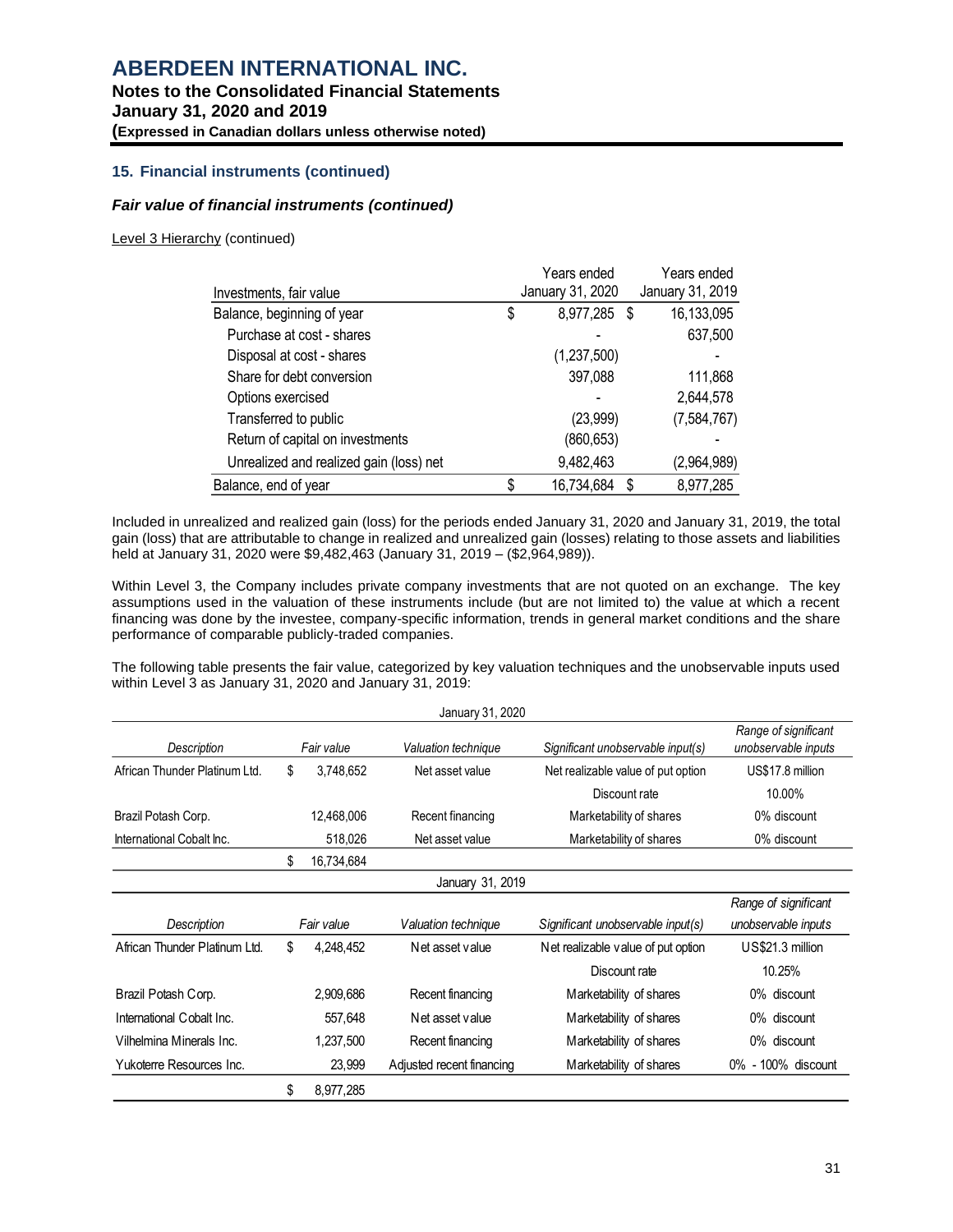## **15. Financial instruments (continued)**

## *Fair value of financial instruments (continued)*

#### Level 3 Hierarchy (continued)

As valuations of investments for which market quotations are not readily available, are inherently uncertain, may fluctuate within short periods of time and are based on estimates, determination of fair value may differ materially from the values that would have resulted if a ready market existed for the investments. Given the size of the private investment portfolio, such changes may have a significant impact on the Company's financial condition or operating results.

#### African Thunder Platinum Limited

The valuation as at January 31, 2020 was based on the net asset valuation of ATPL. ATPL entered into a sale and subscription agreement to sell its Smokey Hills Mauritius subsidiaries which includes the Smokey Hills mine in exchange for US\$24 million in SAIL Group shares. The sale and subscription agreement grants ATPL the right under certain conditions to sell its shares back to SAIL Group for US\$22 million over the option term and gives SAIL Group the right to redeem the shares for a revised remaining actual cash flow of US\$ 17.8 million, adjusted for the first two installments received in fiscal 2020 and amended payment schedule with instalments payable between January 2020 and January 2021. Management has determined that there are no reasonable possible alternative assumptions that would change the fair value significantly as at January 31, 2020. As at January 31, 2020, a +/-10% change in the fair value of ATPL will result in a corresponding +/-\$374,865 (January 31, 2019 +/-\$424,845) change in income. As at January 31, 2020 a discount rate of 6% would increase the fair value by approximately \$88,000 (January 31, 2019 - \$185,000) whereas a discount rate of 14% would decrease the fair value by approximately \$83,000 (January 31, 2019  $-$  (\$151,000)).

#### Brazil Potash Corp.

The valuation was based on BPC's most recent financing of US\$3.75 per share. Management has determined that there are no reasonably possible alternative assumptions that would change the fair value significantly as at January 31, 2020. As at January 31, 2020, a +/- 10% change in the fair value of Brazil Potash Corp. will result in a corresponding +/- \$1,246,801 (January 31, 2019 - \$290,969) change in income. Had the Company applied a marketability discount of 5%, if would have resulted in a corresponding decrease of approximately \$594,000 (January 31, 2019 - \$139,000) in income.

#### International Cobalt Inc.

The underlying assets of International Cobalt Inc. are 4.2 million common shares held in Pacific Rim Cobalt Corp. which is traded on the Canadian stock exchange under trading symbol "BOLT". The valuation was based on the closing share price of Pacific Rim Cobalt Corp. on January 31, 2020. Management has determined that there are no reasonably possible alternative assumptions that would change the fair value significantly as at January 31, 2020. As at January 31, 2020, a +/- 10% change in the fair value of International Cobalt Inc. will result in a corresponding +/- \$51,803 (January 31, 2019 - \$55,765) change in income. Had the Company applied a marketability discount of 5%, if would have resulted in a corresponding decrease of approximately \$25,000 (January 31, 2019 - \$27,000) in income.

#### Vilhelmina Minerals Inc.

During fiscal 2020, the Company sold its interest in Vihelmina for \$1,123,700 recognizing a loss of \$113,750 on disposal. The previous valuation was based on a January 29, 2019 financing of \$1.00 per share. Management has determined that there are no reasonably possible alternative assumptions that would change the fair value significantly as at January 31, 2019. As at January 31, 2019, a +/- 10% change in the fair value of Vilhelmina Minerals Inc. will result in a corresponding +/- \$123,750 change in income. Had the Company applied a marketability discount of 5%, if would have resulted in a corresponding decrease of approximately \$59,000 in income.

During the year ended January 31, 2020, the investment in Yukoterre Resources Inc. was transferred to Level 1.

The sensitivity analysis is intended to reflect the significant uncertainty inherent in the valuation of private investments under current market conditions, and the results cannot be extrapolated due to non-linear effects that changes in valuation assumptions may have on the estimated fair value of these investments. Furthermore, the analysis does not indicate a probability of changes occurring and it does not necessarily represent the Company's view of expected future changes in the fair value of these investments. Any management actions that may be taken to mitigate the inherent risks are not reflected in this analysis.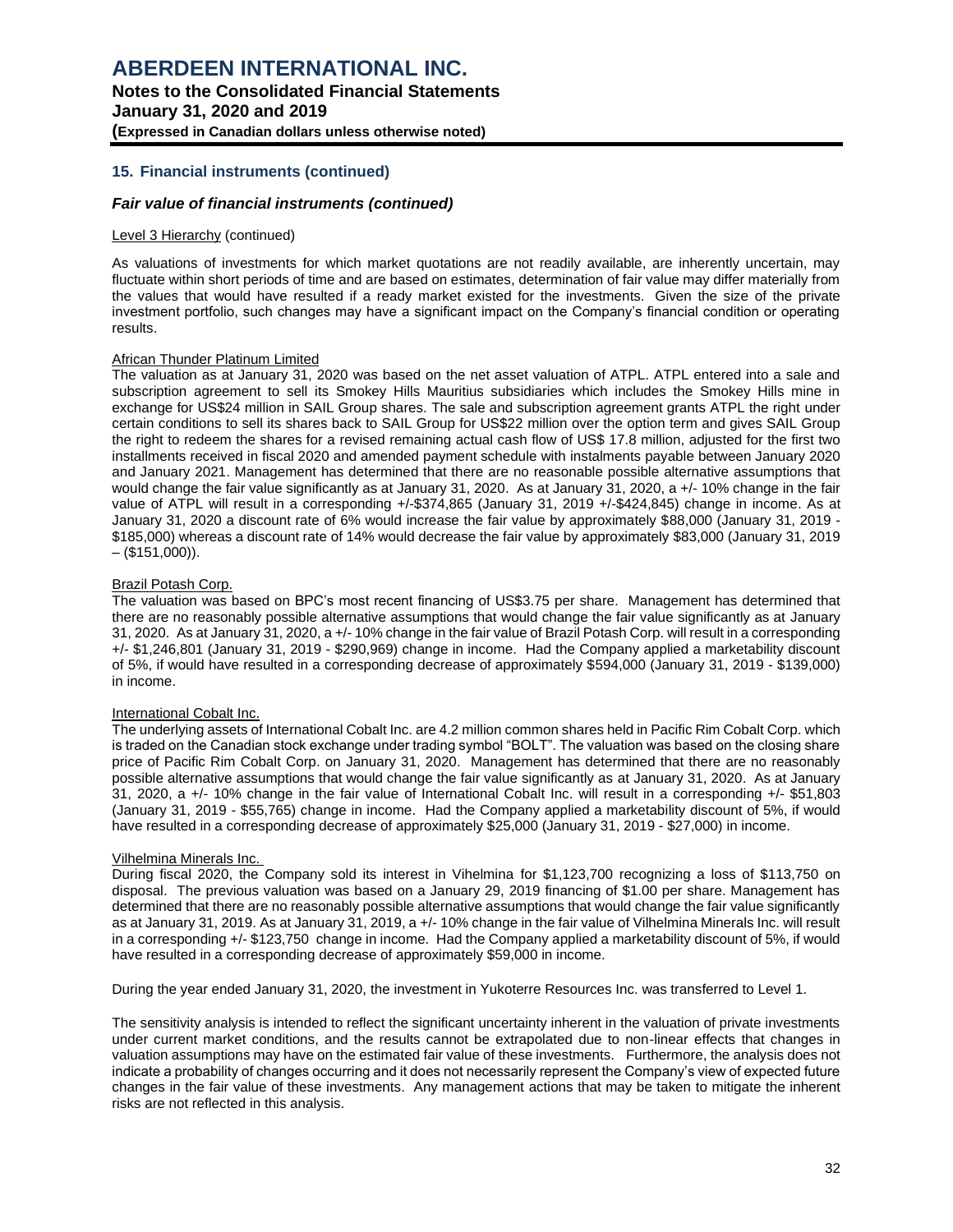## **16. Related party disclosures**

These consolidated financial statements include the financial statements of the Company and its subsidiary at its respective ownership listed in the following table.

|                          | Country of Incorporation | % equity interest |
|--------------------------|--------------------------|-------------------|
| Aberdeen (Barbados) Inc. | Barbados                 | 100%              |

The following is a list of total investments and the nature of the relationship of the Company's directors or officers with the investment as of January 31, 2020 and January 31, 2019.

| Investment                           | Nature of relationship                                                     | Estimated<br>Fair value | % of FV |
|--------------------------------------|----------------------------------------------------------------------------|-------------------------|---------|
| African Gold Group, Inc.             | Director and officer (Stan Bharti) and officer (Ryan Ptolemy)              | \$<br>555,307           | 2.4%    |
| African Thunder Platinum Limited*    | Former director (George Faught), 10% security holder (Aberdeen)            | 3,748,652               | 16.1%   |
| Apio Africa Ltd.                     | Director (Stan Bharti)                                                     | 33,864                  | 0.1%    |
| Amazon Potash Corporation*           | Director (Stan Bharti), former director (George Faught)                    |                         | 0.0%    |
| Blue Sky Energy Inc.                 | 10% security holder (Aberdeen)                                             | 207,834                 | 0.9%    |
| Brazil Potash Corp.*                 | Director (Stan Bharti), officer (Ryan Ptolemy)                             | 12,468,006              | 53.5%   |
| Earthrenew Inc.                      | Officer (Ryan Ptolemy), 10% security holder (Stan Bharti)                  | 665,853                 | 2.9%    |
| Euro Sun Mining Inc.                 | Director (Stan Bharti)                                                     | 3,605                   | 0.0%    |
| Fura Gems Inc.                       | Officer (Ryan Ptolemy), 10% security holder (Stan Bharti)                  | 1,808,714               | 7.8%    |
| International Cobalt Inc.*           | 10% security holder (Aberdeen)                                             | 518,026                 | 2.2%    |
| Jourdan Resources Inc.               | 10% security holder (Aberdeen)                                             | 90,833                  | 0.4%    |
| Magnolia Colombia Limited            | Director (Maurice Colsen)                                                  | 120,000                 | 0.5%    |
| Panthera Resources PLC               | Former director (David Stein)                                              | 31,827                  | 0.1%    |
| Q-Gold Resources Ltd.                | Director (Maurice Colsen), 10% security holders (Aberdeen,<br>Stan Bharti) | 910,750                 | 3.9%    |
| QuestCap Inc.                        | Director and officer (Stan Bharti)                                         | 311,525                 | 1.3%    |
| Sulliden Mining Capital Inc.         | Director and officer (Stan Bharti), 10% security holder (Aberdeen)         | 376,178                 | 1.6%    |
| Temujin Mining Corp.*                | Director (Stan Bharti)                                                     |                         | 0.0%    |
| Yukoterre Resources Inc.**           | Director (Maurice Colsen)                                                  | 88,200                  | 0.4%    |
| Total of 14 other investments        |                                                                            | 1,385,856               | 5.9%    |
| Total Investments - January 31, 2020 |                                                                            | \$<br>23,325,030        | 100.0%  |

\* Private company

\*\* Formerly 2560344 Ontario Inc.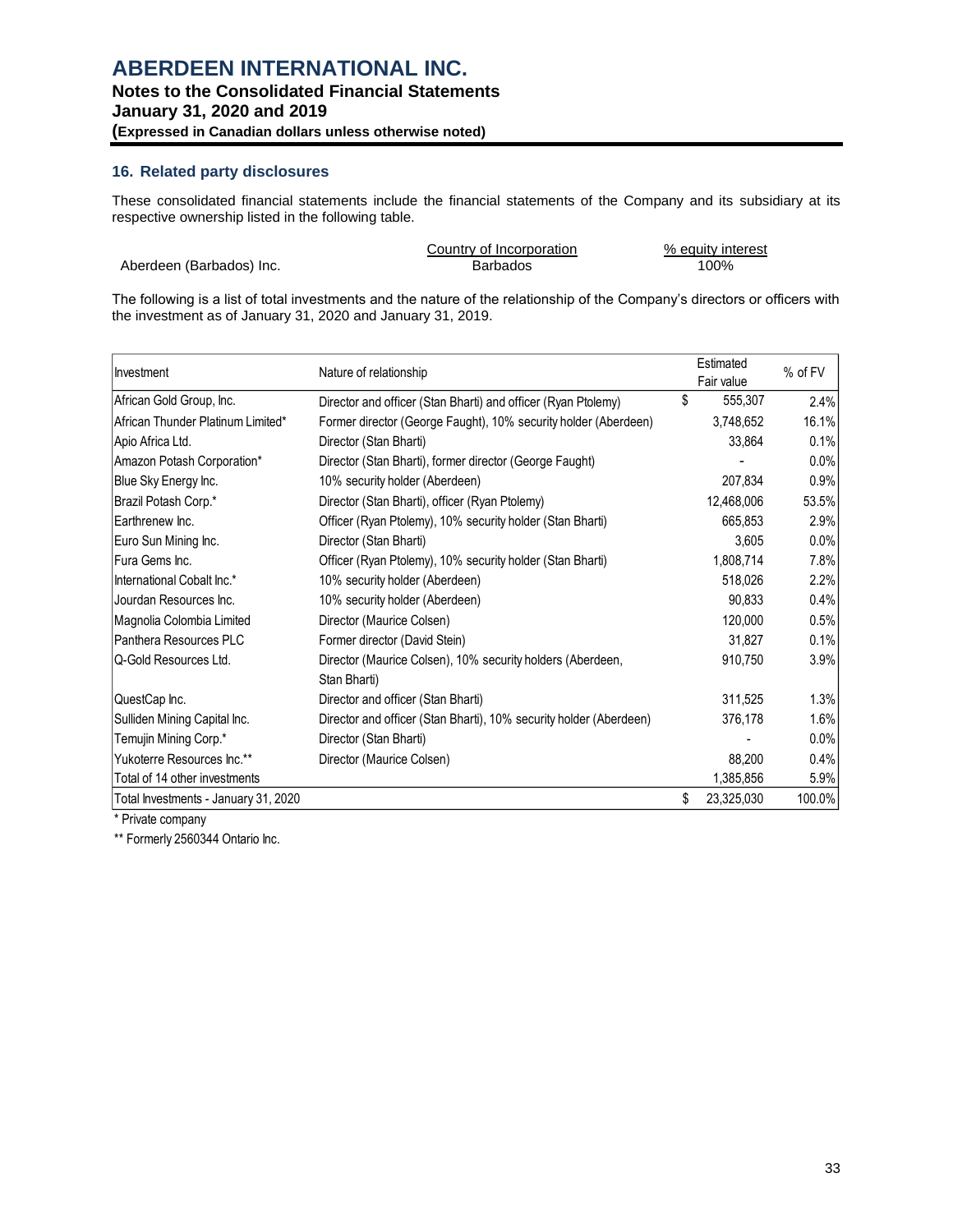## **Notes to the Consolidated Financial Statements**

**January 31, 2020 and 2019**

**(Expressed in Canadian dollars unless otherwise noted)**

## **16. Related party disclosures (continued)**

| Investment                           | Nature of relationship                                               | Estimated<br>Fair value | % of FV |
|--------------------------------------|----------------------------------------------------------------------|-------------------------|---------|
| Earthrenew Inc.**                    | Officer (Ryan Ptolemy)                                               | 554,862                 | 2.6%    |
| African Thunder Platinum Limited*    | Director (George Faught), 10% security holder (Aberdeen)             | 4,248,452               | 19.5%   |
| Apio Africa Ltd.                     | Director (Stan Bharti)                                               | 31,849                  | 0.1%    |
| Amazon Potash Corporation*           | Directors (Stan Bharti, George Faught)                               |                         | 0.0%    |
| Aguia Resources Limited              | Director (Stan Bharti), officer (Ryan Ptolemy)                       | 7,788                   | 0.0%    |
| Black Iron Inc.                      | Officer (Stan Bharti)                                                | 408,682                 | 1.9%    |
| Blue Sky Energy Inc.                 | 10% security holder (Aberdeen)                                       | 2,078,340               | 9.6%    |
| Brazil Potash Corp.*                 | Director (Stan Bharti), officer (Ryan Ptolemy)                       | 2,909,686               | 13.2%   |
| Euro Sun Mining Inc.                 | Director (Stan Bharti)                                               | 251,574                 | 1.2%    |
| Fura Gems Inc.                       | Officer (Ryan Ptolemy), 10% security holders (Stan Bharti, Aberdeen) | 6,396,761               | 29.4%   |
| International Cobalt Inc.*           | 10% security holder (Aberdeen)                                       | 557,648                 | 2.6%    |
| Jourdan Resources Inc.               | 10% security holder (Aberdeen)                                       | 410,000                 | 1.9%    |
| Magnolia Colombia Limited            | Director (Maurice Colsen)                                            | 70,300                  | 0.3%    |
| Panthera Resources PLC               | Former director (David Stein)                                        | 16,254                  | 0.1%    |
| Q-Gold Resources Ltd.                | 10% security holders (Aberdeen, Stan Bharti)                         | 730,750                 | 3.4%    |
| Sulliden Mining Capital Inc.         | Director and officer (Stan Bharti)                                   | 144,900                 | 0.7%    |
| Temujin Mining Corp.*                | Director (Stan Bharti)                                               |                         | 0.0%    |
| Trigon Metals Inc.                   | 10% security holder (Aberdeen)                                       | 255,387                 | 1.2%    |
| Vilhelmina Minerals Inc.*            | 10% security holder (Aberdeen)                                       | 1,237,500               | 5.7%    |
| Total of 13 other investments        |                                                                      | 1,446,431               | 6.6%    |
| Total Investments - January 31, 2019 |                                                                      | \$<br>21,757,164        | 100.0%  |

\* Private company

\*\* Formerly 2292055 Ontario Ltd.

The Company's directors and officers may have investments in and hold management and/or director and officer positions in some of the investments that the Company holds.

The Company has a diversified base of shareholders. To the Company's knowledge, other than Neil S. Subin, no shareholder holds more than 10% of the Company's common shares as at January 31, 2020 and January 31, 2019.

The Company shares office space with other companies who may have common officers or directors. The costs associated with this space are administered by an unrelated company.

During the year ended January 31, 2020, the Company received return of capital of US\$649,576 (\$860,653) from ATPL. A former director of the Company, George Faught is a director of ATPL.

During the year ended January 31, 2020, BPC granted the Company 298,810 (2019 – 2,000,000) options to purchase shares of BPC at a price of US\$1.00 per share. The Company exercised the options in November for US\$298,810 (\$397,088) in order to settle loans and interest owing by BPC to the Company (2019 - US\$2,000,000 (\$2,644,578)). See Note 5 for details. A director and an officer of the Company, Stan Bharti and Ryan Ptolemy, serves as a director and an officer of BPC.

During the year ended January 31, 2020, the Company borrowed \$470,000 from Sulliden with interest calculated at 12% per annum. The principal and accrued interest were due and payable on or before February 7, 2020 but extended to July 31, 2020. As at January 31, 2020, loan principal plus accrued interest of \$496,887 (January 31, 2019 - \$Nil) was owed to Sulliden. A director and officer of the Company (Stan Bharti) is also a director and officer of Sulliden.

During the year ended January 31, 2019, the Company advanced \$100,000 to African Gold Group Inc. ("AGG") for equity financing. A director and an officer of the Company, Stan Bharti and Ryan Ptolemy, serves as a director and an officer of AGG.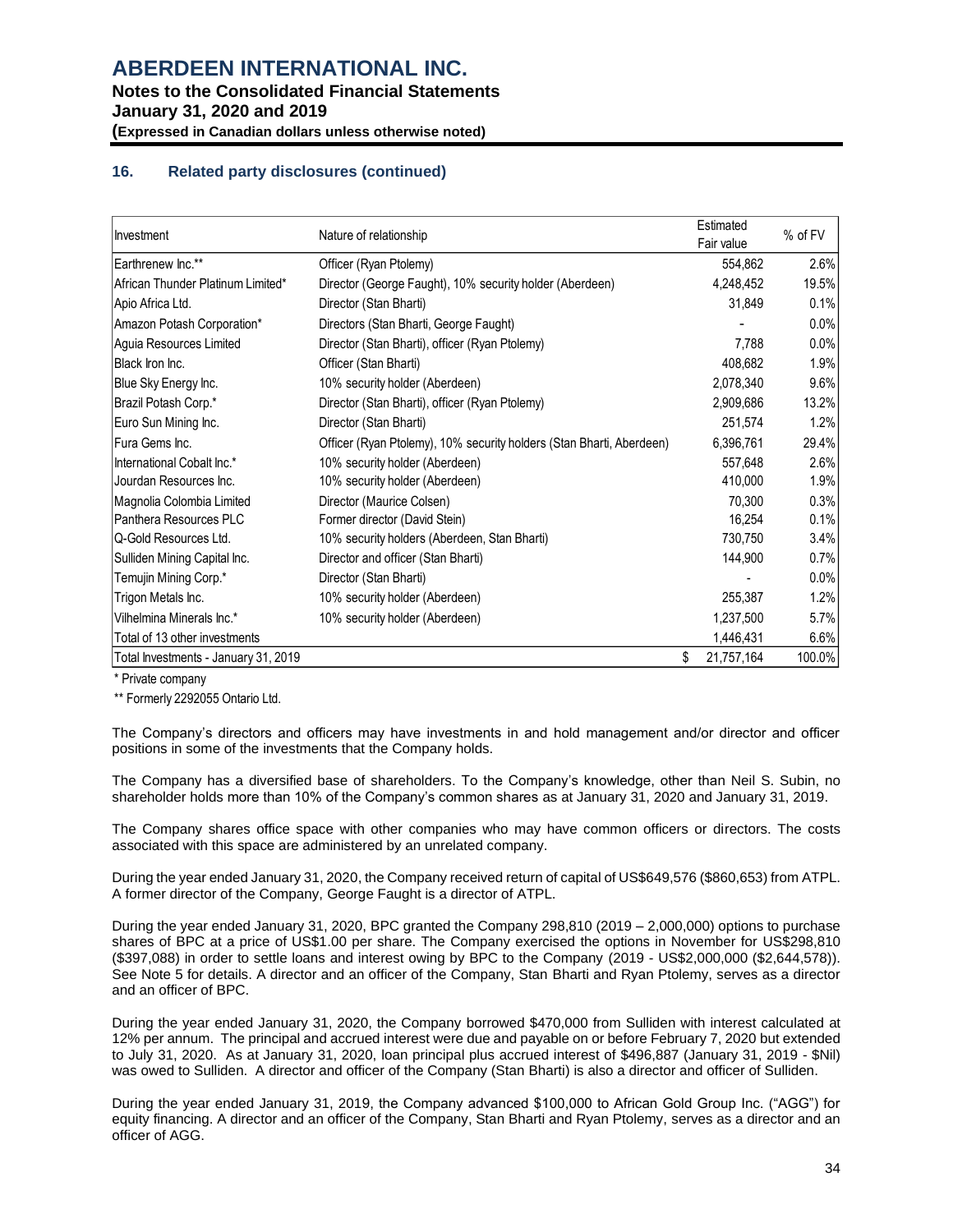## **16. Related party disclosures (continued)**

The Company earns financing advisory fees from companies of which directors and officers are also directors and officers of Aberdeen. Directors and officers of Aberdeen may also hold investments in these companies. During the year ended January 31, 2020, the Company earned \$56,073 (2019 - \$262,760) in advisory fees from Ore Acquisition Partners LP ("Ore") and incurred \$7,623 (2019 - \$233,334) in related expenses paid to David Stein and other vendors. The Company has control and direction over investments held by Ore. As at January 31, 2020, the Company held common investments with Ore in Brazil Potash Corp., Panthera Resources PLC, and Sulliden Capital Mining Inc. David Stein, a former director of Aberdeen, is a limited partner in Ore.

Stan Bharti, a director and officer of the Company, is the Executive Chairman of Forbes & Manhattan, Inc. ("F&M"), a corporation that provides administrative and consulting services to the Company, including but not limited to strategic planning and business development. F&M charges a monthly consulting fee of \$25,000. As of January 31, 2020, \$28,250 (January 31, 2019 - \$Nil) was owed to F&M.

The Company was party to a cost sharing policy with F&M whereby the Company will be responsible for 50% of costs, including any reasonable third party costs such as legal, technical, and/or accounting expenses jointly incurred in connection with, or arising as a result of the pursuit of certain investment opportunities and the subsequent development of any such investment opportunities that are acquired by the Company and F&M up to a maximum of \$500,000. In the event any expenses incurred with respect to the investment opportunities are recouped by either party, such amounts will be allocated 50% to each party. As at October 31, 2016, \$500,000 had been incurred by the Company. On March 27, 2017, the Board amended the cost sharing agreement whereby the Company would pay all legal, technical, and/or accounting expenses in connection with or arising as a result of the pursuit of certain investment opportunities and the subsequent development of any such investment opportunities that are acquired by the Company and F&M. During the year ended January 31, 2020, the Company incurred \$107,688 (2019 - \$69,266) of legal and professional fees. As at January 31, 2020 \$1,404,712 (January 31, 2019 - \$1,297,024) had been incurred by the Company. Of the total legal costs incurred during the year ended January 31, 2019, \$103,500 was owed to QuestCap Inc ("QSC").

Stan Bharti, a director and officer of the Company, is the Executive Chairman of F&M and a director and officer of QSC.

During 2017, the Company entered into a loan agreement with Forbes Royalty Corporation ("FRC"), a corporation controlled by Stan Bharti, a director and officer of the Company. Pursuant to this agreement, the Company has agreed to make loans to FRC up to a maximum of \$1,000,000. The loans will mature and be due and payable on the date on which FRC completes the earlier of (i) an initial public offering of the common shares, or a reverse takeover transaction, or any similar going public transaction or a private financing which shall occur no later than January 1, 2018 ("Transaction Deadline"); (ii) the Transaction Deadline (January 1, 2018); or (iii) final settlement or decision with respect to the legal claim FRC has filed against the estate of Patrick Sheridan and Sheridan Platinum Group.

Pleadings have closed and discoveries are complete, although the parties may conduct further examinations on answers to undertakings and advisements. The next step, once document review of third-party records from underwriters is complete, is to schedule and attend at mediation.

If the loan first matures and becomes payable upon the occurrence of an event set out in subparagraphs (i) or (ii), then interest shall be payable on the principal at the rate of 10% per annum, payable on maturity. If the loan first matures and becomes payable upon the occurrence of an event set out in subparagraph (iii), then the loan shall be repaid in full upon FRC paying to the Company an amount equal to: (a) the amount of the principal draw down under this loan by FRC in first priority and senior in right of repayment to any other amount owed by FRC; plus (b) to the extent FRC receives any amount in excess of \$1,000,000 and the fees of external counsel incurred by FRC in connection with an event in subparagraph (iii), 50% of such amount received in excess of the principal drawn down up to a maximum of three times the principal drawn down.

During the year ended January 31, 2020, the Company advanced a total of \$93,984 (2019 - \$35,542) to FRC. As at January 31, 2020, \$353,871 (January 31, 2019 - \$259,887) had been advanced pertaining to the loan agreement. The Company has expensed these amounts directly in the profit (loss) due to the uncertainty of success of the final settlement or decision with respect to the legal claim FRC has filed against the estate of Patrick Sheridan and Sheridan Platinum Group.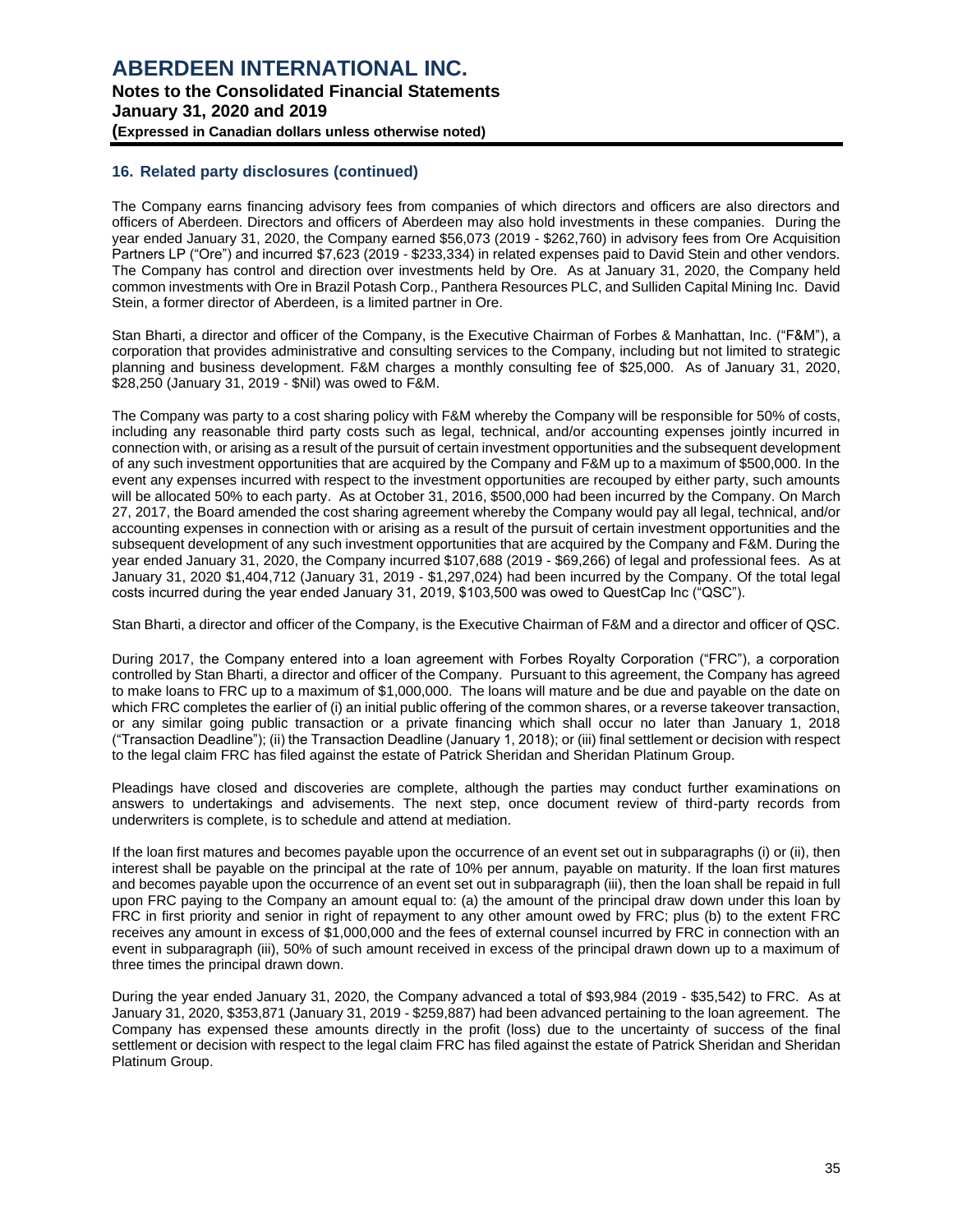## **16. Related party disclosures (continued)**

The Company provided loans to and earned interest and debt arrangement fees from companies of which directors and officers are also directors and officers of Aberdeen. The Company also had debt financing from companies of which directors and officers are also directors and officers of Aberdeen. Directors and officers of Aberdeen may also hold investments in these companies. See note 5 and note 9 for details.

## *Compensation of key management personnel of the Company*

In accordance with IAS 24, key management personnel are those persons having authority and responsibility for planning, directing and controlling the activities of the Company directly or indirectly, including any directors (executive and non-executive) of the Company. The remuneration of directors and key executives is determined by the remuneration committee having regard to the performance of individuals and market trends.

The remuneration of directors and other members of key management personnel during the years ended January 31, 2020 and January 31, 2019 were as follows:

|                         | Years ended January 31, |          |  |           |
|-------------------------|-------------------------|----------|--|-----------|
|                         |                         | 2020     |  | 2019      |
| Short-term benefits (*) | S                       | 402.000  |  | 390,000   |
| Share-based payments    | S                       | (16,500) |  | (25, 161) |
|                         | S                       | 385,500  |  | 364,839   |

\* Benefits included fees paid to Forbes & Manhattan, Inc.

At January 31, 2020, the Company had accounts payable and accrued liabilities balance of \$44,000 in DSU accrual (January 31, 2019 - \$60,500) and \$17,500 in directors' fees (January 31, 2019 - \$Nil) owing to its key management and related companies. Such amounts are unsecured, non-interest bearing and with no fixed terms of payment.

## **17. Commitments and contingencies**

## *F&M cost sharing policy*

See note 16.

## *FRC loan agreement*

See note 16.

## *Management contracts*

The Company is party to certain management contracts. These contracts contain aggregate minimum commitments of approximately \$933,000 (January 31, 2019 - \$304,000) ranging from 30 days to 31 months and additional contingent payments of up to approximately \$3,916,000 (January 31, 2018 - \$5,170,000) upon the occurrence of a change of control. As a triggering event has not taken place, the contingent payments have not been reflected in these consolidated financial statements.